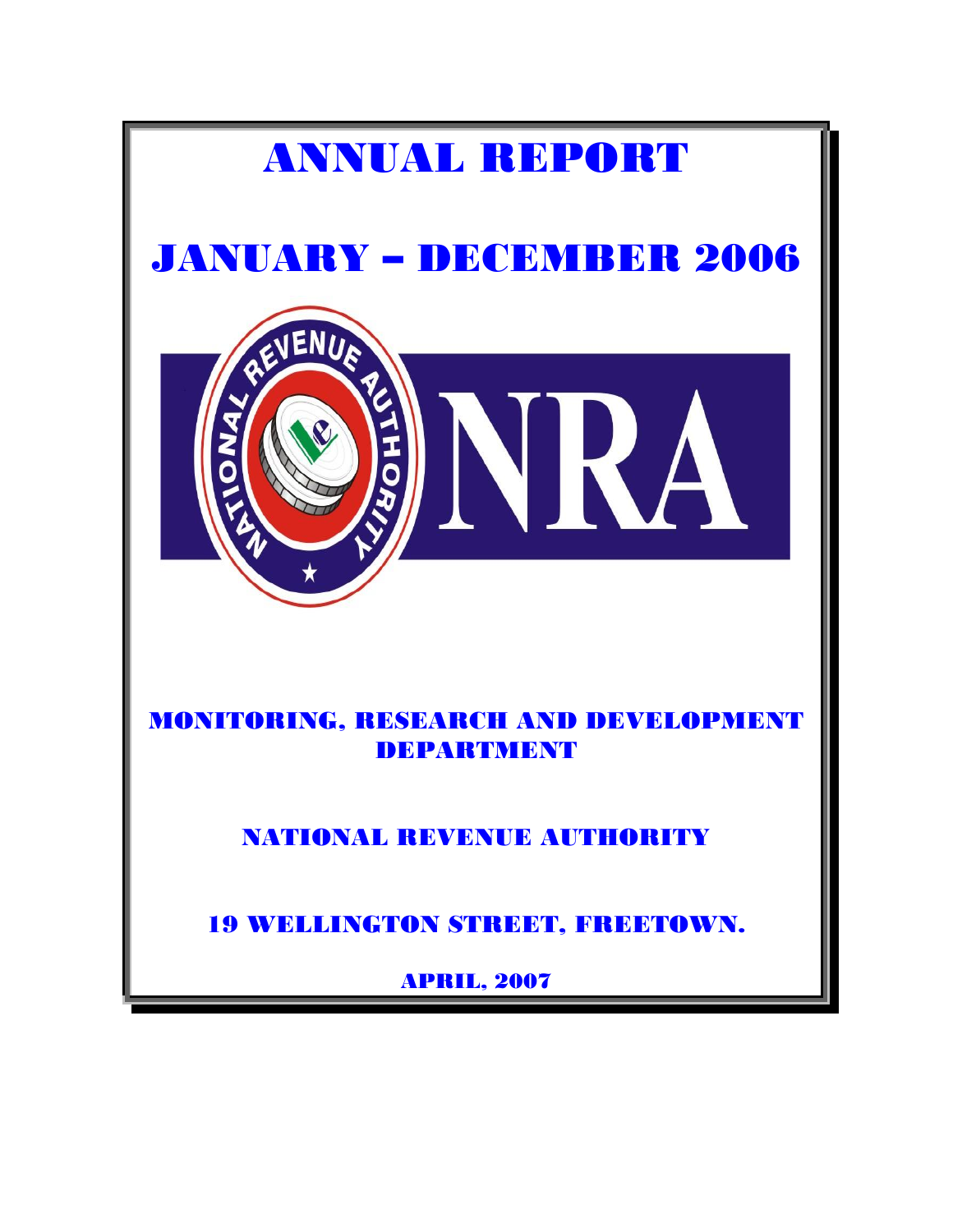# **EXECUTIVE SUMMARY**

<span id="page-1-0"></span>The National Revenue Authority (NRA) is a government agency mandated to collect and account for all tax and non-tax revenues. The prime objective for its establishment in 2003 is to maximize revenue mobilization by minimizing leakages derived from inefficiencies in previous revenue administration system.

Domestic revenue collection since the inception of NRA has been quite impressive following the implementation of various reforms and strategies spanning from a robust and responsive accounting and administrative supports, decentralization and physical restructuring of collection methods within revenue agencies to the recruitment of qualified and experienced workforce and public sensitization on the relevance of paying taxes.

Data and information for this report were obtained from the various revenue collecting agencies within the NRA, Accountant General's Office and Support Departments. The Target-Actual approach is used to evaluate revenue performance, which is done on a year-on-year basis. The report is cognizance of the weaknesses of this methodology (i.e. possibility of targets been over ambitious or under ambitious). The analysis is extended to cover quarterly performance by agencies and agency revenue sources.

Key issues worth noting in terms of revenue performance and policy implementation for the period under review include the following:

- Revenue collection by the National Revenue Authority for 2006 amounted to Le463.9bn as against a target of Le510.4bn, indicating a shortfall of Le46.5bn (i.e. 9.1%).
- Domestic revenue collection has always experienced a double digit growth rate since NRA took over in 2003. Total domestic revenue in 2002 was Le231.8bn, which increased by 19.8 percent to Le277.8bn in 2003. In 2004, the revenue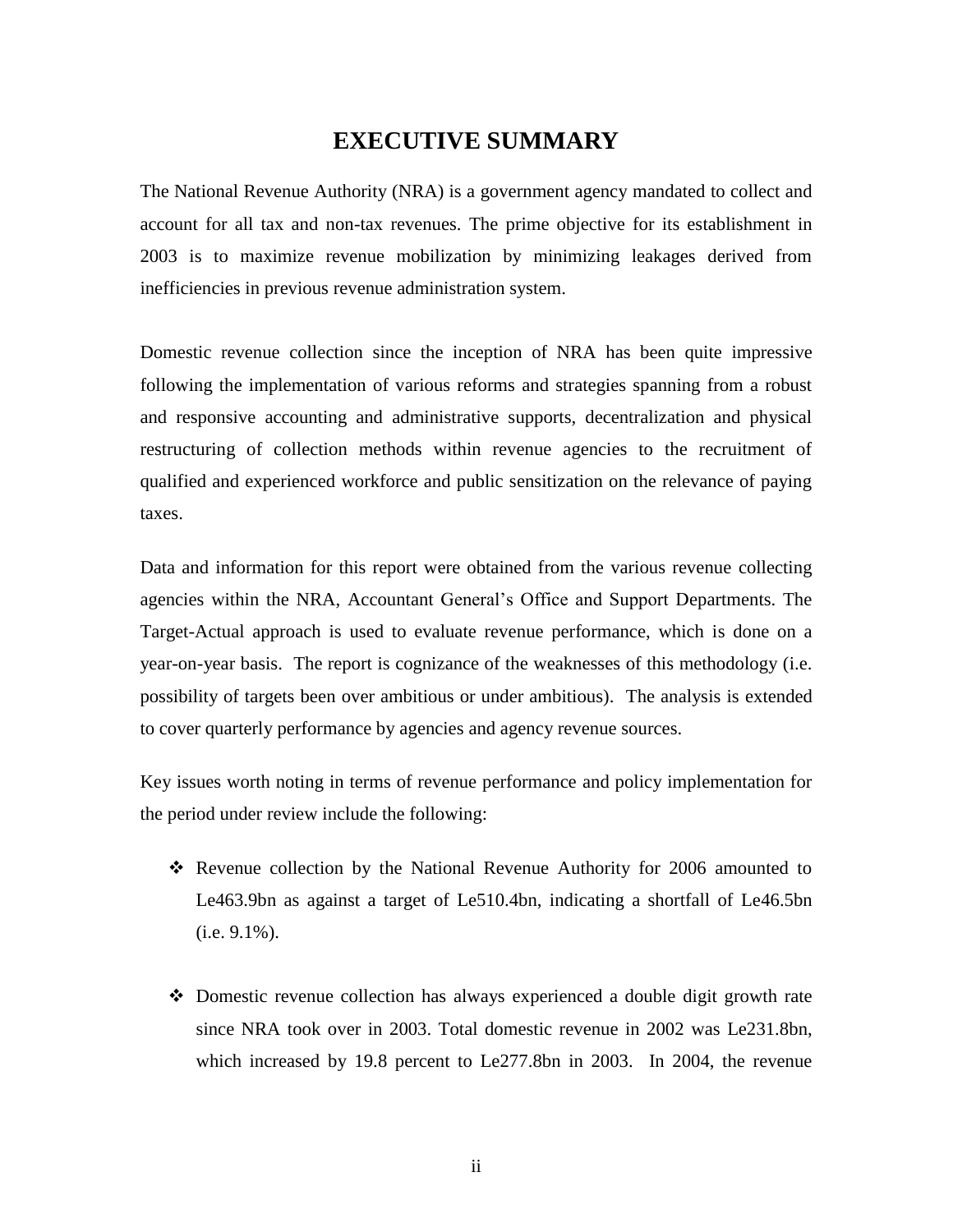growth rate was 22.4 percent. Thereafter, growth rate reduced to 15.5 percent and 18 percents in 2005 and 2006 respectively.

- At Agency levels, the Income Tax Department collected Le138.9bn contributing 29.8 percent to the annual collection of NRA in 2006. Customs and Excise Department collected Le280.9bn while the Non Tax Revenue Department collected Le44.0 contributing 60.6 percent and 9.5 percent respectively to overall revenue collection for the period.
- All operational agencies within the Authority failed to meet their annual targets of Le152.6bn for ITD; Le306.8bn for CED and Le50.9bn for NTR. Given their actual collections, ITD was short of its target by Le13.6bn, CED by Le25.9bn and NTR by Le6.9bn.
- $\hat{\mathbf{v}}$  The inability of the Authority to perform based on set target for the period can be attributed to the decline in those economic indicators relevant to tax revenue. Overhead cost on several industries soared up as a result of poor electricity and water supply which affected productivity and profitability, hence impinging on both corporate and domestic sales tax collected during the year. In addition, there were problems with policy implementation as Parliament failed to enact the Finance Bill and the Statutory Instrument which contained new rates upon which the target for NTR was set. Other reasons include the accumulation of arrears especially by government institutions (parastatals) and the high cost of freight and other charges relative to neighbouring countries making Sierra Leone less competitive in the sub-region.
- $\div$  In an attempt to further maximize revenue collection, and reduce leakages and smuggling the Authority undertook various reform measures through the operational departments and the entity as a whole among which include: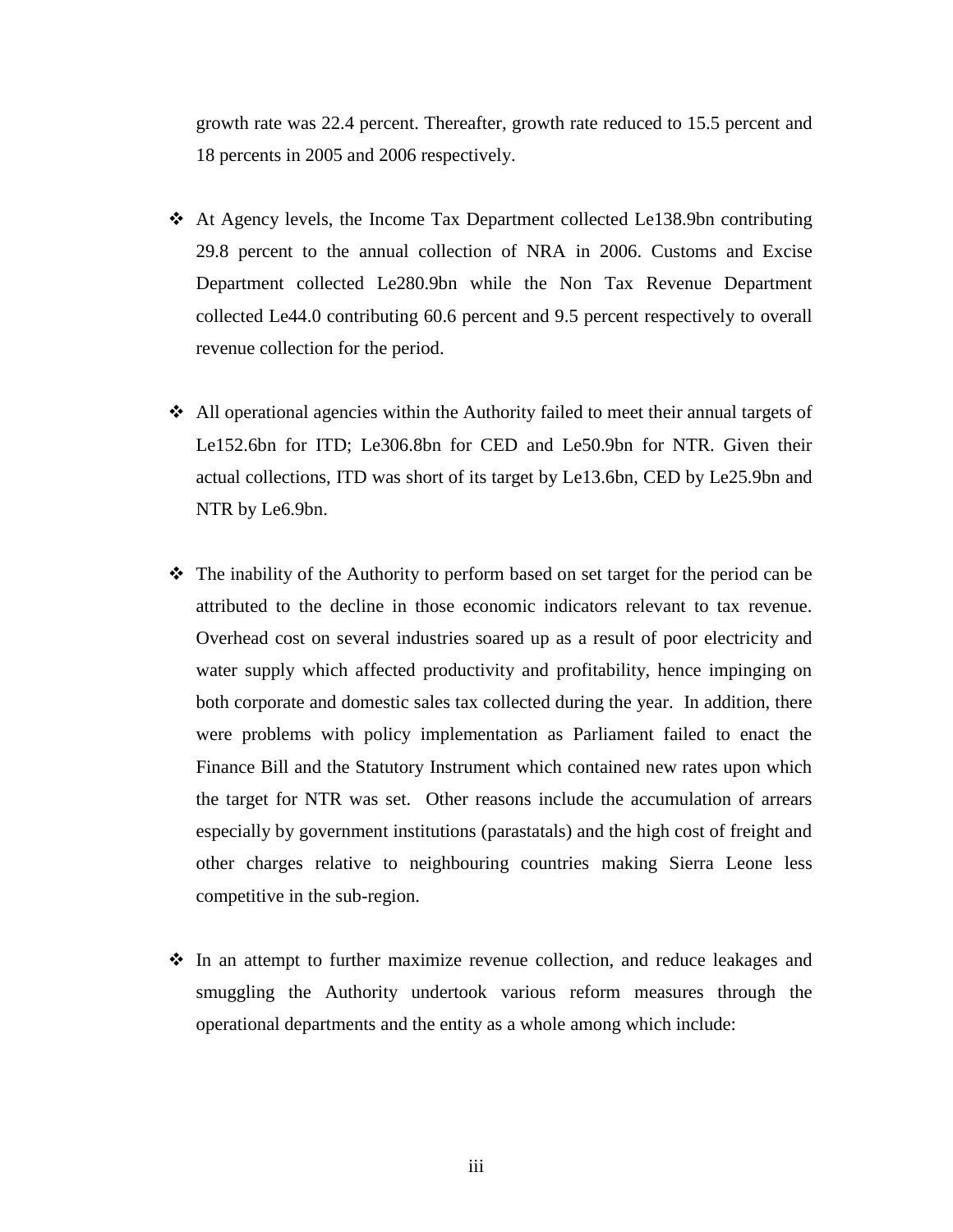- Establishment of a rent assessment and capital gains tax unit. In the ITD assessment, collection and audit functions have been separated. The department has formed a committee for the recovery of arrears; and has targeted employees of donor-funded projects and foreign missions for PAYE. Sales tax on local calls has also been introduced.
- The NTR hand-picked tax payment of dividend by key parastatals, post assessment audit and a new rate for NGO registration and registration of works contractors as its major reform measures. Other measures undertaken include the formation of a task force to combat fraud, leakages and evasion; staff redeployment, tax education and the payment of dividends by key government parastatals.
- The CED instituted a one-off valuation system for importers; adopted presumptive taxes and duties for cross-border trade and transaction that compare with effective rates at the Port. The department collaborated with, and provided support and technical back stopping to, key peripheral agencies.
- $\triangle$  As a broad reform measure, NRA launched a Modernization programme which is geared towards restructuring revenue administration and operations of the Support Departments. The modernization plan has transformed the 13 aims of the Authority into five major programmes each with a number of projects whose implementation will be geared to the overall programme objective such as expanding revenue base, minimizing leakages and administrative barriers to trade and ensuring that tax policies are implemented to enhance revenue goals.
- $\div$  In order to provide a broad based system which ensures that tax revenue responds positively to growth in all sectors of the economy, the Authority has established a Goods and Services Tax or Value Added Tax (VAT) Unit. The preparatory work for the implementation of this tax is ongoing. Significant progress has been made in the areas of governance structure for design and implementation, structure and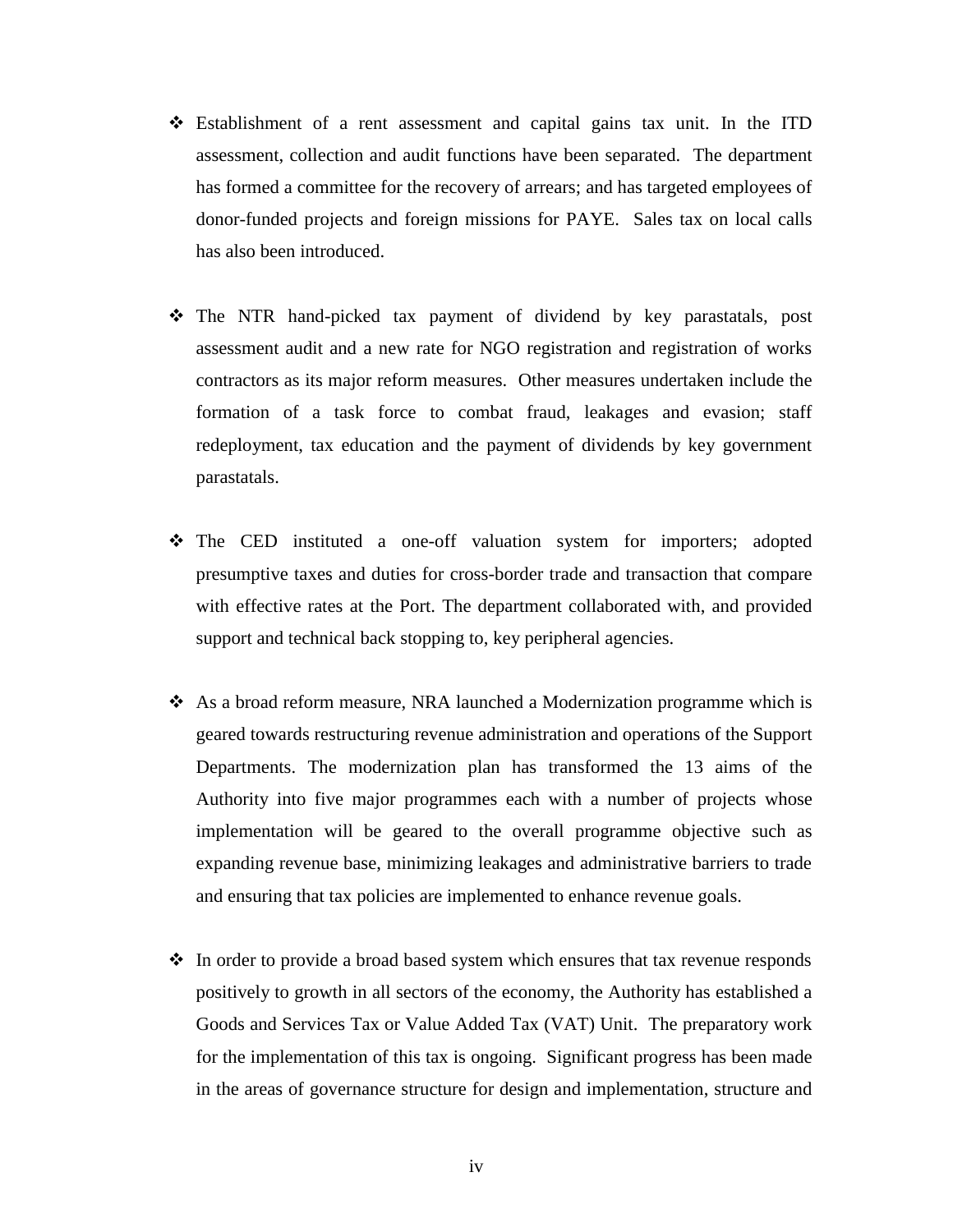job description of GST Coordination Unit, stakeholders' participation and sensitization, GST legislations and implementation strategies. This tax system will become fully operational by September 2008.

• The support departments within the NRA contributed in diverse ways to ensuring the implementation of the policy reform programmes mandated by the policy framework paper. Though revenue figures relative to target in 2006 are unfavourable, there are indications of better performance in years to come given the prospects open to each collection agency in the modernization programme combined with government policies.

On the policy front, the following are recommended as possible solutions that will lead to an improvement in the domestic revenue collection of the Authority.

- **Improve Competitiveness in trade**: it has now become obvious that Sierra Leone is becoming less competitive in trade when compared with the neighbouring countries. The major factor responsible for the trade diversion is the significant differences in transaction costs among the three countries (i.e Sierra Leone, Liberia and Guinea). To ameliorate this situation, we are recommending the following specific measures:
	- Scanning Fee: We are recommending harmonization in scanning fee with Guinea. i.e Reduce the fee from US\$ 100 to US\$ 50 per 20ft container and from US\$200 to US\$100 per 40ft container. There are no scanning fees charged in Liberia
	- Pre-Shipment Inspection: Immediate actions be taken to build capacity at CED for a complete Destination Inspection implementation. Additionally, it is recommended that a defined timeline be set for the eventual phasing out of the Pre-Shipment Inspection. INTERTEK should also not raise additional charges on uplift considering that an inspection fee is demanded prior to inspection.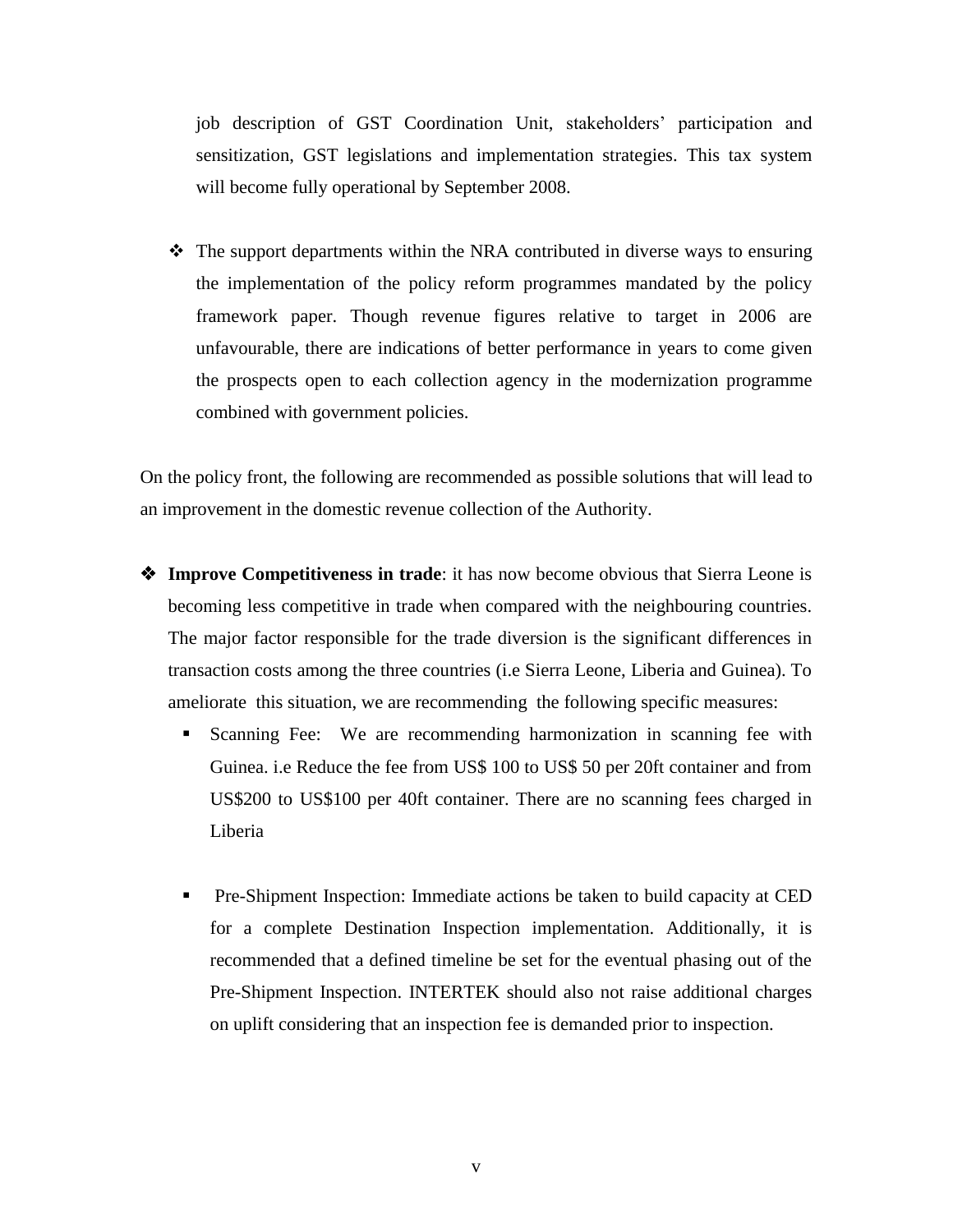- **Ports Charges:** A reduction in marine charges for vessels over 100 meters long from the current cost of US\$50 to US\$20 is recommended. The high marine charges if maintained will continue to make our port unattractive to ships.
- Shipping Charges: Fees charged both for container handling and container inspection be eliminated since the same services are provided by Ports Authority for which similar payments are made. Also reduce amendment (Manifest) fee from US\$200 to US\$ 50 consistent with what operates in other Ports in the sub region. In addition, we are recommending an increase in the demurrage period from five (5) to ten (10) days and weekends should be excluded.

By our estimation, if parties concerned are in agreement with these recommendations, additional revenue of Le6.0 billion will be generated.

- **EXECUTE:** Implementation of Outstanding policies: there were certain policies measures that were approved either in the Finance Act 2006 or by the Authority which are yet to be fully implemented. These policies include
	- Introduction of Sales Tax on Local Calls which was to be retroactive from January 2005. Most companies are yet to honour the 2005 tax obligations in respect of the Local calls.
	- Though duty –concession is reducing but the Authority believes that with the firm commitment of Government duty waivers can be reduced further.
	- Conducting comprehensive Corporate and PAYE audits. The Authority failed to conduct effective audits in 2006 due to lack of capacity. As a way forward the Authority approached donors, specifically DFID for technical assistance in audit. This request has been granted and the Authority is currently doing Terms of Reference for Consultancy in Audit.

Full implementation of these strategies or policy is expected to generate additional revenue of Le10.4 billion.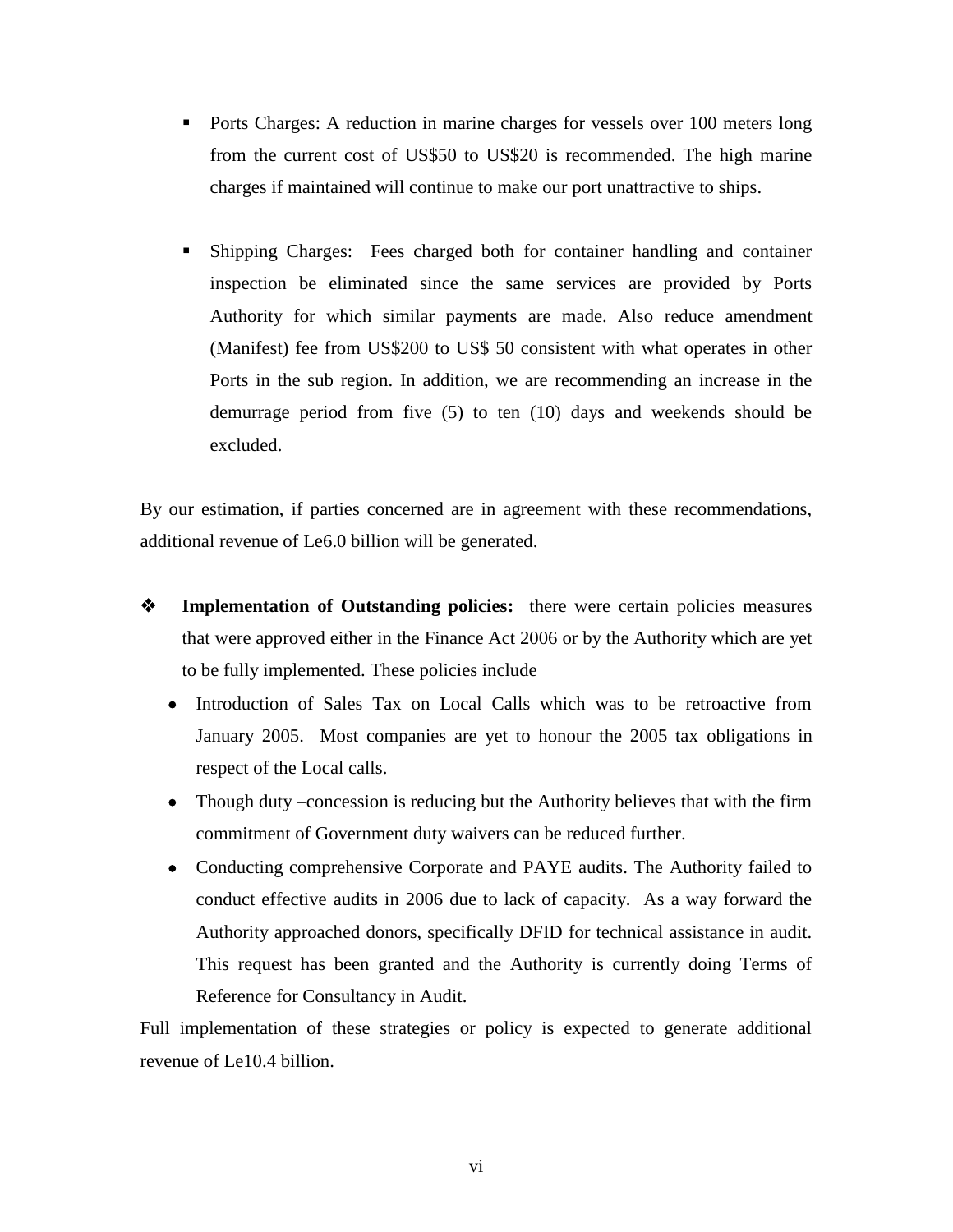Furthermore, the Ministry of Finance has laid before Parliament a Finance Bill which contains revenue enhancing measures to be implemented in FY 2007 which is yet to be enacted. An enactment of this bill will mandate the National Revenue Authority to collect all off budget revenue. These revenue items are expected to generate additional revenue of about Le11.5 billion for the consolidated fund. In addition, the statutory instrument which contains the new rate for Tran-shipment should be laid before Parliament for approval. This policy will generate Le189million in 2007.

 **Control Smuggling**: the Customs Department of the National Revenue Authority has a unit (Preventive Services and Special Duties-PSSD) charged with the responsibility to curb smuggling. Due to inadequate capacity, this unit has only been able to secure the land borders and thus smuggling has now been diverted to the coastline.

To remedy this problem, two specific measures are recommended:

- Harmonize rates with neighboring countries for frequently smuggled goods such as motor bikes.
- Strengthening of the PSSD Unit with logistics**:** the National Revenue Authority has approached one of its development partners - DFID for support in the purchase of speed boats and other logistics needed by the PSSD unit. In addition**,**  the Authority is currently in the process of recruiting additional personnel for this unit.

# **Implementation of some Recommendations in Fiscal Affairs (FAD) report of 2004**

A study carried out by Muzondo and others of the FAD in 2004 on the Sierra Leone Tax reform made series of recommendations among which were:

 The review of Sierra Rutile agreement and all other bilateral agreements with MDAs.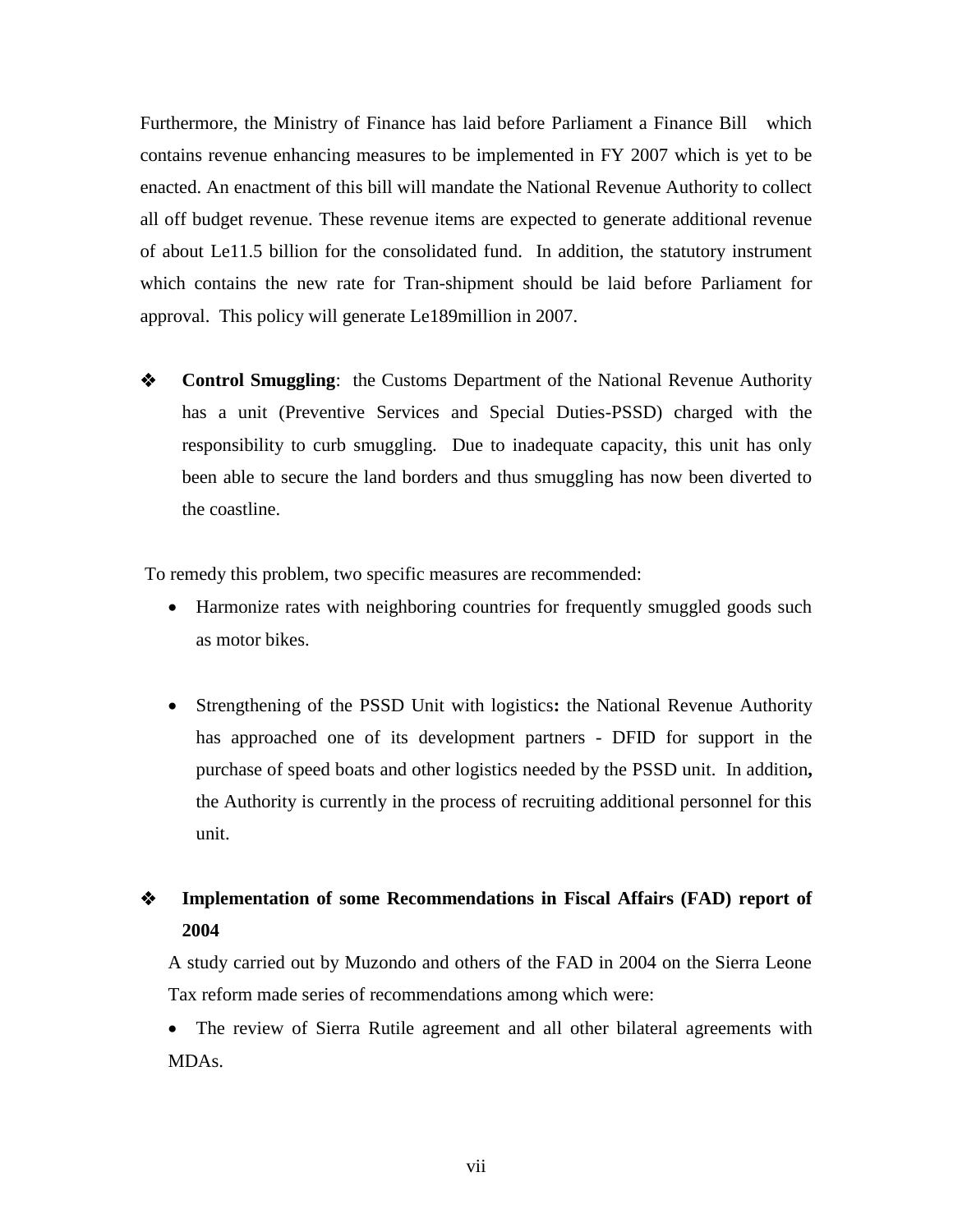Goods imported for monetization should attract full duty and waivers to be treated as expenditure item.

The implementation of these recommendations will generate additional revenue for the Government in 2007.

- **Unilateral CET adjustment for certain goods**: the Authority has since 2005 started the implementation of rates in conformity with the ECOWAS Common External Tariff (CET), while the neighboring countries- Guinea and Liberia are yet to align their low tariffs with those of ECOWAS. The effect is that importers in their desire to maximize profit would smuggle rather than import such commodities through legitimate channels. The loss of revenue is not only in terms of Customs receipt but is inclusive of withholding Income Tax of 3% of the CIF value of goods imported which, otherwise could have been collected through approved channels.
- \* Temporarily suspend the implementation of the ECOWAS Trade Liberalization Scheme (ELTS) until issues relating to compensation and other weaknesses in the implementation of the protocol are adequately addressed.
- Suspend granting of duty-waiver to organizations on the basis of bilateral agreements until these agreements are enacted by parliament.
- Improve energy (electricity and water) supply to industries/firms in a bid to reduce their cost of production and hence promote profitability.
- ITD to be capacitated to be adequately involved in assessing the tax liability of companies and other large businesses to a level that is commensurate with their actual turnover. In 2006, there was only one qualified field audit of over 200 large tax payer cases.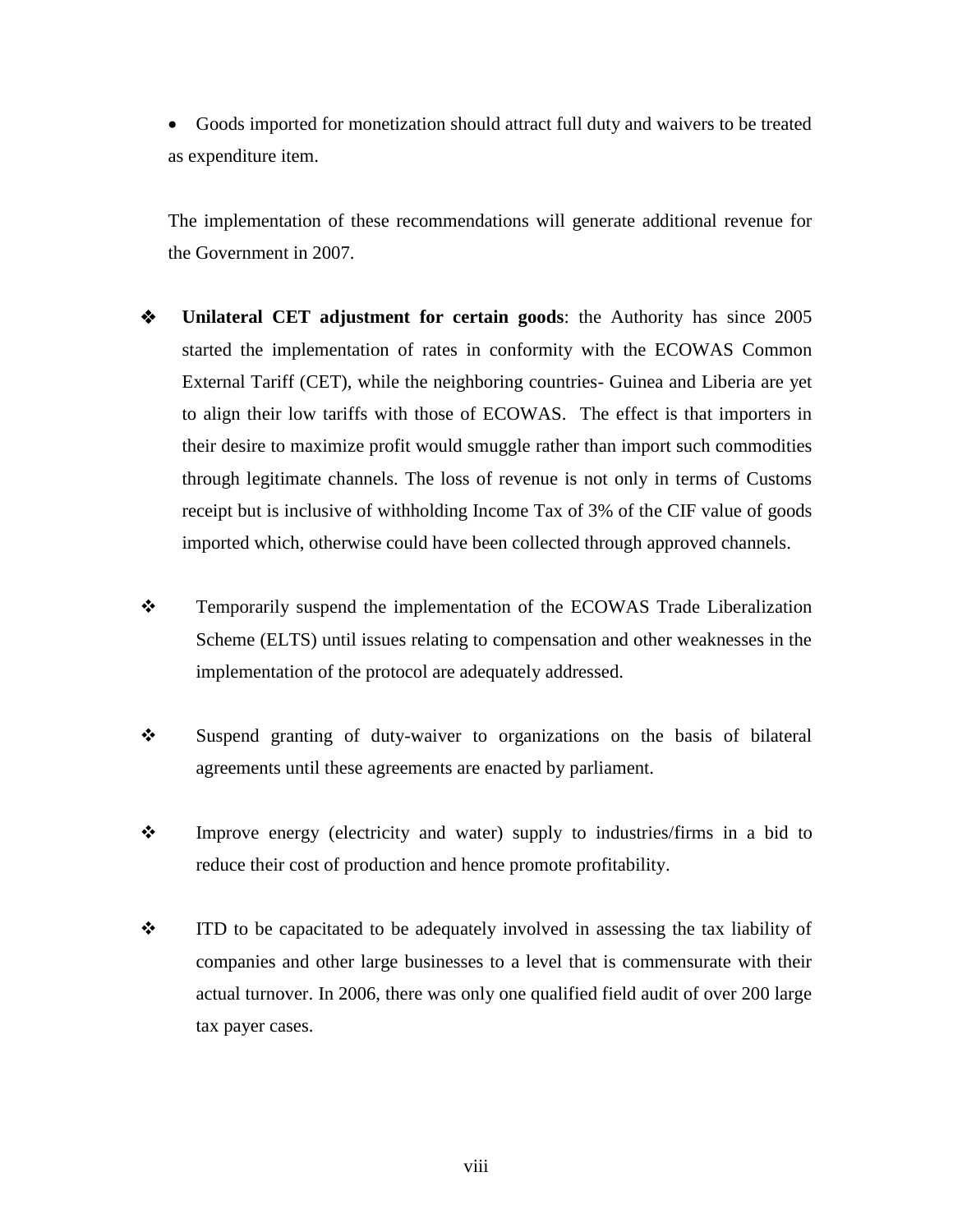- Ministry of Finance to consider recommendations (See reasons for 2006 revenue shortfall) made on remittance of arrears from sale of visa stickers by Foreign Missions.
- Arrears list of tax liabilities and non-tax revenues should be prepared and regularly updated and forwarded to the Ministry of Finance to deduct from such parastatals' subvention the amount owed and eventually remitted to the NRA as revenue in lieu of those arrears.
- \* The Board Secretariat and Legal Affairs (BSLA) Department of the NRA to take legal actions against the various businesses and institutions owing NRA including parastatals whose arrears could not be settled by the Ministry of Finance.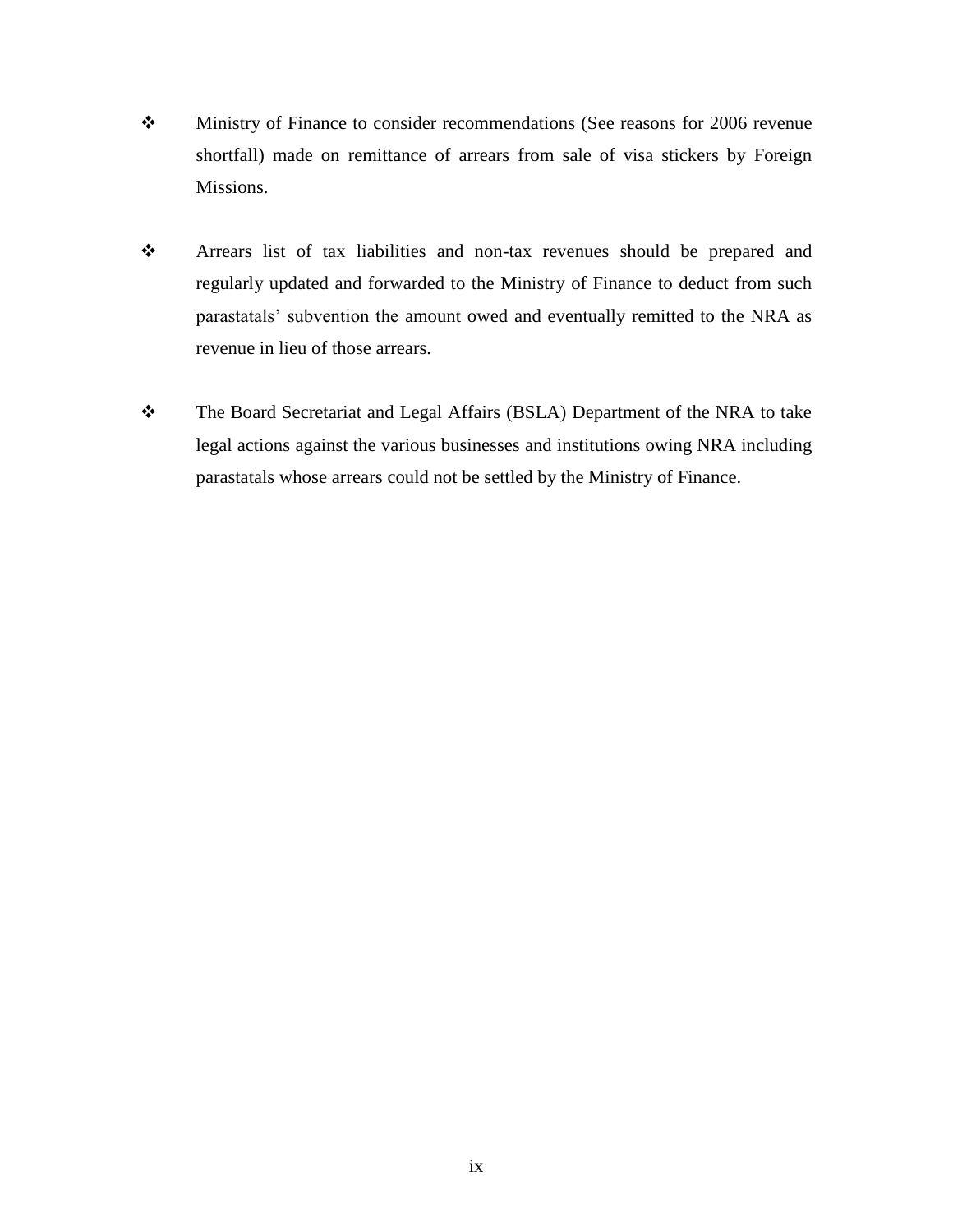# **TABLE OF CONTENT**

<span id="page-9-0"></span>

| 3.0:                                                               |                                                                        |  |
|--------------------------------------------------------------------|------------------------------------------------------------------------|--|
| 3.1:                                                               |                                                                        |  |
| 3.2:<br>3.3:<br>3.4:                                               |                                                                        |  |
| 3.5:                                                               | QUARTERLY REVENUE PERFORMANCE BY AGENCY AND AGENCY REVENUE             |  |
| 4.0                                                                |                                                                        |  |
| 4.1:<br>4.2:<br>4.3:<br>4.4                                        | HIGH COST OF FREIGHT AND OTHER IMPORT CHARGES RELATIVE TO NEIGHBOURING |  |
| 5.0                                                                |                                                                        |  |
| 6.0                                                                |                                                                        |  |
| 6.1.1:<br>6.1.2<br>6.1.3:<br>6.1.4<br>6.2<br>6.2.1<br>6.2.3<br>6.3 | REFORM MEASURES IMPLEMENTED BY THE CUSTOMS AND EXCISE DEPARTMENT 31    |  |
| 6.3.2<br>6.3.3<br>6.3.4<br>6.4:                                    |                                                                        |  |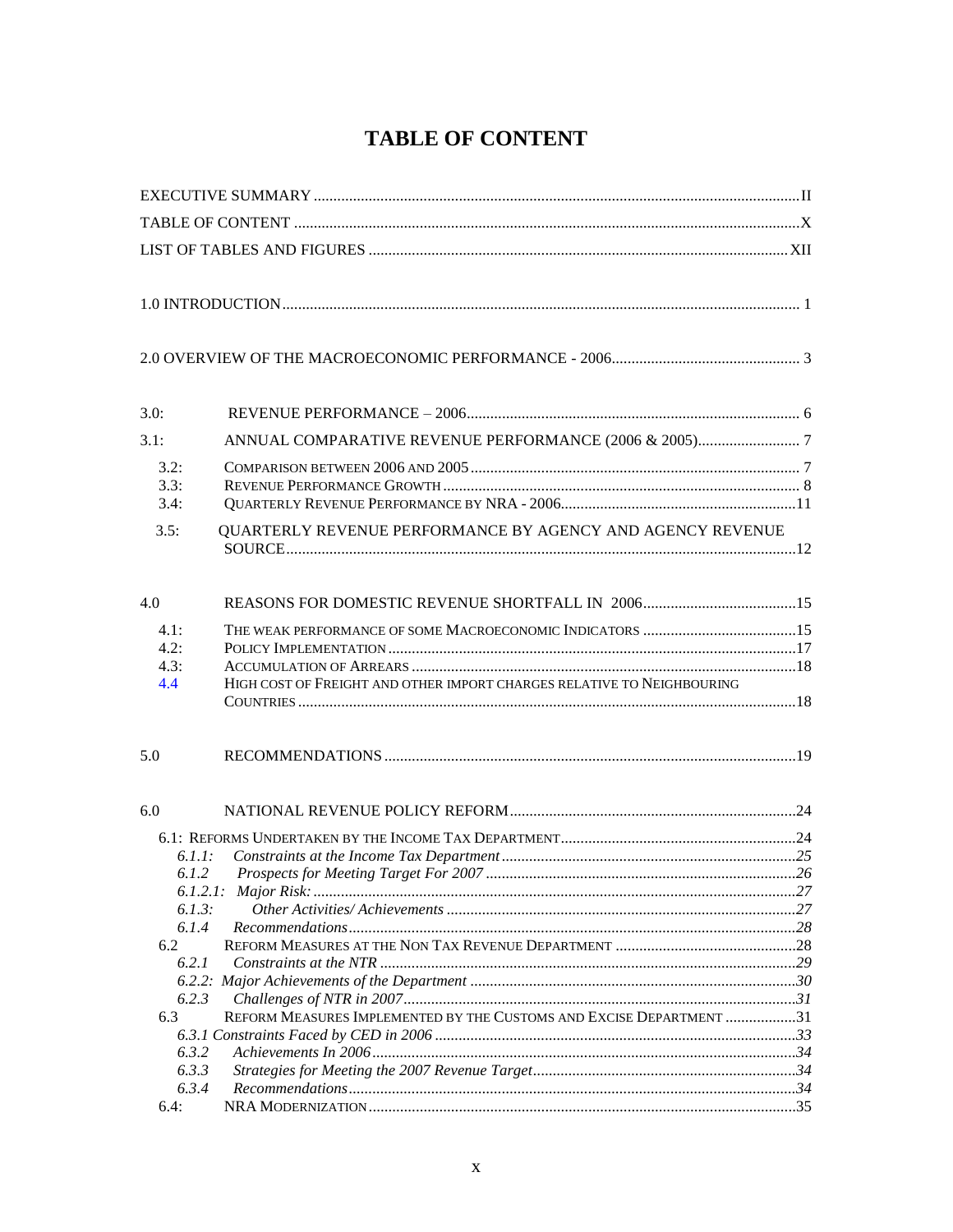| 6.5:    |                                                                                           |  |
|---------|-------------------------------------------------------------------------------------------|--|
| 6.5.1   |                                                                                           |  |
| 6.5.2   |                                                                                           |  |
|         |                                                                                           |  |
| 7.0     |                                                                                           |  |
| 7.1:    |                                                                                           |  |
| 7.2:    |                                                                                           |  |
| 7.2.1   |                                                                                           |  |
| 7.2.2:  |                                                                                           |  |
|         | 7.2.2.1: Identification of Skills Gap and the Development of Staff Capacity41             |  |
| 7.2.3:  |                                                                                           |  |
| 7.2.4:  |                                                                                           |  |
| 7.2.5:  |                                                                                           |  |
| 7.2.5.1 |                                                                                           |  |
| 7.2.5.2 |                                                                                           |  |
| 7.2.5.3 |                                                                                           |  |
| 7.3:    |                                                                                           |  |
| 7.3.1.  |                                                                                           |  |
| 7.3.1.1 |                                                                                           |  |
| 7.3.1.2 |                                                                                           |  |
| 7.3.2   |                                                                                           |  |
| 7.3.2.1 |                                                                                           |  |
|         |                                                                                           |  |
|         |                                                                                           |  |
|         |                                                                                           |  |
| 7.3.3   |                                                                                           |  |
|         |                                                                                           |  |
|         |                                                                                           |  |
|         |                                                                                           |  |
|         |                                                                                           |  |
|         |                                                                                           |  |
|         |                                                                                           |  |
|         | 7.3.4.1 Support to other Departments within the Authority and other Government Agencies53 |  |
|         |                                                                                           |  |
| 7.3.5   |                                                                                           |  |
| 7.3.6   |                                                                                           |  |
| 7.4     |                                                                                           |  |
| 7.4.1   |                                                                                           |  |
| 7.4.2   |                                                                                           |  |
| 7.4.3   |                                                                                           |  |
| 7.5     |                                                                                           |  |
| 7.5.1   |                                                                                           |  |
| 7.5.1.1 |                                                                                           |  |
| 7.5.1.2 |                                                                                           |  |
| 7.5.1.3 |                                                                                           |  |
| 7.5.1.4 |                                                                                           |  |
| 7.5.2   |                                                                                           |  |
| 7.5.3   |                                                                                           |  |
|         |                                                                                           |  |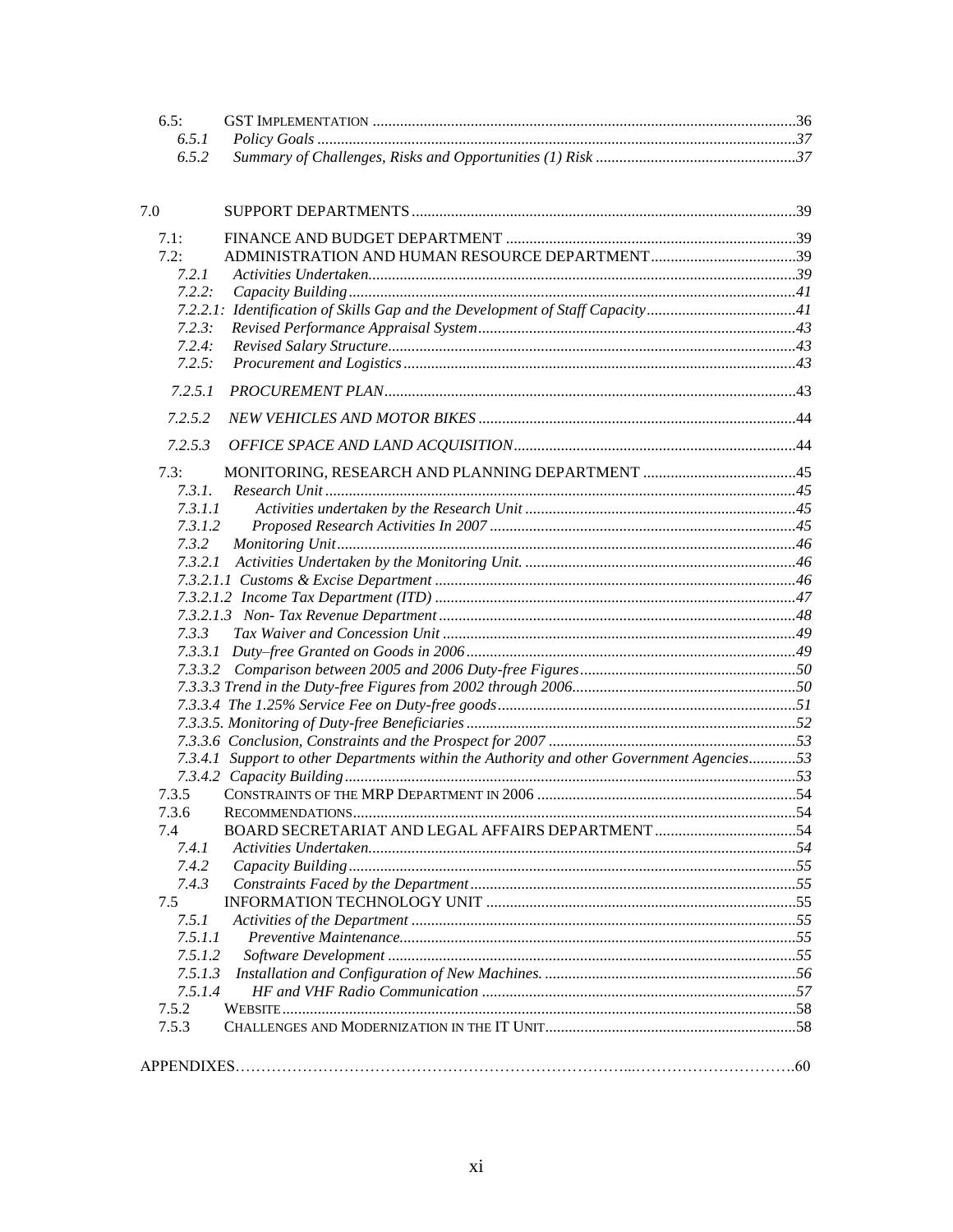# **LIST OF TABLES AND FIGURES**

<span id="page-11-0"></span>

| Table 2: | Comparative Revenue Performance by Agency (Leone million) 8                   |
|----------|-------------------------------------------------------------------------------|
|          |                                                                               |
|          |                                                                               |
|          | <b>Table 4:</b> Revenue Productivity Before and During NRA (Leone million) 11 |
| Table 5: | Quarterly Revenue Performance By NRA, (Leone million) 2006  12                |
| Table 6: | Quarterly Revenue Collection By Agency Revenue Source 2006 (In                |
|          |                                                                               |
| Table7:  |                                                                               |
| Table 8: |                                                                               |

| <b>Figure 2:</b> Revenue Loss as a percentage of total revenue collected 2002-2006 51 |  |
|---------------------------------------------------------------------------------------|--|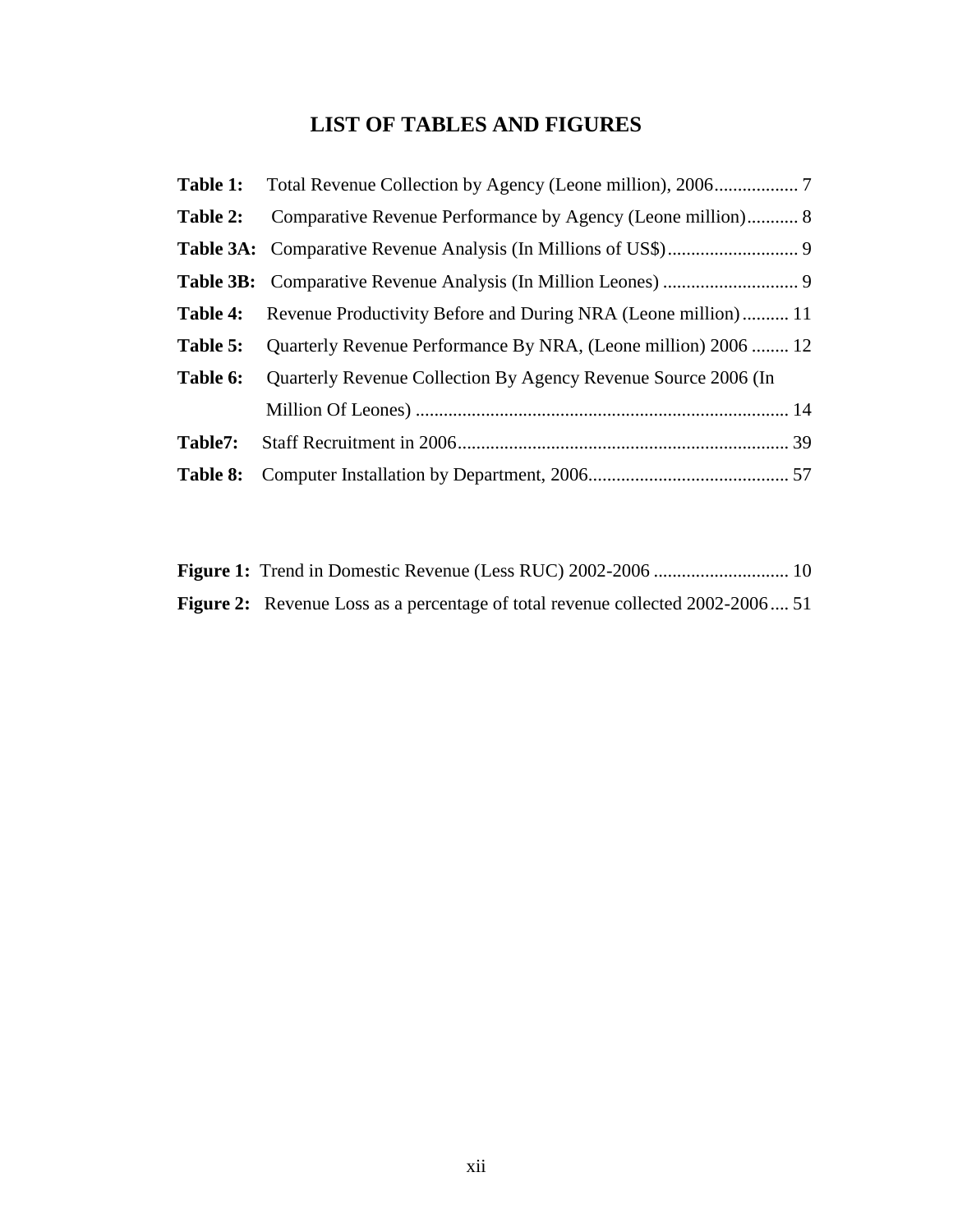## <span id="page-12-0"></span>**1.0 Introduction**

For the past four years (2003- 2006) there has been a significant improvement in the overall revenue administration in Sierra Leone; with domestic revenue collection since the inception of NRA in 2003 on the increase. Between 2002 and 2003 it increased from Le231.8 billion to Le277.8 billion. It further improved with the consolidation of the NRA's position and with the introduction of the Non-Tax Revenue Department to Le340.1 billion in 2004, Le392.9 billion in 2005 and Le463.9 billion in 2006.

The performance of NRA on a year-on-year basis can be seen as impressive. However, the Authority's performance relative to target for 2006 was deplorable recording the highest shortfall in its four years of revenue collection. Reform measures and strategies have been undertaken to revitalize and sustain collection. These reforms and strategies included the introduction and maintenance of a more robust and responsive accounting and administrative support system which ensures transparency in the receipt and use of funds; recruitment of qualified and experienced workforce; regular training and development of staff; maintaining an efficient procurement, disbursement and recording of transactions; physical restructuring of revenue collection within the Income Tax and Customs and Excise Departments; redeployment of staff from one department to another and within the same department to form an efficient workforce, transfer of duty waivers from the Ministry of finance to the Authority; sensitization and education of the public on the need to pay taxes.

There is a programme under way for the replacement of some existing taxes with Goods and Services Tax (GST) by September, 2008; and a modernization programme with various projects for the management of the whole Authority by 2009 are major prospects for improved revenue performance.

This report evaluates among others, the macroeconomic environment of the country; taking into account the activities in the real sector, the external sector, and the movement in the macroeconomic variables within the monetary and fiscal policy framework. At the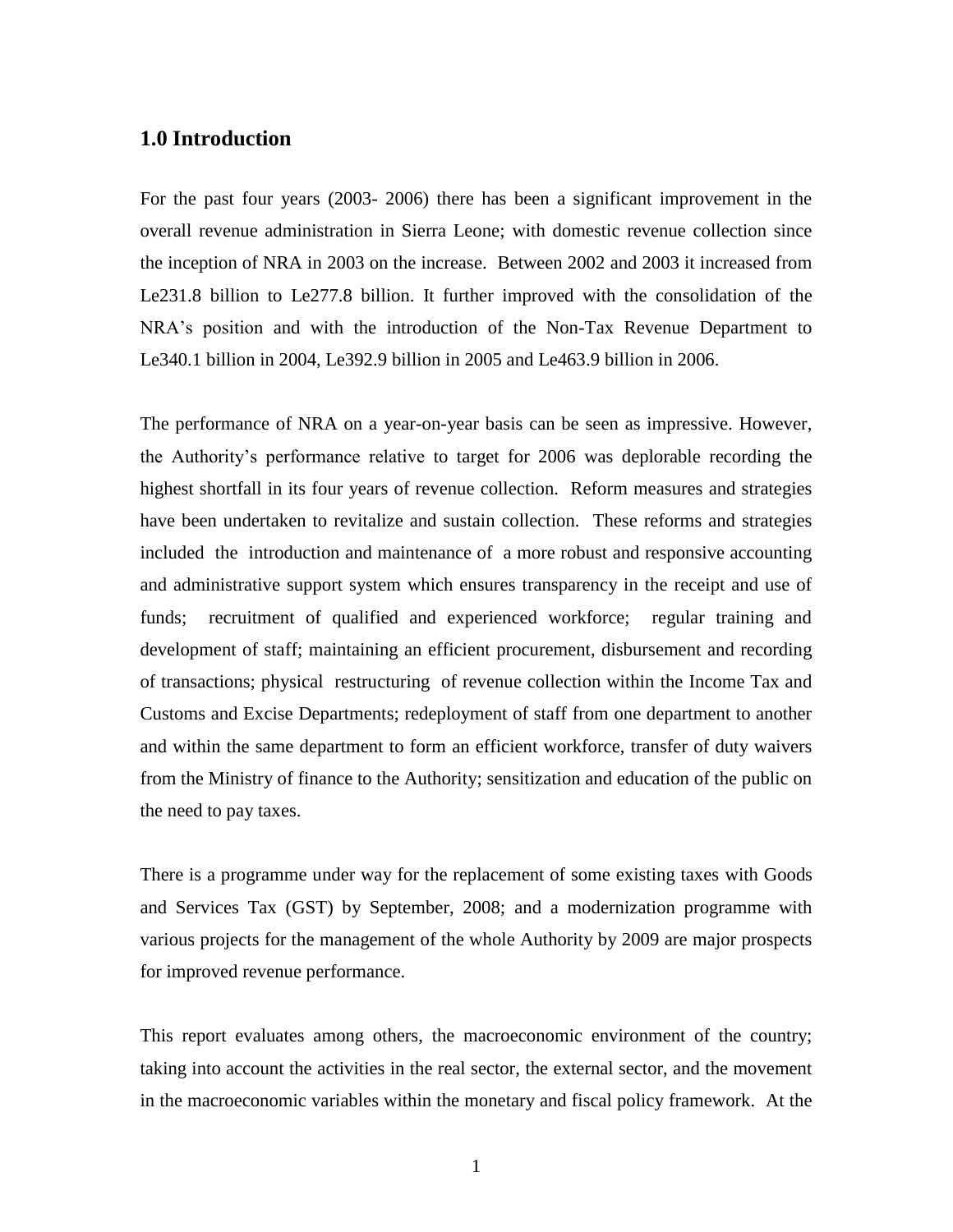micro/ institutional level, the report reviews the amount of revenue collected by the three revenue collecting agencies of the NRA which include the Income Tax Department, Customs and Excise Department and the Non-Tax Revenue Department; the proportion of taxpayers assessed; and the level of implementation of reforms outlined in the NRA Policy Framework Paper (PFP) by the individual Departments within the Authority and above all, provide policy recommendations.

Finally, this report was due end March 2007 but the delay in the production of this report was due mainly to late submission of contributions from the respective departments/unit, and it could be noted that one such department is the Internal Control and Audit (ICA) with no report submitted up to the point in time of the production of this report.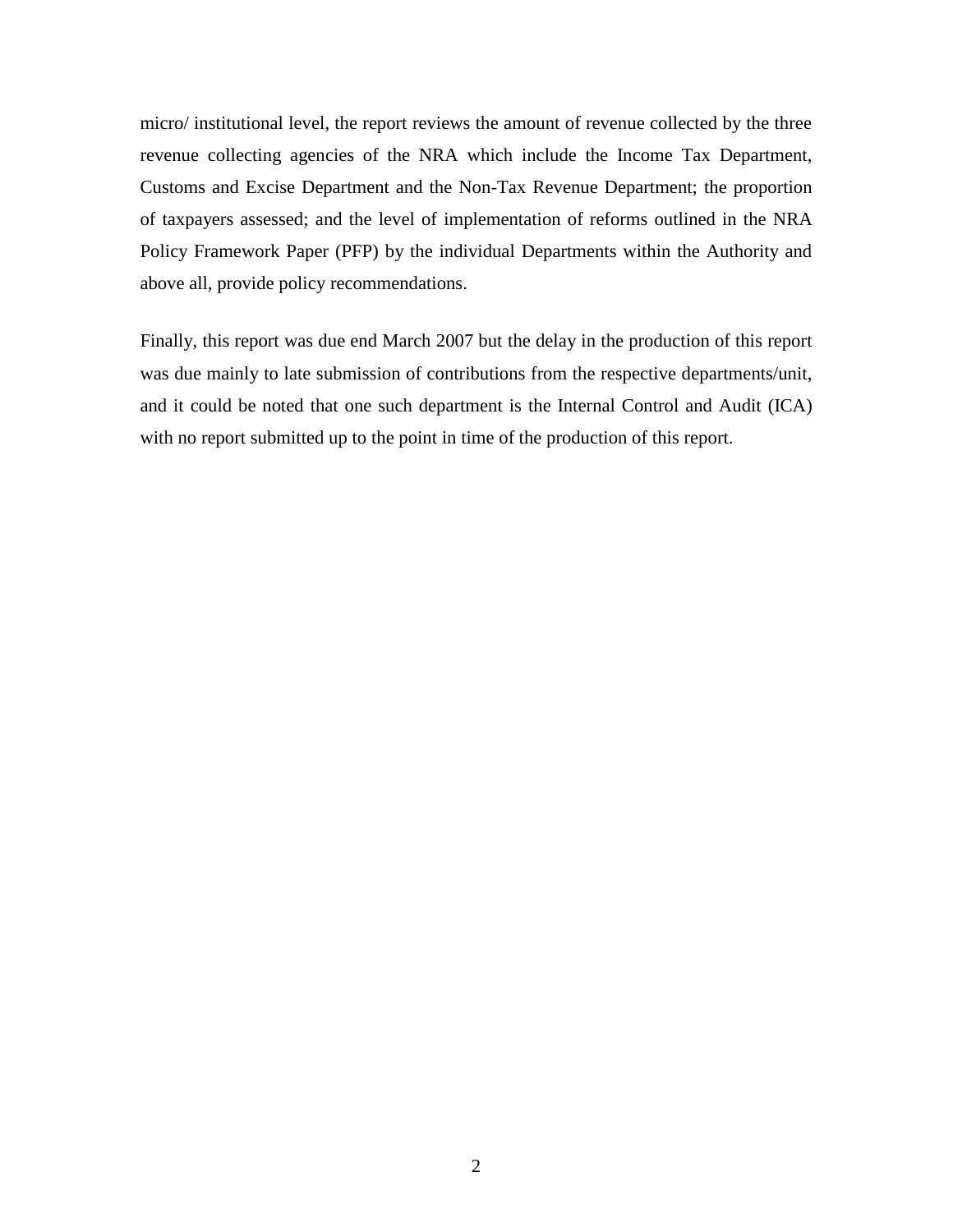## <span id="page-14-0"></span>**2.0 Overview of the Macroeconomic Performance - 2006**

The restoration of security has facilitated economic recovery in Sierra Leone. Despite external shocks, the economy has been widely acclaimed for endeavoring to maintain stability and to achieve growth.

Performance in the real sector during the 2006 fiscal year was mixed. There was a considerable drop in agricultural sub- sector activities during the review period compared to the fiscal year of 2005. Production of the two major cash crops – Cocoa and Coffee – dropped significantly in 2006 compared to the corresponding period of 2005. While Cocoa production dropped to 2,500.64 metric tons in 2006 from 4,703.00 metric tons in 2005 (i.e. 46.8%), Coffee production dropped by 34.90 percent from 1,068.50 metric tons in 2005 to 695.29 metric tons in 2006. Hence, export of these goods reduced considerably during the review period compared to the same period in 2005.

There were some improvements in the manufacturing sub-sector as there were increases in production of soft drink by 7.1 percent, cement by 34.8 percent and confectionary by 11.3 percent in 2006. This trend reflected an increase in the collection of domestic sales tax by 39.4 percent in 2006.

On the other hand, production of Beer, Stout and Maltina dropped in 2006 by 3.7 percent (992.62 thousand cartons compared to 1,012.47 thousand cartons for the corresponding period in 2005). This negatively affected the overall excise duty collected in 2006.

Performance in the manufacturing sub-sector would have been much more impressive had it not been the drastic reduction in electricity generation from 53.24 GW/hr in 2005 to 32.00 GW/hr (dropped by 40 percent) in 2006. Similarly, water supply also dropped by 16 percent during 2006. Given the fact that this sub-sector relies heavily on electricity and water supply for its production, the poor performance in electricity generation not only affected its volume of production but also its cost of production thereby affecting the share of tax revenue generated from this sub-sector.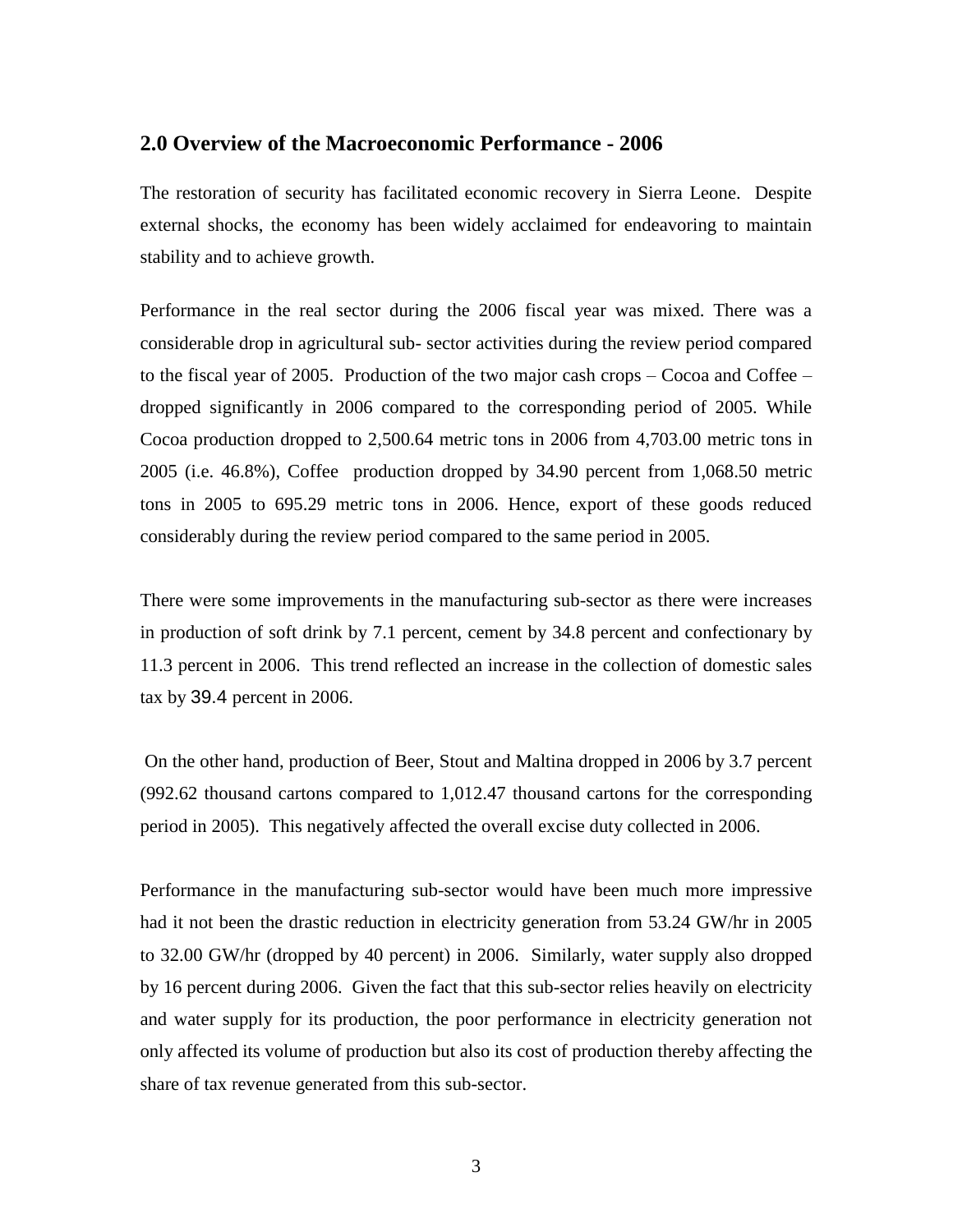In the mining sub-sector, the economy relied heavily on diamond production and export. However, diamond production of 646.51 thousand carats in 2005 dropped to 582.34 thousand carats during the review period, (a decrease of 9.9%). This trend was maintained for diamond export which recorded a total export of US\$135.8 million in 2005 compared to US\$125.0 million in 2006 (a decrease of 7.93%). Production of Rutile and Bauxite commenced after the first quarter in 2006 and production statistics showed that, a total of 73.58 thousand metric tons and 1,041.38 thousand metric tons of Rutile and Bauxite respectively were produced during this period. This recorded an export of US\$28.5 million for Rutile and US\$23.6 million for Bauxite.

During the reporting period, the rate of inflation was estimated using the consumer price indices. The year-on-year inflation at the end of 2006 stood at about 8.3 percent compared to 13.1 percent at the end of 2005.

Comparative analysis of the external sector during 2006 and 2005 revealed some improvement during the review period. Merchandise export in 2006 increased tremendously to US\$220.8 million compared to US\$151.4 million in 2005. This significant increase in merchandise export was mainly due to a large volume of reexports in March 2006 valued at US\$4.7 million by UNAMSIL following the end of its mandate in the country, compared to about US\$0.7 million in the corresponding period of 2005. This implies that actual export (ignoring the UNAMSIL re-exports) for the period under review was US\$216.1 million compared to US\$150.7 million (less UNAMSIL reexports) in 2005 (an increase of 43.4%). The huge volume of export as a result of reexport by UNAMSIL improved the trade deficit from US\$191.3 million in 2005 to US\$174.0 million in 2006.

The value of merchandise imported significantly increased by 15.2 percent from US\$342.6 million in 2005 to US\$394.8 million in 2006. The increase in merchandise import eventually increased the import duty by 11.5 percent.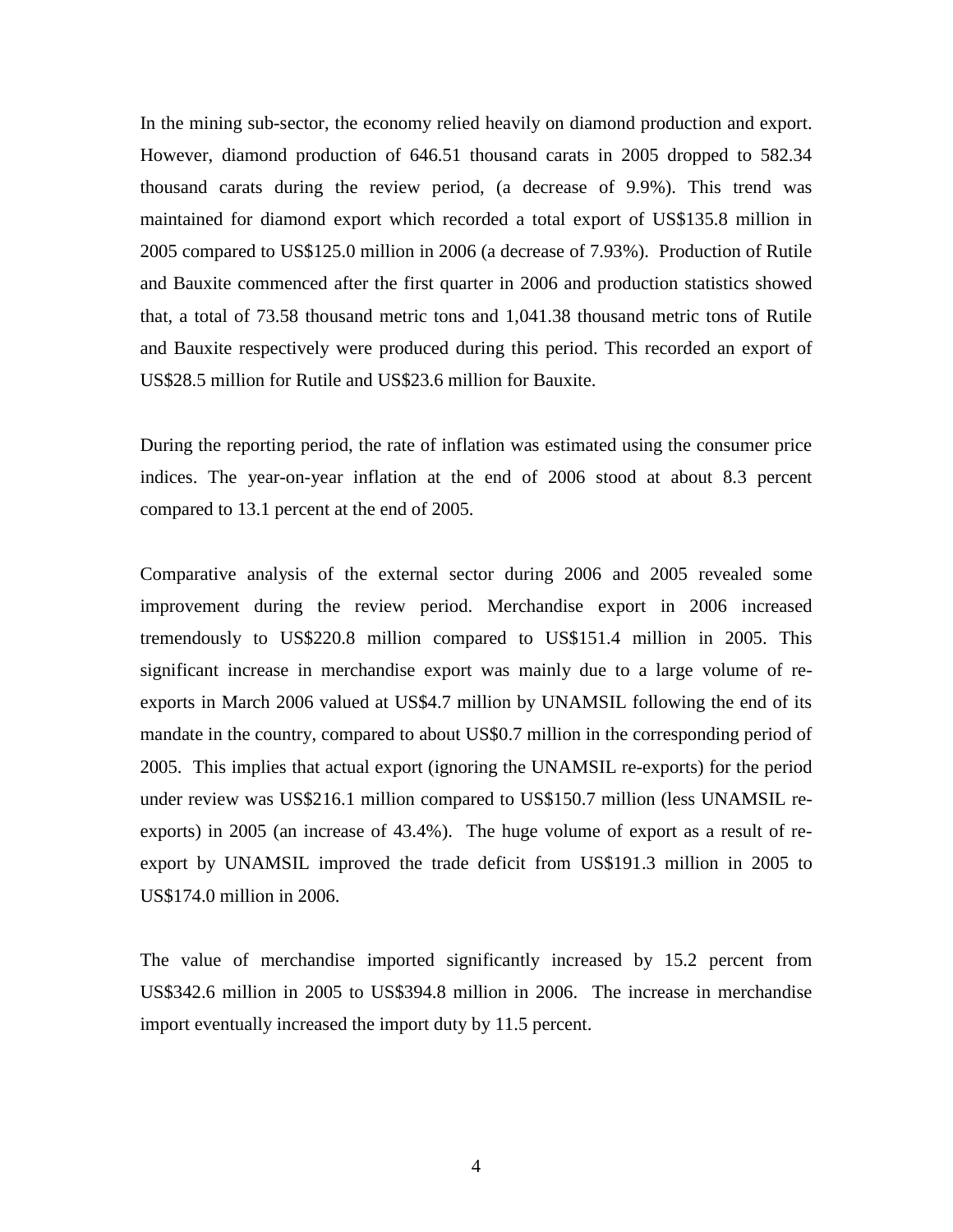The nominal exchange rate for the period under review was relatively stable for both official and Commercial Banks' rates. Records showed that the official exchange rate (mid-rate) stood at Le2,961.9 per US Dollar in 2006 compared to Le2,889.7 in 2005. The exchange rate (mid-rate) for Commercial Banks on the other hand stood at Le2,955.9 in 2006 compared to Le2,872.2 in 2005.

Broad money supply on a year-on-year basis registered a decrease from Le31.3 billion in 2005 to Le21.6 billion 2006 (30.9%). Reserve money on the other hand, increased from Le303.9 billion in 2005 to Le333.4 billion in 2006. The increase in reserve money may be closely linked with the positive change in domestic export from US\$151.8 million in 2005 to US\$ 202.6 million in 2006.

Fiscal performance for the period depicted favourable patterns. While budget deficit excluding grants reduced by 6.2 percent in 2006 compared to 2005, government spending was on the high side by 13.4 percent in 2006. The decline in budget deficit resulted from the relatively improved performance in domestic revenue generation in 2006.

A snap shot of revenue collected by the Authority for 2006 increased by Le71 billion to Le463.9 billion (18.1 percent) from 2005. In terms of US Dollar, domestic revenue was US\$ 156.6 million in 2006, showing an increase of about US\$20.6 million (15.1 percent growth) from US\$136 million in 2005.

Detailed analysis of the 2006 domestic revenue performance (excluding road user charges –not accounted for by the NRA) is presented in the other sections below.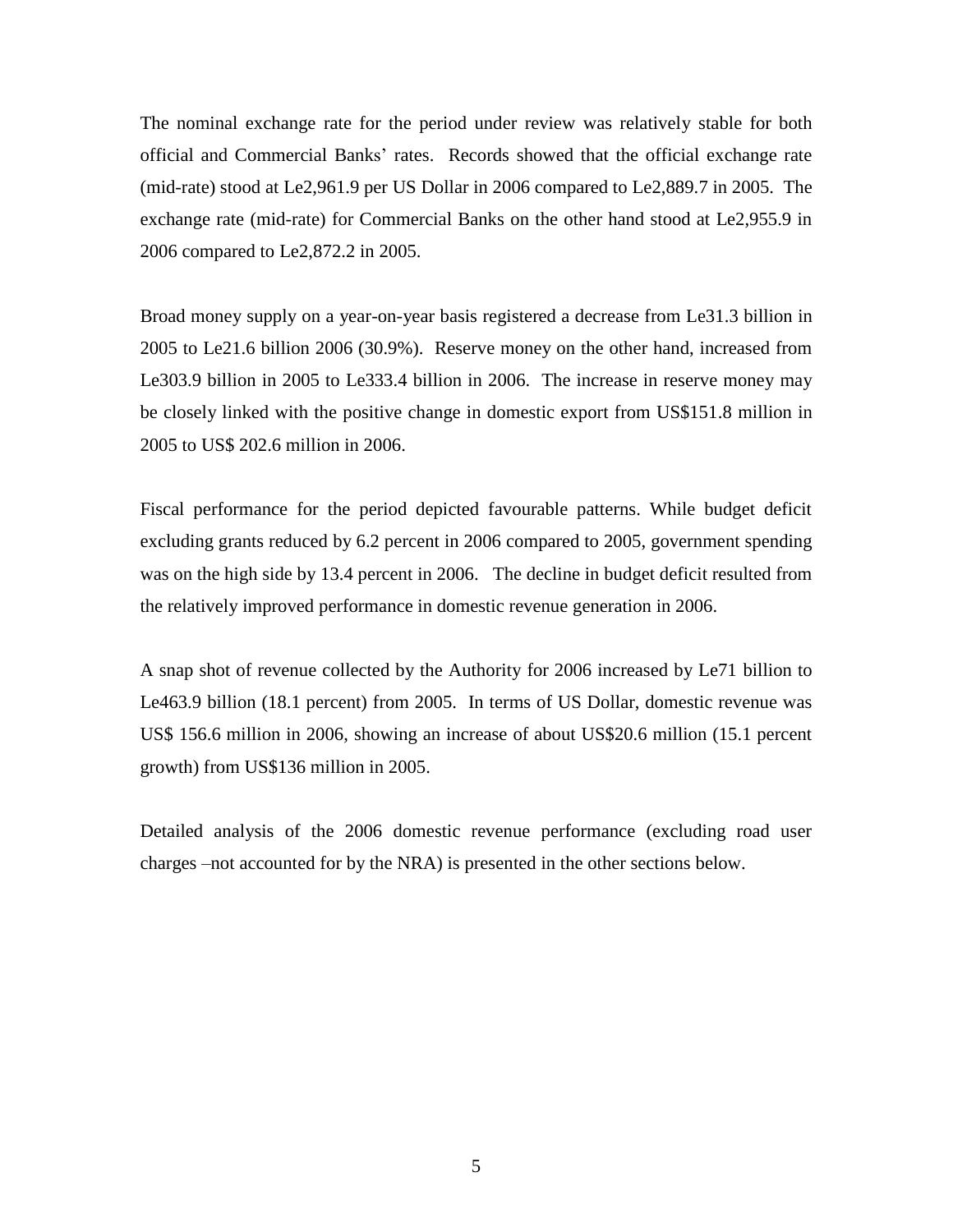## <span id="page-17-0"></span>**3.0: REVENUE PERFORMANCE – 2006**

Domestic revenue collection by the National Revenue Authority for the year 2006 amounted to Le463.9 billion. Of this collection, the Income Tax Department (ITD) contributed Le138.9 billion (29.9%), the Customs and Excise Department (CED) contributed Le280.9 billion (60.6%), the 'Mines' and 'Other Departments' components of the Non-Tax Revenue Department (NTRD) contributed Le14.7 billion (3.2%) and Le29.3 billion (6.3%) respectively. NRA revenue target for 2006 was Le510.4 billion. The Authority thus collected in total Le463.9 billion (i.e. 90.9 percent of the annual target). This implies that the Authority's annual collection was less than the annual target by Le46.4 billion (9.2%).

In terms of the individual Agency's collection against targets are showed in (Table 1) as following:

- CED's annual collection of Le280.9 billion was less than its target of Le306.8 billion by Le25.9 billion (8.4%);
- ITD's annual collection of Le138.9bn was also less than its annual target of Le152.6 billion by Le13.6 billion (8.9%);
- Mines<sup>1</sup> annual collection of Le14.7 billion was below its target of Le17.8 billion by Le3.1 billion (17.3%); and
- Revenue collected by the Other Departments (under the NTR) amounted to Le29.3 billion which was also less than its annual target of Le33.2 billion by Le3.8 billion  $(11.6\%)$ .

The contributions to the total domestic revenue of Le463.9 billion in 2006 by the collecting agencies-CED, ITD and NTR were 60.6%, 29.9% and 9.5% respectively. On the other hand, CED contributed about 60.3%, ITD contributed 29.3%, and NTR contributed 10.6% to the total domestic revenue of Le392.9 billion in 2005.

On the whole, the agencies total contribution to domestic revenue in 2006 exceeded that of 2005 by about Le71.0bn (18.1%).

 $\overline{a}$ 

 $1$  Collections by both Mines and Other Departments constitute NTR Collection for the period.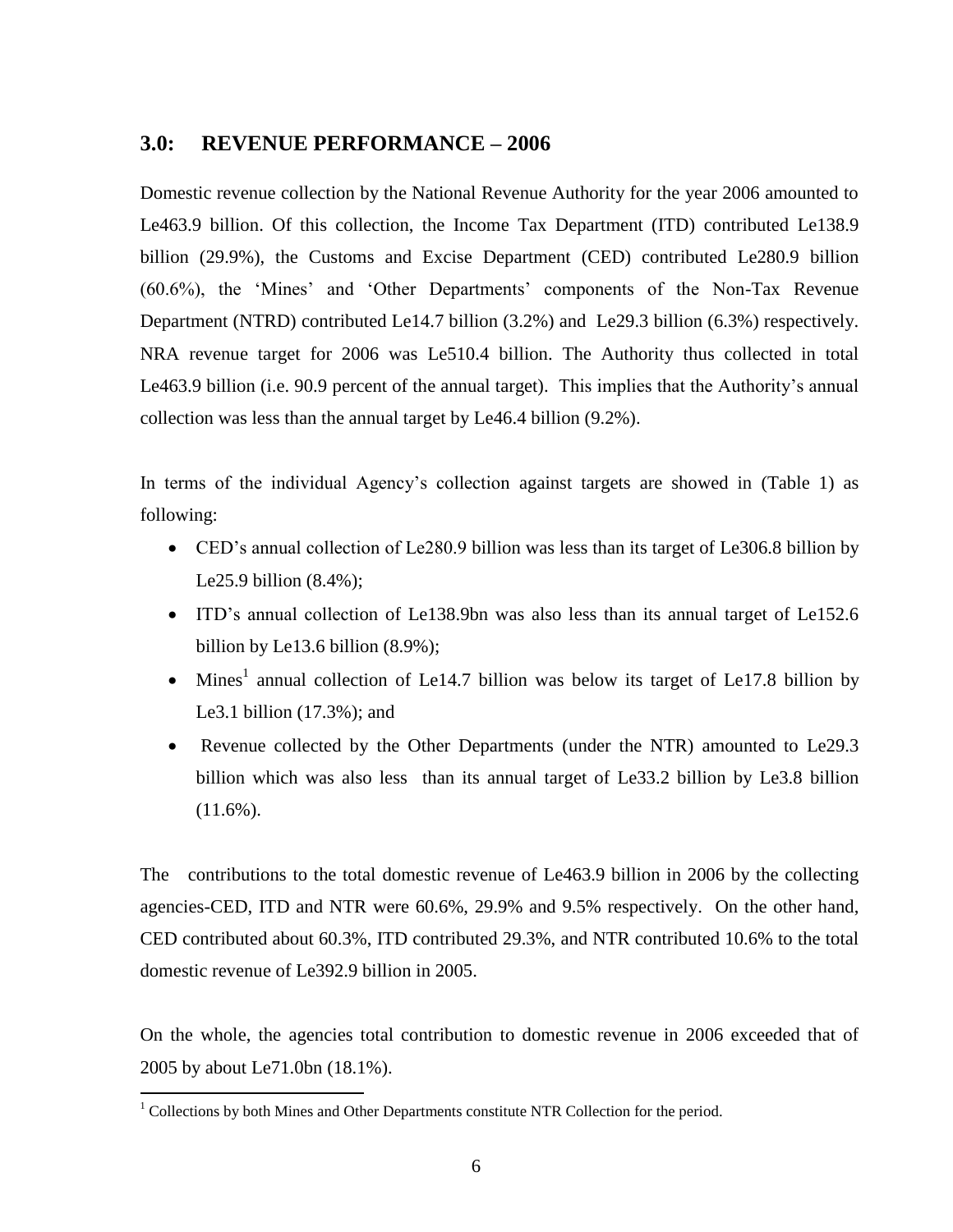|                           |               |            |                 | $\frac{0}{0}$   | $\frac{0}{0}$<br>Contr.<br>To<br>Dom.<br>Rev.<br>by |
|---------------------------|---------------|------------|-----------------|-----------------|-----------------------------------------------------|
| <b>NRA Agency</b>         | <b>Actual</b> | Projection | <b>Variance</b> | <b>Variance</b> | <b>Agency</b>                                       |
| <b>Domestic</b>           |               |            |                 |                 |                                                     |
| Revenue*                  | 463,930       | 510,352    | (46, 422)       | $-9.1$          | 100.0                                               |
|                           |               |            |                 |                 |                                                     |
| <b>ITD</b>                | 138,957       | 152,578    | (13,621)        | $-8.9$          | 29.9                                                |
|                           |               |            |                 |                 |                                                     |
| <b>CED</b>                | 280,932       | 306,818    | (25, 886)       | $-8.4$          | 60.6                                                |
|                           |               |            |                 |                 |                                                     |
| NTR:                      | 44,031        | 50,956     | (6,925)         | $-13.6$         | 9.5                                                 |
| o/w MINES<br><b>OTHER</b> | 14,712        | 17,774     | (3,062)         | $-17.2$         | 3.2                                                 |
| DEPTS.                    | 29,319        | 33,182     | (3,863)         | $-11.6$         | 6.3                                                 |

<span id="page-18-2"></span>*Table 1: Total Revenue Collection by Agency (Leone million), 2006*

*Sources: ITD, CED and NTR*

*\*-Exclude Road User Charges*

## <span id="page-18-0"></span>**3.1: ANNUAL COMPARATIVE REVENUE PERFORMANCE (2006 & 2005)**

## <span id="page-18-1"></span>**3.2: Comparison between 2006 and 2005**

Total domestic revenue collected by the National Revenue Authority for fiscal year 2006 amounted to Le463.9 billion, exceeding the Le392.9 billion collected in fiscal year 2005 by Le71.0 billion (18.1%). This performance resulted from the fact that collection by all the agencies during 2006 was greater than revenue collected in 2005. As shown in Table 2, while the Income Tax Department's annual collection of Le139.0 billion for 2006 exceeded its collection in 2005 by Le24.2 billion (20.9%), collection by Customs and Excise Department in 2006 of Le280.9 billion exceeded the Le236.8 billion 2005 collection by Le44.2 billion (18.7%), Mines and Other Departments of NTR collected Le14.7 billion and Le29.3 billion respectively in 2006, indicating an excess in their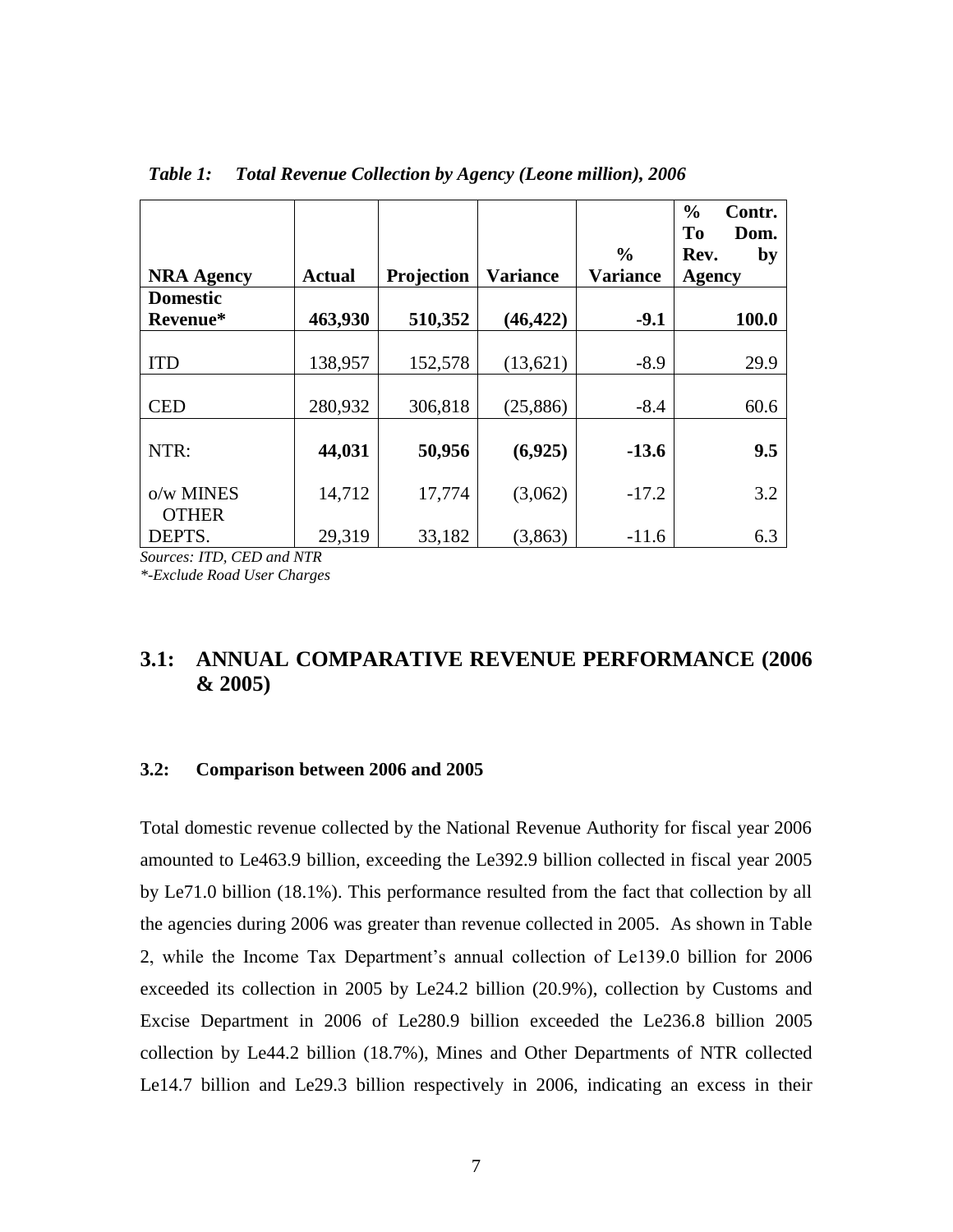collections of Le13.6 billion and Le27.9 billion by Le1.1 billion (8.3%) and Le1.5 billion (5.3%) respectively in 2005. This is an indication that even though domestic revenue generated by the Authority in 2006 was less than the annual target, the Authority performed reasonably better when compared to its domestic revenue collection in the previous year. Table 2 below shows the comparative revenue performance by collection agencies for 2006 and 2005 fiscal year.

| <b>Dept/Rev Source</b>               | 2006 Actual | 2005 Actual | <b>Variance</b> | $\frac{0}{0}$<br>growth<br>in revenue |
|--------------------------------------|-------------|-------------|-----------------|---------------------------------------|
| <b>Total</b><br><b>Domestic</b>      |             |             |                 |                                       |
| <b>Revenue</b> ( <i>Excl. Road</i> ) |             |             |                 |                                       |
| User Charges)                        | 463,920     | 392,939     | 70,981          | 18.1                                  |
|                                      |             |             |                 |                                       |
| <b>Income Tax</b>                    | 138,957     | 114,762     | 24,195          | 21.1                                  |
|                                      |             |             |                 |                                       |
| Customs & Excise                     | 280,932     | 236,753     | 44,179          | 18.7                                  |
| <b>Mines</b>                         | 14,712      | 13,569      | 1,143           | 8.4                                   |
| Other Depts.                         | 29,319      | 27,855      | 1,464           | 5.3                                   |

<span id="page-19-1"></span>*Table 2: Comparative Revenue Performance by Agency (Leones million)*

*Sources: ITD, CED and NTR*

Table 2 shows that domestic revenue collection by NRA improved in 2006 by recording a growth in domestic revenue of 18.1 percent over the previous year. The same pattern can be observed for all collection agencies of the Authority during the fiscal year 2006 over 2005.

#### <span id="page-19-0"></span>**3.3: Revenue Performance Growth**

Since the inception of the National Revenue Authority in 2002, there has been an increase in domestic revenue collection. Available statistics show that domestic revenue of US\$118.46 million generated in 2003 (with NRA) was higher than domestic revenue collected in 2002 (pre-NRA collection of US\$110.41 million) by US\$8.05 million (i.e. 7.3 percent). With the consolidation of the Authority's position, domestic revenue improved by US\$8.43 million to US\$126.89 million in 2004 (i.e. 7.1 percent). This trend continued in the ensuing years during which the domestic revenue increased to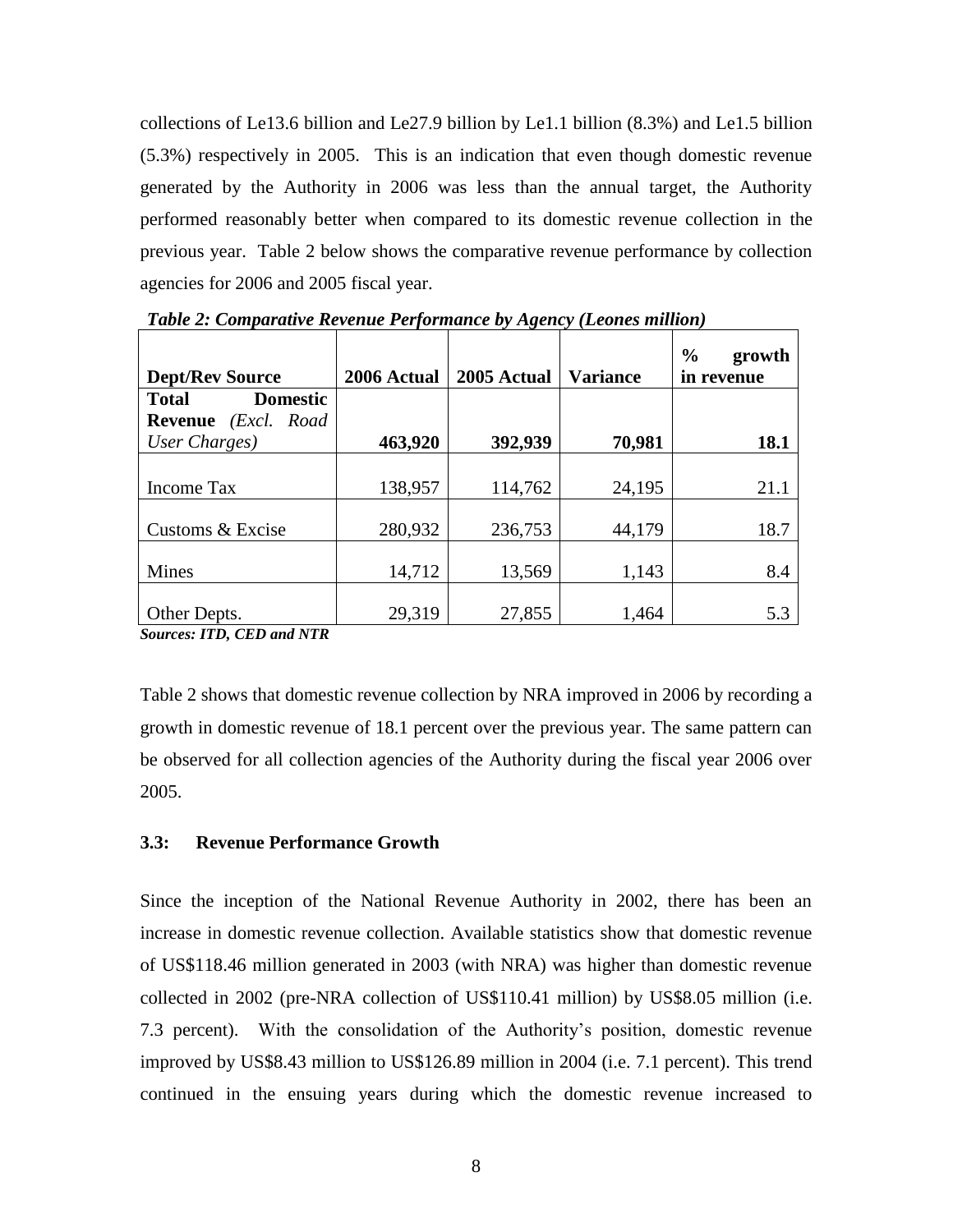US\$135.99 million in 2005 and 156.63 million in 2006 giving rise to the highest year-onyear increase and growth in revenue of US\$20.64 million and 15.2 percent respectively (See Table 3A below).

| Agency                        | 2002    | 2003    | 2004    | 2005    | $\cdot$<br>. .<br>2006 | 2005/06<br>var | $\%$ Var |
|-------------------------------|---------|---------|---------|---------|------------------------|----------------|----------|
| <b>Domestic</b>               |         |         |         |         |                        |                |          |
| Revenue( <i>Excl.</i>         |         |         |         |         |                        |                |          |
| Road<br>User                  |         |         |         |         |                        |                |          |
| Charges)                      | 110.41  | 118.46  | 126.89  | 135.99  | 156.63                 | 20.64          | 15.2     |
|                               |         |         |         |         |                        |                |          |
| Income Tax Dept               | 29.96   | 32.22   | 36.15   | 39.72   | 46.91                  | 7.19           | 18.1     |
| &<br>Customs                  |         |         |         |         |                        |                |          |
| Excise Dept                   | 76.50   | 82.02   | 82.03   | 81.93   | 94.85                  | 12.92          | 15.8     |
|                               |         |         |         |         |                        |                |          |
| <b>NTR</b>                    | 3.95    | 4.20    | 7.72    | 14.34   | 14.87                  | 0.53           | 3.7      |
| Rate<br>Exchange<br>(Le/US\$) | 2,099.2 | 2,345.4 | 2,701.3 | 2,889.6 | 2,961.9                |                |          |

<span id="page-20-0"></span>*Table 3A: Comparative Revenue Analysis (In Millions of US\$)*

<span id="page-20-1"></span>

|  | <b>Comparative Revenue Analysis (In Million Leones)</b> |
|--|---------------------------------------------------------|

|                               |         |         |         |         |         | 2005/06 |          |
|-------------------------------|---------|---------|---------|---------|---------|---------|----------|
| Agency                        | 2002    | 2003    | 2004    | 2005    | 2006    | var     | $\%$ Var |
| <b>Domestic</b>               |         |         |         |         |         |         |          |
| <b>Revenue</b> ( <i>Excl.</i> |         |         |         |         |         |         |          |
| User<br>Road                  |         |         |         |         |         |         |          |
| Charges)                      | 231,766 | 277,811 | 340,116 | 392,939 | 463,920 | 70,981  | 18.1     |
| <b>Tax</b><br>Income          |         |         |         |         |         |         |          |
| Dept                          | 62,881  | 75,581  | 97,679  | 114,762 | 138,957 | 24,195  | 21.1     |
| $\&$<br>Customs               |         |         |         |         |         |         |          |
| Excise Dept                   | 160,589 | 192,378 | 221,591 | 236,753 | 280,932 | 44,179  | 18.7     |
|                               |         |         |         |         |         |         |          |
| <b>Mines</b>                  | 2,034   | 3,040   | 7,721   | 13,569  | 14,712  | 1,143   | 8.4      |
|                               |         |         |         |         |         |         |          |
| Other Depts.                  | 6,262   | 6,811   | 13,125  | 27,855  | 29,319  | 1,464   | 5.3      |

Table 3B shows an outstanding performance by Mines and Other Departments in both 2005 and 2006. Such performance was mainly due to the collection of non-tax revenue which became the sole responsibility of the National Revenue Authority since 2004. Non-Tax Revenue generated by the Authority in 2005 and 2006 far exceeded collection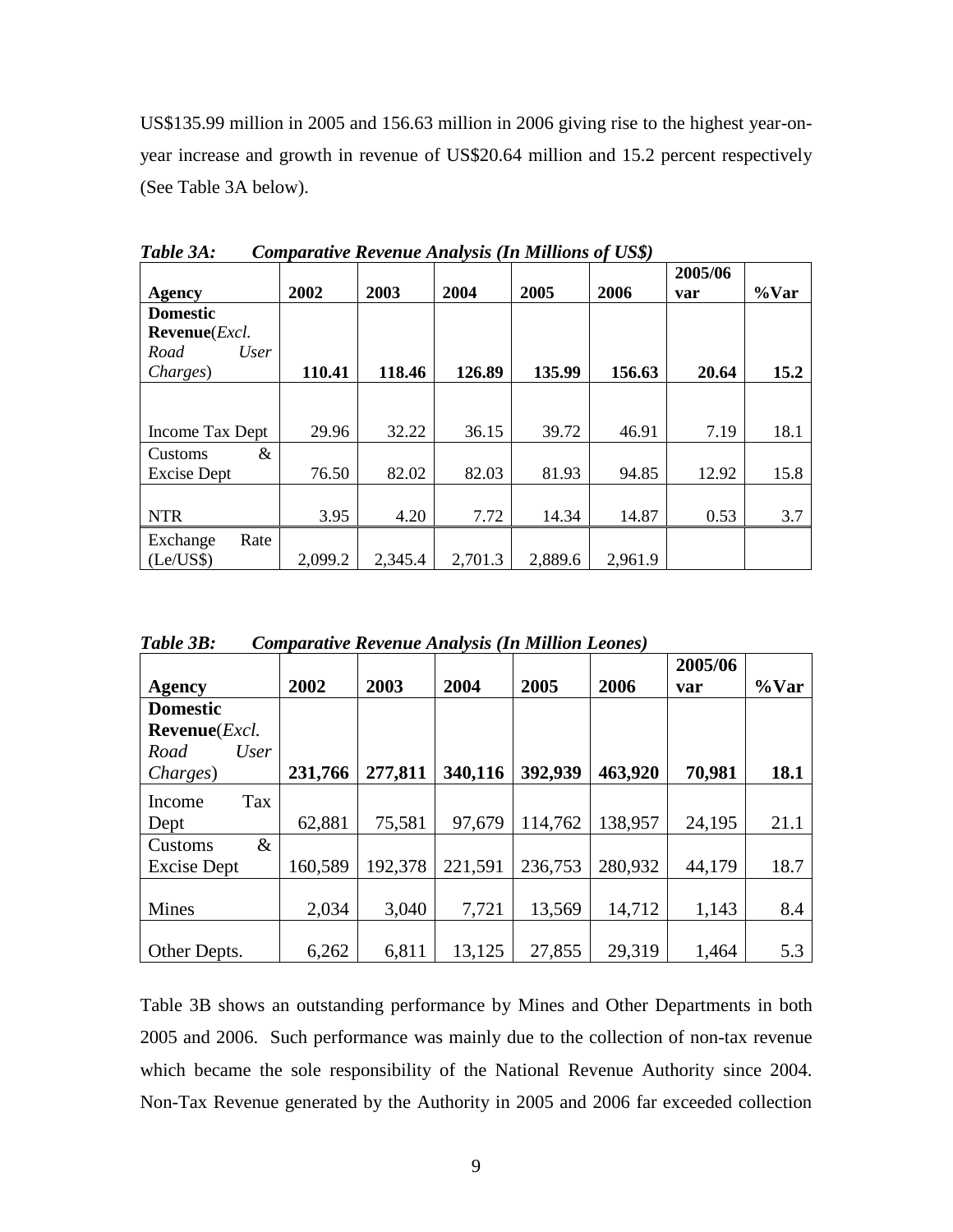in the previous years. For instance, at Le13.6 billion in 2005 revenue collection by Mines was more than the total collection in the three previous years (Le12.8 billion) for 2002, 2003, and 2004. A similar pattern was obtained for collection by Other Departments in 2005. Figure 1 below clearly illustrates the outstanding growth in domestic revenue since the inception of the Authority.



<span id="page-21-0"></span>*Figure 1: Trend in Domestic Revenue (excluding RUC) 2002-2006*

Although Table 3 shows that there has been a significant increase in revenue collection from the pre-NRA period (2001) to the period of the NRA existence (2003 to date), year on year marginal revenue growth rate has been irregular and in some cases increasing at a decreasing rate. Growth in tax revenue, which accounts for more than 80 percent of domestic revenue was quite impressive up to 2004, but dropped sharply thereafter to 10.1 percent in 2005. This was reflected by the performance in domestic revenue which also grew steadily to 22.4 percent in 2004 from 15.0 percent in 2002, but dropped sharply to 15.5 percent in 2005 though resumed in 2006 (18.1%). This is partly reflective of the trend in the GDP growth rate across these periods (see Table 3).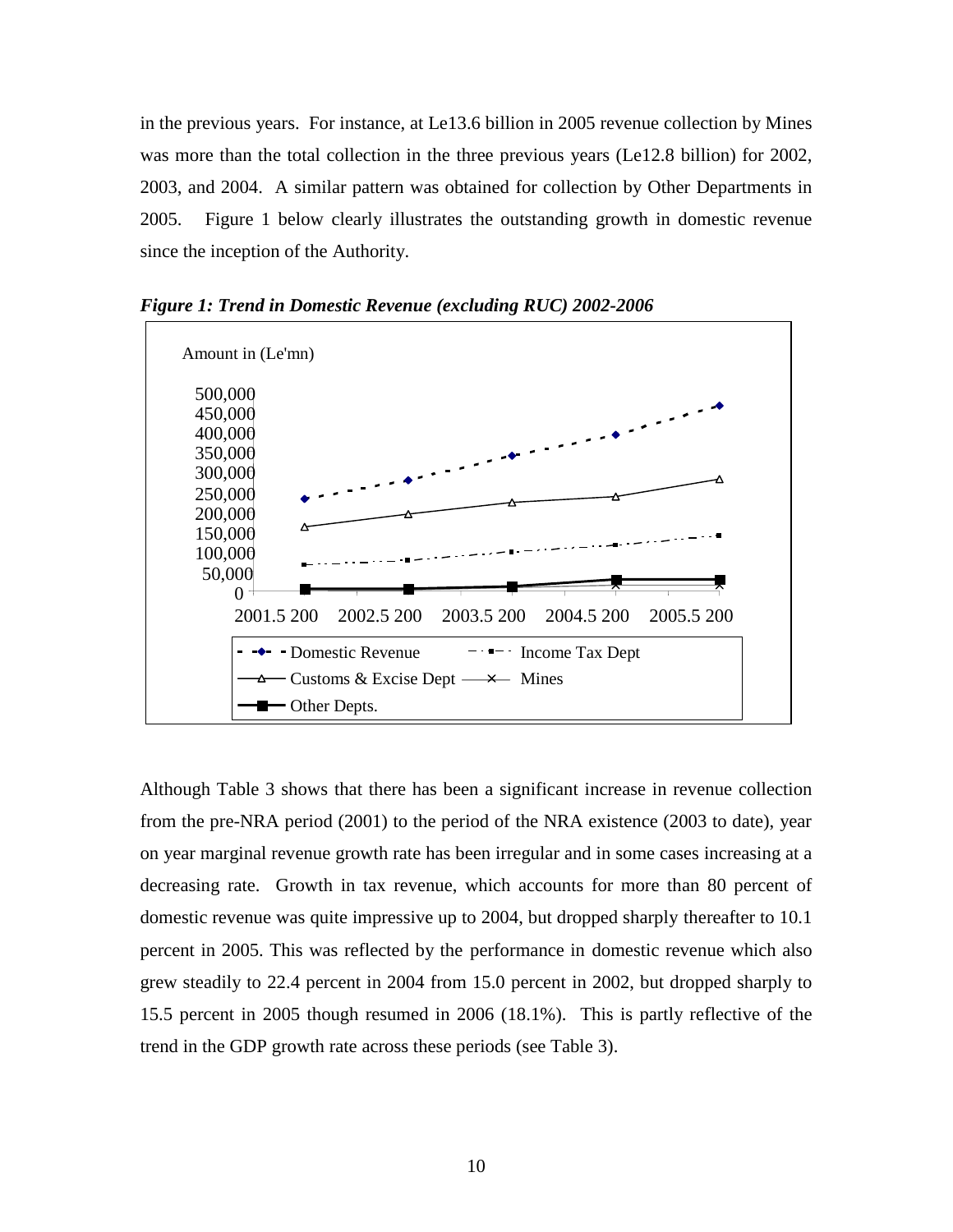According to Table 4, domestic revenue collection steadily increased from 2002 through 2005. However, this trend did not hold for the tax effort (ratio of tax revenue to Gross Domestic Product) as it continuously declined from 11.6 percent in 2003 to 11 percent in 2004, 10 percent in 2005 and 9.8 percent in 2006. Similar pattern was exhibited by domestic revenue to GDP and Non-Tax Revenue to GDP respectively.

|           |              |              |                           | 2006                                                                                             |
|-----------|--------------|--------------|---------------------------|--------------------------------------------------------------------------------------------------|
| 1,964,627 | 2,310,767    |              |                           | 4,294,759                                                                                        |
| 223,470   | 267,960      | 319,267      | 351,515                   | 419,515                                                                                          |
| 8,296     | 9,851        | 20,846       | 41,424                    | 44,041                                                                                           |
| 231,766   | 277,811      | 340,113      | 392,939                   | 463,930                                                                                          |
| 11.4      | 11.6         | 11           | 10                        | 9.8                                                                                              |
| 0.4       | 0.4          | 0.7          | 1.2                       | 1.0                                                                                              |
| 11.8      | 12           | 11.8         | 11.2                      | 10.8                                                                                             |
| 15        | 19.9         | 22.4         | 15.5                      | 18                                                                                               |
| 16        | 19.9         | 19.1         | 10.1                      | 19.3                                                                                             |
|           |              |              |                           |                                                                                                  |
| $-7.2$    | 18.7         | 111.6        | 98.7                      | 6.3                                                                                              |
|           |              |              |                           | 22.1                                                                                             |
|           | 2002<br>22.8 | 2003<br>17.6 | 2004<br>2,894,123<br>25.2 | Tubic 7. Referre I Founcilly Defore and During Tiret (Leone multon)<br>2005<br>3,518,200<br>21.6 |

<span id="page-22-1"></span>*Table 4: Revenue Productivity Before and During NRA (Leone million)*

*Source: ITD, CED, NTR & MOF*

*\*- Excluding Road User Charges*

## <span id="page-22-0"></span>**3.4: Quarterly Revenue Performance by NRA - 2006**

Quarterly revenue performance by the Authority showed a mixed performance for 2006. Of the total Le463.9 billion collected, Le111.4 billion was collected in quarter one, Le131.7bn in quarter two, Le114.2 billion in quarter three and Le106.6 billion in quarter four. While collections in quarters one, three and four were below their targets of Le113.9bn, Le123.8 billion and Le150.3 billion by Le2.5 billion, Le9.6 billion and Le43.7 billion respectively; collection in the second quarter exceeded its target of Le122.4 billion by Le9.3 billion. This indicated that the authority performed remarkably well in quarter two but, under performed in the other quarters especially quarter four (See Table 5).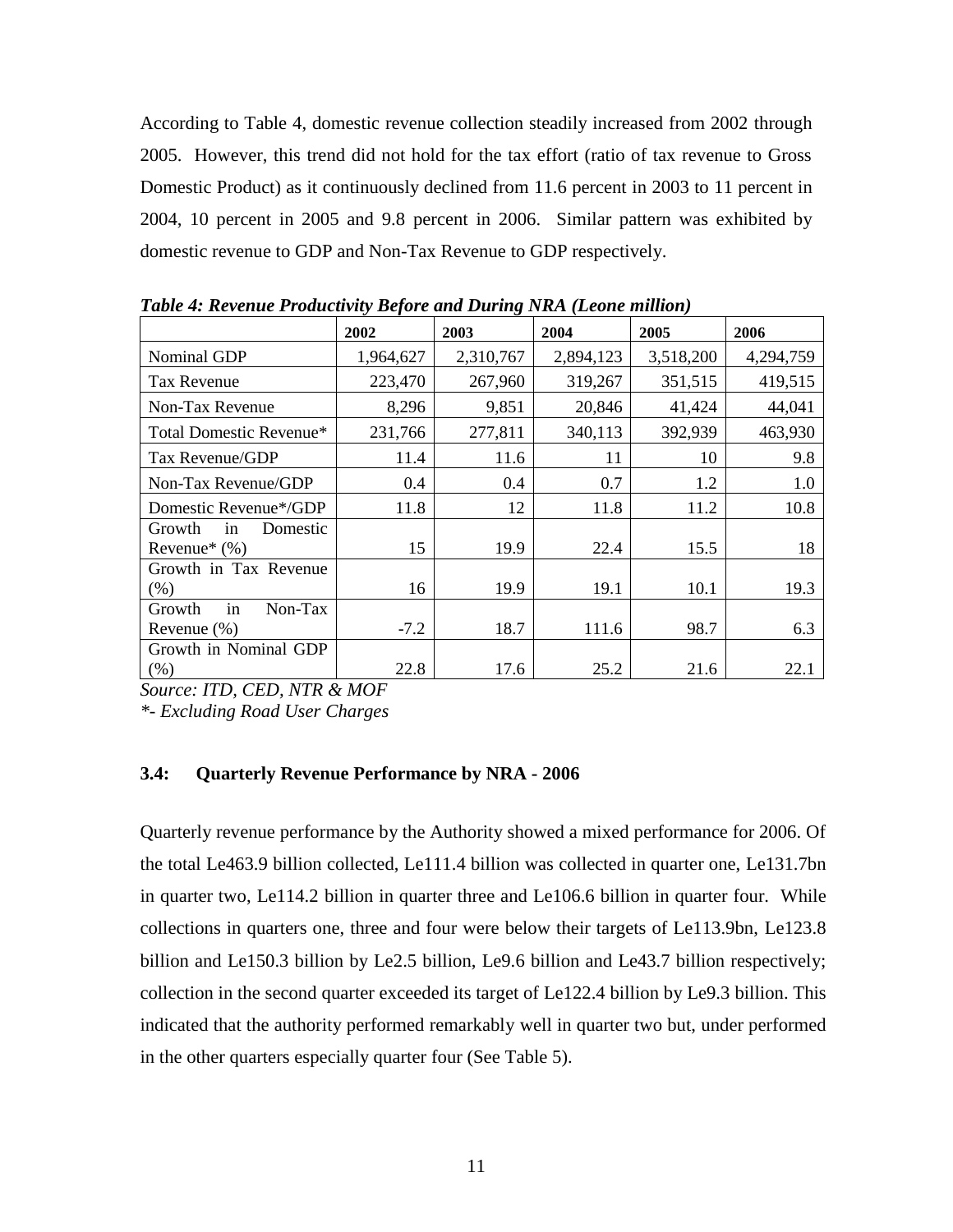| Quarter         | <b>Actual</b> | Projection | <b>Variance</b> | $\frac{0}{0}$<br><b>Variance</b> |
|-----------------|---------------|------------|-----------------|----------------------------------|
|                 |               |            |                 |                                  |
| Q1              | 111,411       | 113,932    | (2,521)         | $-2.2$                           |
| Q <sub>2</sub>  | 131,709       | 122,388    | 9,321           | 7.6                              |
| Q <sub>3</sub>  | 114,173       | 123,776    | (9,603)         | $-7.8$                           |
| Q4              | 106,623       | 150,256    | (43, 633)       | $-29.0$                          |
| Total $(Q1-Q4)$ | 463,920       | 510,352    | (46, 432)       | $-9.1$                           |

<span id="page-23-1"></span>*Table 5: Quarterly Revenue Performance By NRA, (Million Leones) 2006*

*Sources: ITD, CED and NTR*

#### <span id="page-23-0"></span>**3.5: Quarterly Revenue Performance by Agency and Agency Revenue Source**

Total revenue collected by the Income Tax Department amounted to Le138.9 billion compared to a target of Le152.6 billion for the same period (i.e. a negative variance of Le13.6 billion). Quarterly collections gradually increased from Le34.0 billion in quarter one to Le35.5 billion in quarter two, to Le36.2 billion in quarter three but slumped down to Le33.0 billion in quarter four. Quarterly revenue performance was generally poor when compared to the respective targets as only the second quarter collection was above target.

CED collected a total of Le280.9 billion for the year 2006. When compared to the target of Le306.8 billion for the year, it emerges that this department fell short of its yearly target by Le25.9 billion (8.4%). The highest CED collection was seen in the second Quarter with a collection of Le 73.8 billion (26.3% of agency collection) and exceeding its target by Le5.0 billion (7.3%). The first quarter collection of Le 70.2 billion was also worth noting contributing 25 percent to the annual agency collection. The situation however reversed during the third and fourth quarters when collection was Le68.8 billion and Le68.1 billion respectively.

Collection by NTR is categorized in terms of collection from Mines and Other Departments. The amount collected by Mines during the 2006 financial year totaled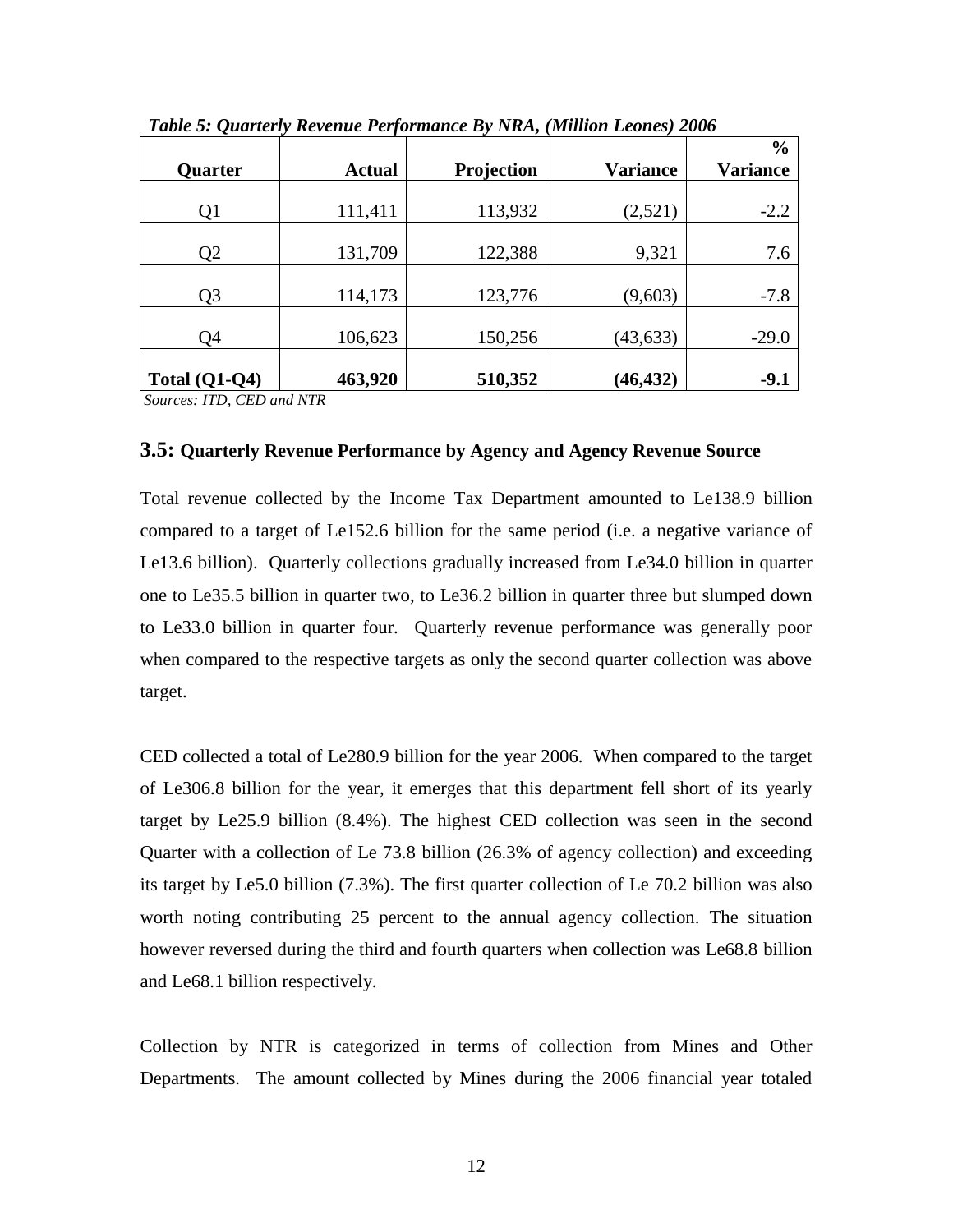Le14.7 billion falling below a target of Le17.8 billion by Le3.1 billion (17.2%). Out of this collection, Le2.5 billion (16.8%) was collected in the first quarter, Le6.6 billion (44.6%) collected in the second quarter; Le3.2 billion (21.5%) in the third quarter; and Le2.5 billion (17%) in the fourth quarter. Performance by Mines in the second quarter was seen to be very much impressive as the second quarter collection of Le6.6bn was not only above its target by 77.6 percent but also contributed as high as 44.6 percent to the overall Mines collection. Mines collection was least in the first quarter falling short of its target by Le2.9 billion and contributing only 16.8 percent to total annual collection.

Other Departments of NTR collected a total of Le29.3 billion compared to its target of Le33.2bn for 2006 showing a shortfall of Le3.9 billion (11.6%). Of this 2006 collection, Quarter 1 accounted for Le4.8 billion (16.4%); Le15.8 billion (54.1%) was collected in quarter 2; quarter 3 mobilized Le6.0 billion (20.4%); and quarter 4 accounted for Le2.7 billion (9.2%). The performance of the Other Departments was seen to be outstanding in the second quarter raising a revenue of Le15.8 billion, a collection which accounted for over half (54.1%) of the department's annual collection as well as exceeding its quarterly target of Le14.0 billion by Le1.9 billion (i.e. 13.1%) (See Table 6).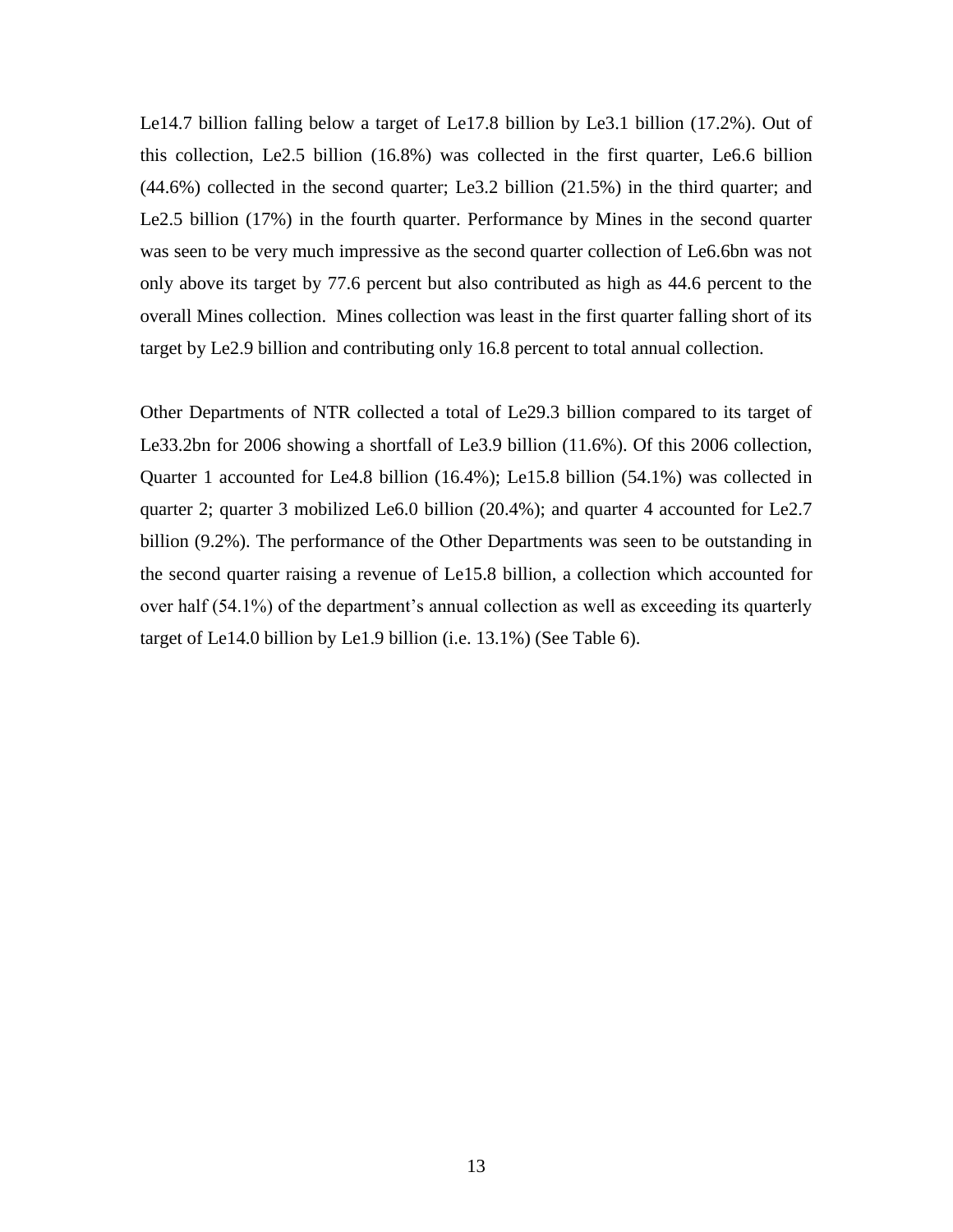<span id="page-25-0"></span>

| (In Million Leones)                            |           |                |           |                |               |                                        |  |  |  |
|------------------------------------------------|-----------|----------------|-----------|----------------|---------------|----------------------------------------|--|--|--|
| <b>Department</b> and<br><b>Revenue Source</b> | Q1        | Q <sub>2</sub> | Q3        | Q <sub>4</sub> | <b>Annual</b> | $\frac{0}{0}$<br><b>Annual</b><br>Cont |  |  |  |
| <b>Revenue</b>                                 |           |                |           |                |               |                                        |  |  |  |
| <b>Collected by NRA</b>                        | 111,411.4 | 131,709.2      | 114,173.6 | 106,626.3      | 463,920.6     | 100.0                                  |  |  |  |
|                                                |           |                |           |                |               |                                        |  |  |  |
| <b>Income Tax</b><br><b>Department</b>         | 33,976.4  | 35,503.2       | 36,181.6  | 33,295.7       | 138,956.9     | 29.9                                   |  |  |  |
|                                                |           |                |           |                |               |                                        |  |  |  |
| Company Tax                                    | 12,544.2  | 15,124.8       | 17,806.4  | 13,955.5       | 59,430.9      | 42.8                                   |  |  |  |
| Personal Income                                |           |                |           |                |               |                                        |  |  |  |
| Tax                                            | 16,588.5  | 15,657.9       | 14,510.9  | 14,835.9       | 61,593.2      | 44.3                                   |  |  |  |
|                                                |           |                |           |                |               |                                        |  |  |  |
| <b>Other Taxes</b>                             | 4,843.7   | 4,720.5        | 3,864.3   | 4,504.3        | 17,932.8      | 12.9                                   |  |  |  |
|                                                |           |                |           |                |               |                                        |  |  |  |
| <b>Customs and</b>                             |           |                |           |                |               |                                        |  |  |  |
| <b>Excise</b><br><b>Department</b>             | 70,164.0  | 73,794.0       | 68,849.0  | 68,125.6       | 280,932.7     | 60.6                                   |  |  |  |
|                                                |           |                |           |                |               |                                        |  |  |  |
| <b>Import Duties</b>                           | 51,040.2  | 50,299.4       | 50,565.8  | 46,766.4       | 198,671.8     | 70.7                                   |  |  |  |
| <b>Excise Duties on</b>                        |           |                |           |                |               |                                        |  |  |  |
| Petroleum                                      | 14,219.1  | 18,278.6       | 14,714.9  | 16,405.6       | 63,618.1      | 22.6                                   |  |  |  |
| Other Excise                                   |           |                |           |                |               |                                        |  |  |  |
| Duties                                         | 1,678.2   | 1,727.5        | 1,317.2   | 1,632.6        | 6,355.4       | 2.3                                    |  |  |  |
| <b>Domestic Sales</b>                          |           |                |           |                |               |                                        |  |  |  |
| Tax                                            | 3,226.6   | 3,488.6        | 2,251.2   | 3,321.0        | 12,287.4      | 4.4                                    |  |  |  |
| <b>Non Tax Revenue</b>                         |           |                |           |                |               |                                        |  |  |  |
| <b>Department</b>                              | 7,271.0   | 22,412.0       | 9,143.0   | 5,205.0        | 44,031.0      | 9.5                                    |  |  |  |
|                                                |           |                |           |                |               |                                        |  |  |  |
| Mines                                          | 2,476.0   | 6,565.0        | 3,170.0   | 2,501.0        | 14,712.0      | 33.4                                   |  |  |  |
|                                                |           |                |           |                |               |                                        |  |  |  |
| Other Depts.                                   | 4,795.0   | 15,847.0       | 5,973.0   | 2,704.0        | 29,319.0      | 66.6                                   |  |  |  |

# **Table 6: Quarterly Revenue Collection by Agency Revenue Source 2006**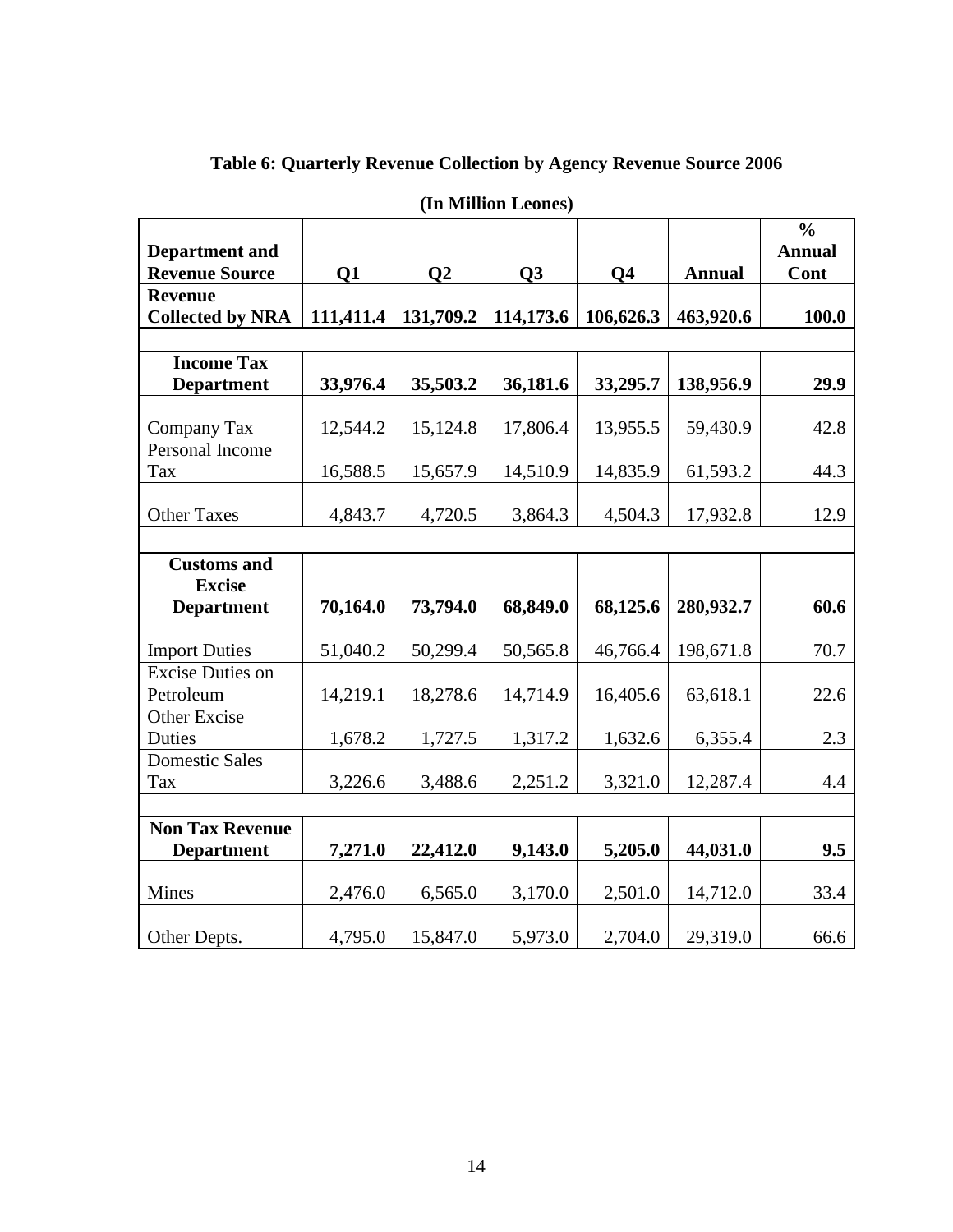## <span id="page-26-0"></span>**4.0 REASONS FOR DOMESTIC REVENUE SHORTFALL IN 2006**

Revenue Performance in 2006 improved by a substantial proportion (18%) over that in 2005 and even registered the highest year-on-year revenue variance (over Le70 billion) since the inception of the NRA in 2003. Although revenue performance improved significantly in 2006 when compared with the previous year, revenue generated fell short of its annual target by Le46.8 billion (i.e. 9.2%). The reasons behind this situation are weak performance of some macroeconomic indicators, poor policy implementation, weak arrears collection drive, and other factors extraneous to the Authority.

## <span id="page-26-1"></span>**4.1: The weak performance of some Macroeconomic Indicators**

While domestic revenue target for 2006 was set on the premise that macroeconomic performance would improve on a significant scale, this appeared not to have been the case following the actual performance of the economy within this period.

Manufacturing industries/factories are usually capital intensive using much of electricity and water. Electricity supply in Sierra Leone has been awful over the years, but became particularly worse in 2006. Electricity generated by the National Power Authority (NPA) for Freetown in 2006 (32 megawatts) is estimated to have dropped by 40 percent relative to 2005 (53.3 megawatts). Similarly, water supply in the city fell from 8,395 million gallons in 2005 to 7,049 million gallons in 2006 (i.e. by 16%). This implies that industries/factories had to incur increased costs in procuring electrical plants, fuel and lubricants to support their operations. With this high cost of production, profitability of manufacturing industries/factories is reduced. This can be observed in the reduced aggregate profitability of the country's top 20 companies from Le102.8 billion in 2005 to Le91.6 billion in 2006. This consequently implies that expected corporate tax revenue dropped likewise (by 10.9% in 2006 over 2005). Typical drop in corporate profits in 2006 relative to 2005 had been observed in the petroleum industry, financial sector, wholesale and retail trade and other services sectors of the top 20 companies in Sierra Leone. In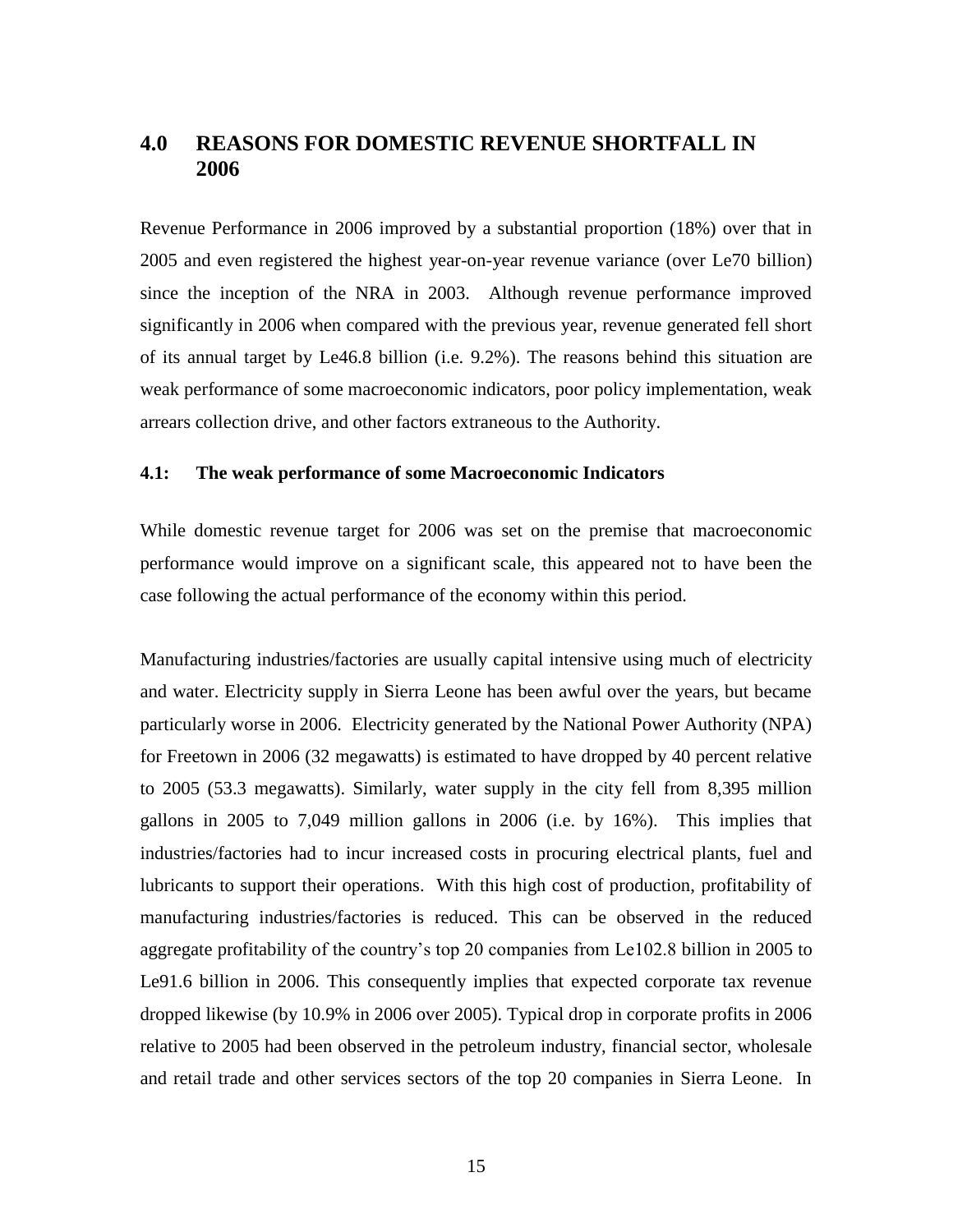addition, a good number of industries (registered for payment of Domestic sales tax) closed in 2006 due to reported lack of electricity, water and high labour charges. Out of a total of 58 industries previously registered by the Customs and Excise department for payment of Domestic Sales Tax, 24 have ceased operation while 8 have gone below the threshold of Le200 million to be liable to pay Domestic Sales Tax. Even profits of the telecommunications sector almost stagnated in 2006 (Le31.6 billion) relative to 2005 (Le30.2 billion) with Celtel, the biggest of the cell companies registering a drop in profits by 5.2 percent. Celtel and Sierra Leone Commercial Bank (some of the main drivers of corporate tax revenue) revisited their tax liability for the last two quarters of 2006 due to reported bad business. This resulted in the Income Tax Department losing about Le5.0 billion from what was supposed to have been collected from these companies.

Added to the above is the poor performance of the diamond industry (which is one of the main sources of non-tax revenue in Sierra Leone) in 2006 relative to 2005. Diamond exports dropped from US\$141.9 million in 2005 to US\$125.3 million (11.7%) in 2006. Fluctuations in the world market price of diamonds among other things, coupled with the drop in export volume from 668.7 thousand carats in 2005 to 603.6 thousand carats in 2006 (i.e. by 9.7%) partly explain the drop in foreign exchange earnings arising from diamond exports.

Given the above analysis, it is clear that even if the forecasted 2006 nominal GDP grew as expected, the sectors/indicators relevant to tax revenue generally declined relative to the previous year.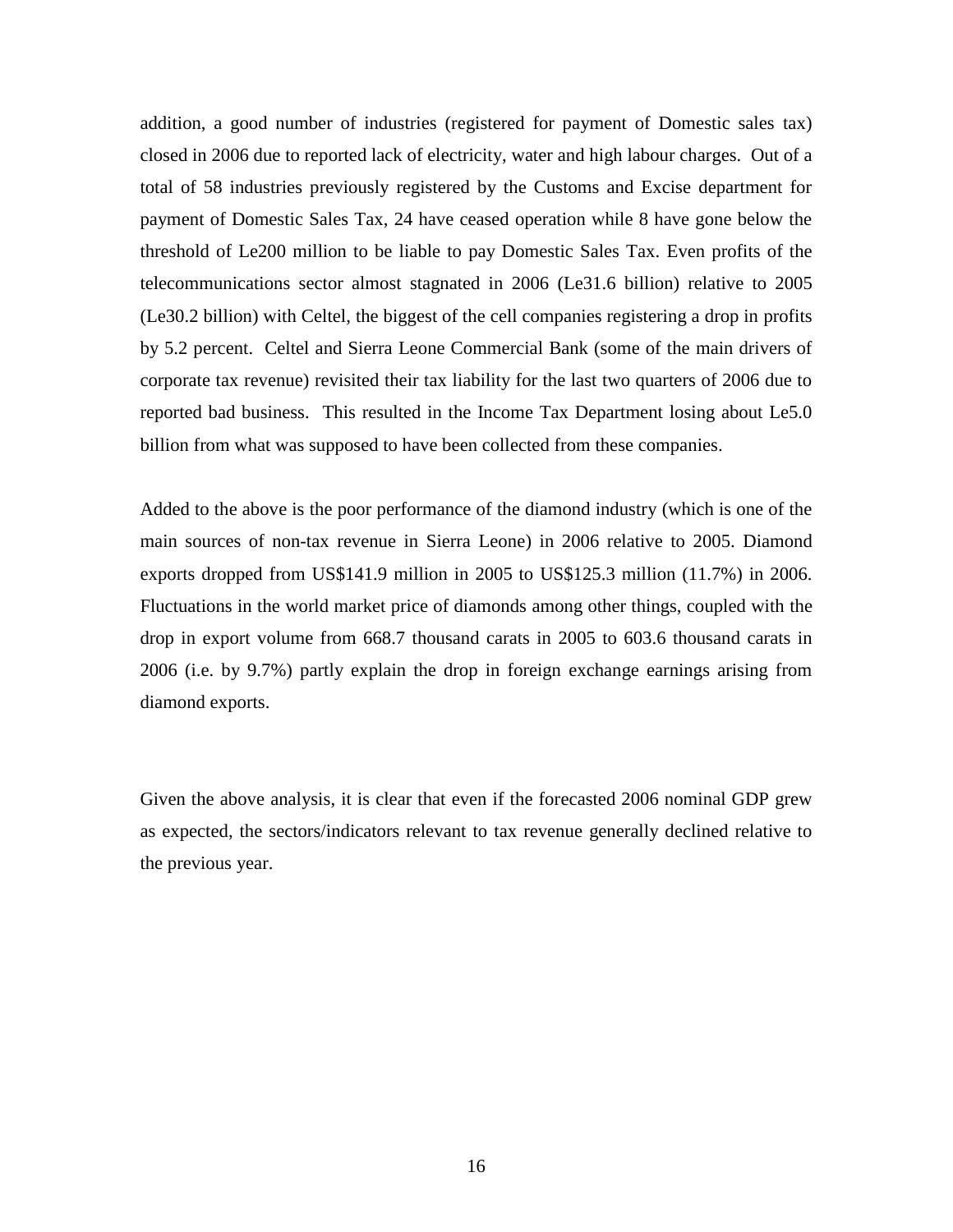#### <span id="page-28-0"></span>**4.2: Policy Implementation**

In addition to the aforementioned reason, the delay in implementation of policies proposed to mobilize domestic revenue also accounted partly for the underperformance relative to target. In 2006, there was a proposed Statutory Instrument with new rates or charges for non-tax revenue streams and whose implementation was taken into consideration in the 2006 target setting process. Generally, the target set for 2006 was based on the new rates for Mines, Marine Resources, Labour (Factory Inspectorate Division) and Immigration but the Finance Bill was never approved by Parliament until late April. Therefore, the old rates (which were generally lower than the unapplied proposed new rates) were used by the agency to collect revenue during 2006. This contributed significantly to the inability of the NTR department to meet their 2006 target.

One of the recommendations suggested by the Non-Tax Revenue department of the NRA to the Honorable Minister of Finance with regards Foreign Missions' non-remittance of visa sticker returns was that the Ministries of Finance and Foreign Affairs take stringent measures against those Foreign Missions which are non- compliant with the remittance procedures prescribed in the policy guidelines of visa sticker implementation. It was further recommended that all fourth quarter allocations of Foreign missions withholding monies from visa sticker sales be withheld (as deduction for visa stickers monies they withhold) and be remitted to the consolidated account at the Bank of Sierra Leone as revenue collected on behalf of the NTR. These recommendations were not and in fact have still not been implemented. Evidence shows that the value of visa stickers sent to Sierra Leone Foreign missions for the year 2006 amounted to US\$1.8million of which only US\$0.2 million has been remitted. An outstanding amount of US\$1.6million is yet to be accounted for and which if remitted into the consolidated fund as revenue collected by the NTR, would have increased the agency's collection to about Le48.7 billion<sup>2</sup> instead of the Le44.0 billion reported.

 $\overline{a}$ 

<sup>&</sup>lt;sup>2</sup> Based on annual exchange rate (Le2,961.91/US\$) for 2006 – Bank of Sierra Leone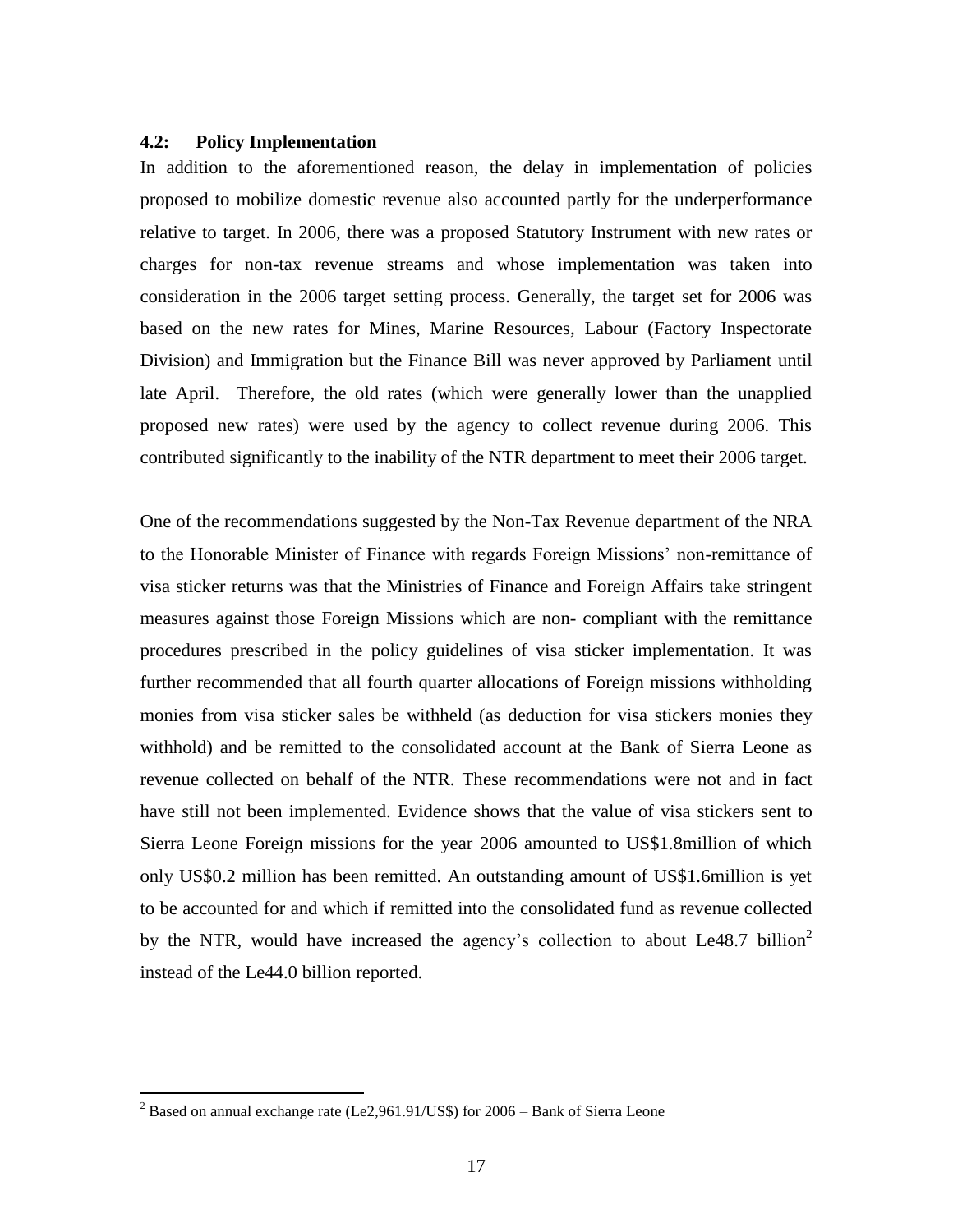### <span id="page-29-0"></span>**4.3: Accumulation of Arrears**

Accumulation of arrears by government institutions and parastatals is still on the increase and this has amounted to billions of Leones. Arrears from Parastatals for instance amounted to Le44.5 billion of which Le 42.5 billion has been the outstanding tax up to 2005 and Le2.1 billion has been outstanding installments not paid by companies in 2006. Even though distress actions were instituted on some parastatals owing arrears to the Authority, those were not effective enough to significantly cut down the huge volume of arrears owed.

## <span id="page-29-1"></span>**4.4 High cost of Freight and other import charges relative to Neighbouring Countries**

Due to higher costs of freight and other charges in Sierra Leone relative to Guinea some importers diverted their imports to the Republic of Guinea and eventually entered Sierra Leone through the porous land borders and other smuggling routes. Likewise, some business enterprises have scaled down their operations in Sierra Leone for relocation in Liberia. This is confirmed in a recent study undertaken by FIAS which reported of an increase in trade diversion from Sierra Leone to neighbouring countries. Further, visits undertaken by NRA officials to Guinea and Liberia in November 2006 revealed that our rates and other charges are higher relative to our neighbours. Sierra Leone's rates of duty which are consistent with the ECOWAS Common External Tariff are found to be high because Guinea and Liberia are yet to implement the ECOWAS protocol on Common External Tariff which would in variable occasion contribute to an increase in their respective corresponding tariffs.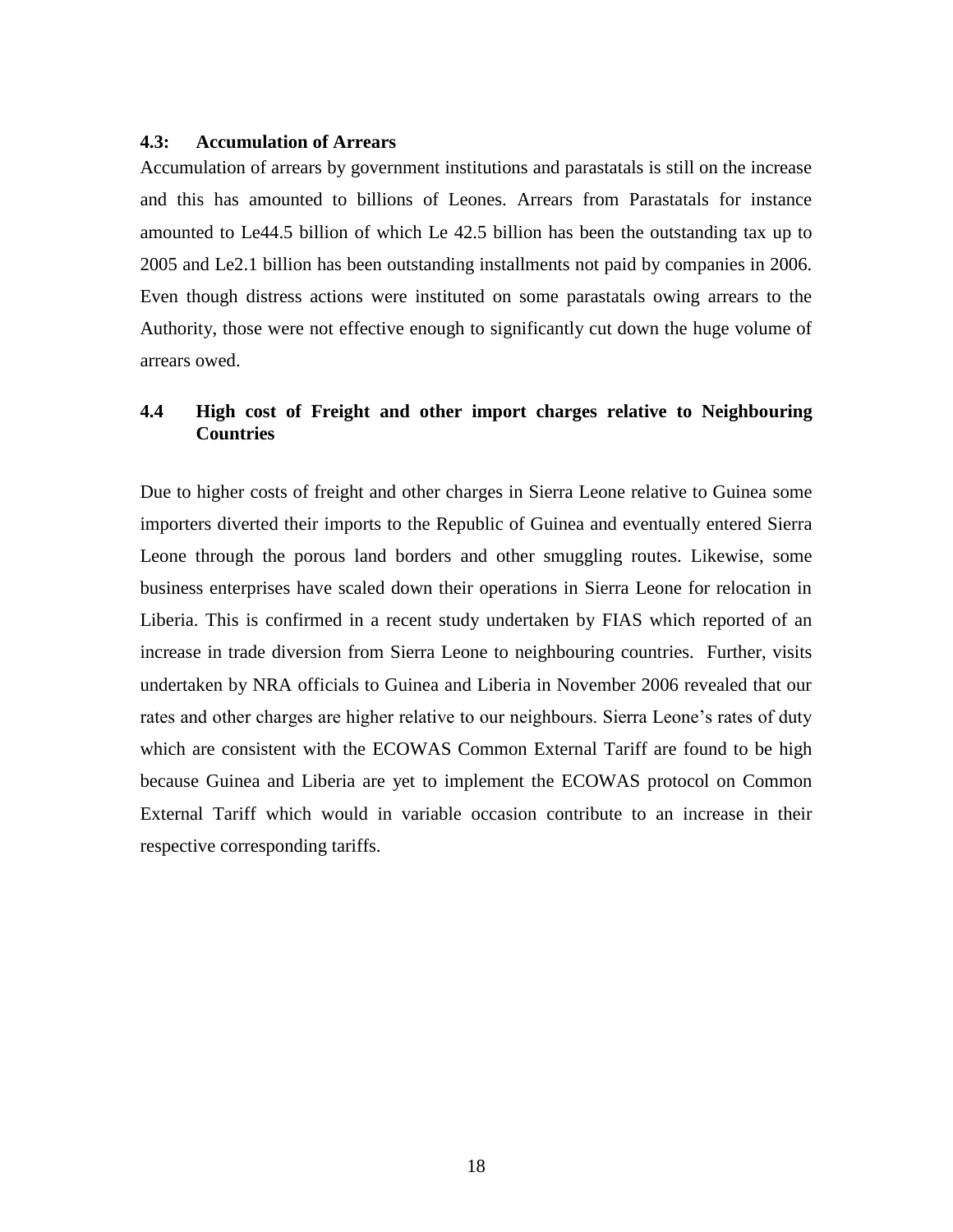## <span id="page-30-0"></span>**5.0 RECOMMENDATIONS**

On the basis of the aforementioned reasons for the shortfall in the 2006 domestic revenue relative to target, the following are recommended as possible solutions for the future:

- **Improve Competitiveness in trade**: it has now become obvious that Sierra Leone is becoming less competitive in trade when compared with the neighbouring countries. The major factor responsible for the trade diversion is the significant differences in transaction costs among the three countries (i.e Sierra Leone, Liberia and Guinea). To ameliorate this situation, we are recommending the following specific measures:
	- Scanning Fee: We are recommending harmonization in scanning fee with Guinea. i.e Reduce the fee from US\$ 100 to US\$ 50 per 20ft container and from US\$200 to US\$100 per 40ft container. There are no scanning fees charged in Liberia
	- Pre-Shipment Inspection: Immediate actions be taken to build capacity at CED for a complete Destination Inspection implementation. Additionally, it is recommended that a defined timeline be set for the eventual phasing out of the Pre-Shipment Inspection. INTERTEK should also not raise additional charges on uplift considering that an inspection fee is demanded prior to inspection.
	- Ports Charges: A reduction in marine charges for vessels over 100 meters long from the current cost of US\$50 to US\$20 is recommended. The high marine charges if maintained will continue to make our port unattractive to ships.
	- Shipping Charges: Fees charged both for container handling and container inspection be eliminated since the same services are provided by Ports Authority for which similar payments are made. Also reduce amendment (Manifest) fee from US\$200 to US\$ 50 consistent with what operates in other Ports in the sub region. In addition, we are recommending an increase in the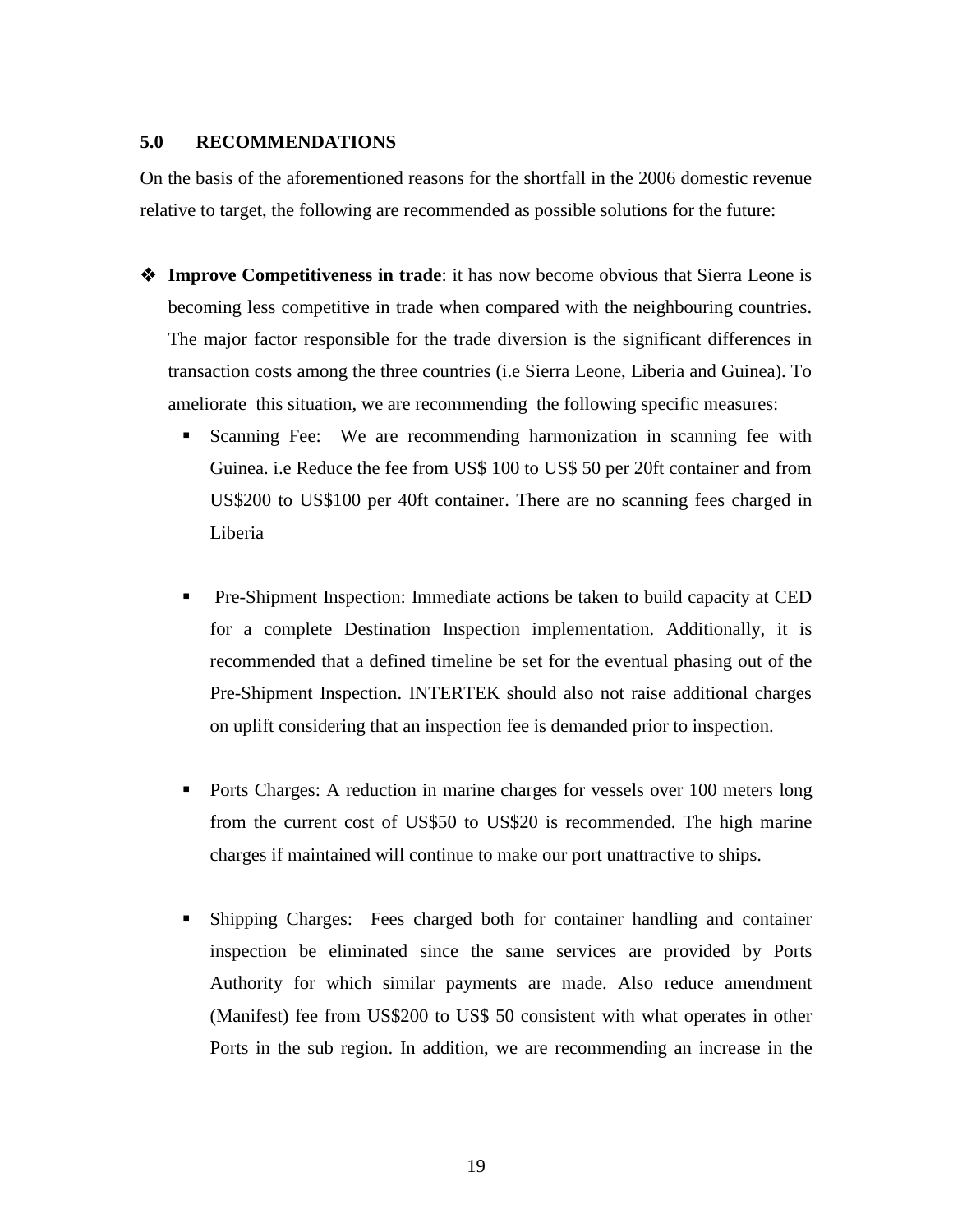demurrage period from five (5) to ten (10) days and weekends should be excluded.

By our estimation, if parties concerned are in agreement with these recommendations, additional revenue of Le6.0 billion will be generated.

- **Implementation of Outstanding policies:** there were certain policies measures that were approved either in the Finance Act 2006 or by the Authority which are yet to be fully implemented. These policies include
	- Introduction of Sales Tax on Local Calls which was to be retroactive from January 2005. Most companies are yet to honour the 2005 tax obligations in respect of the Local calls.
	- Though duty –concession is reducing but the Authority believes that with the firm commitment of Government duty waivers can be reduced further.
	- Conducting comprehensive Corporate and PAYE audits. The Authority failed to conduct effective audits in 2006 due to lack of capacity. As a way forward the Authority approached donors, specifically DFID for technical assistance in audit. This request has been granted and the Authority is currently doing Terms of Reference for Consultancy in Audit.

Full implementation of these strategies or policy is expected to generate additional revenue of Le10.4 billion Leones.

Furthermore, the Ministry of Finance has laid before Parliament a Finance Bill which contains revenue enhancing measures to be implemented in FY 2007 which is yet to be enacted. An enactment of this bill will mandate the National Revenue Authority to collect all off budget revenue. These revenue items are expected to generate additional revenue of about Le11.5 billion for the consolidated fund. In addition, the statutory instrument which contains the new rate for Tran-shipment should be laid before Parliament for approval. This policy will generate Le189million in 2007.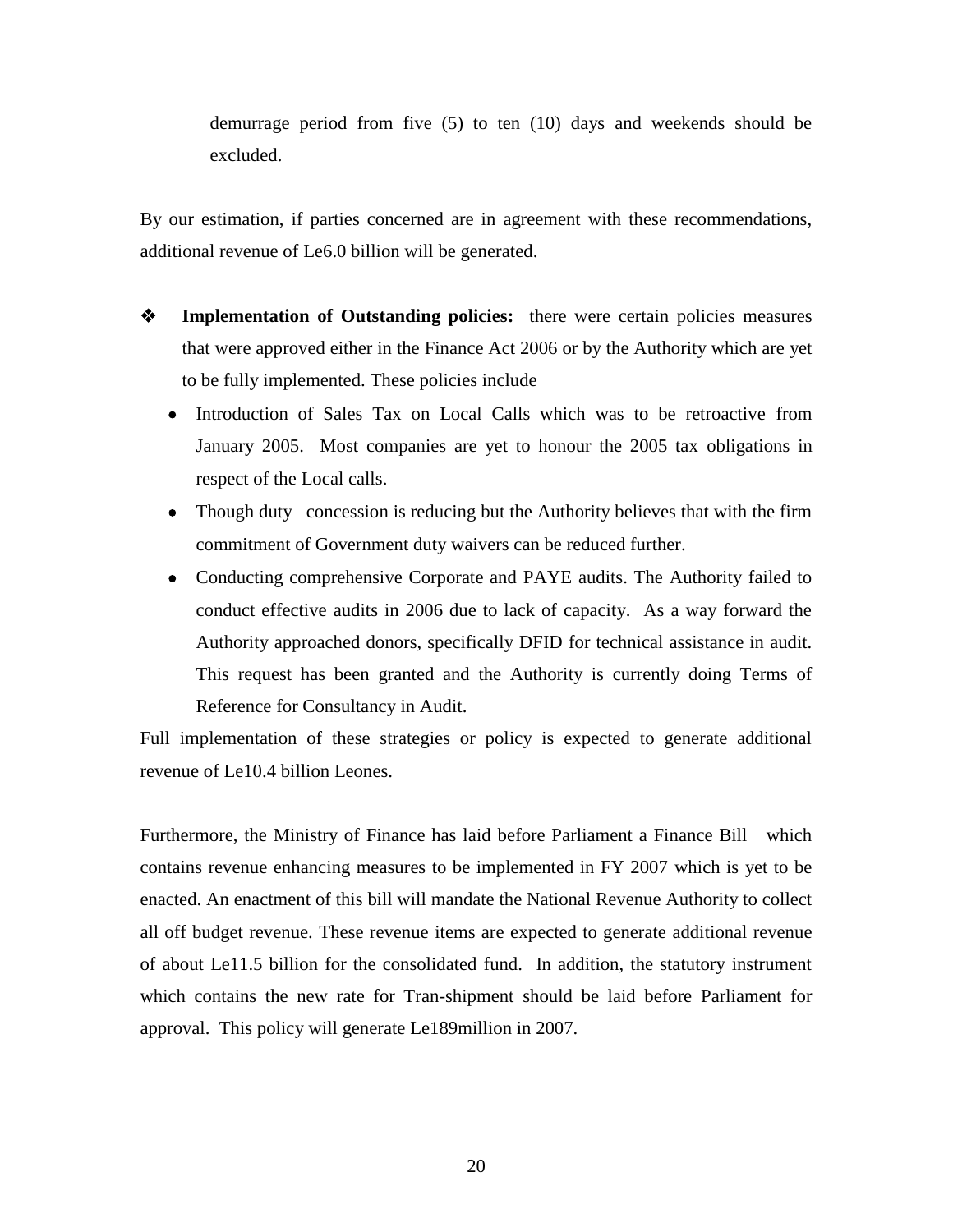**❖** Control Smuggling: the Customs Department of the National Revenue Authority has a unit (Preventive Services and Special Duties-PSSD) charged with the responsibility to curb smuggling. Due to inadequate capacity, this unit has only been able to secure the land borders and thus smuggling has now been diverted to the coastline.

To remedy this problem, two specific measures are recommended:

- Harmonize rates with neighboring countries for frequently smuggled goods such as motor bikes.
- Strengthening of the PSSD Unit with logistics**:** the National Revenue Authority has approached one of its development partners - DFID for support in the purchase of speed boats and other logistics needed by the PSSD unit. In addition**,**  the Authority is currently in the process of recruiting additional personnel for this unit.

# **Implementation of some Recommendations in Fiscal Affairs (FAD) report of 2004**

A study carried out by Muzondo and others of the FAD in 2004 on the Sierra Leone Tax reform made series of recommendations among which were:

- The review of Sierra Rutile agreement
- Goods imported for monetization should attract full duty and waivers to be treated as expenditure item.

The implementation of these recommendations will generate additional revenue for the Government in 2007.

 **Unilateral CET adjustment for certain goods**: the Authority has since 2005 started the implementation of rates in conformity with the ECOWAS Common External Tariff (CET), while the neighboring countries- Guinea and Liberia are yet to align their low tariffs with those of ECOWAS. The effect is that importers in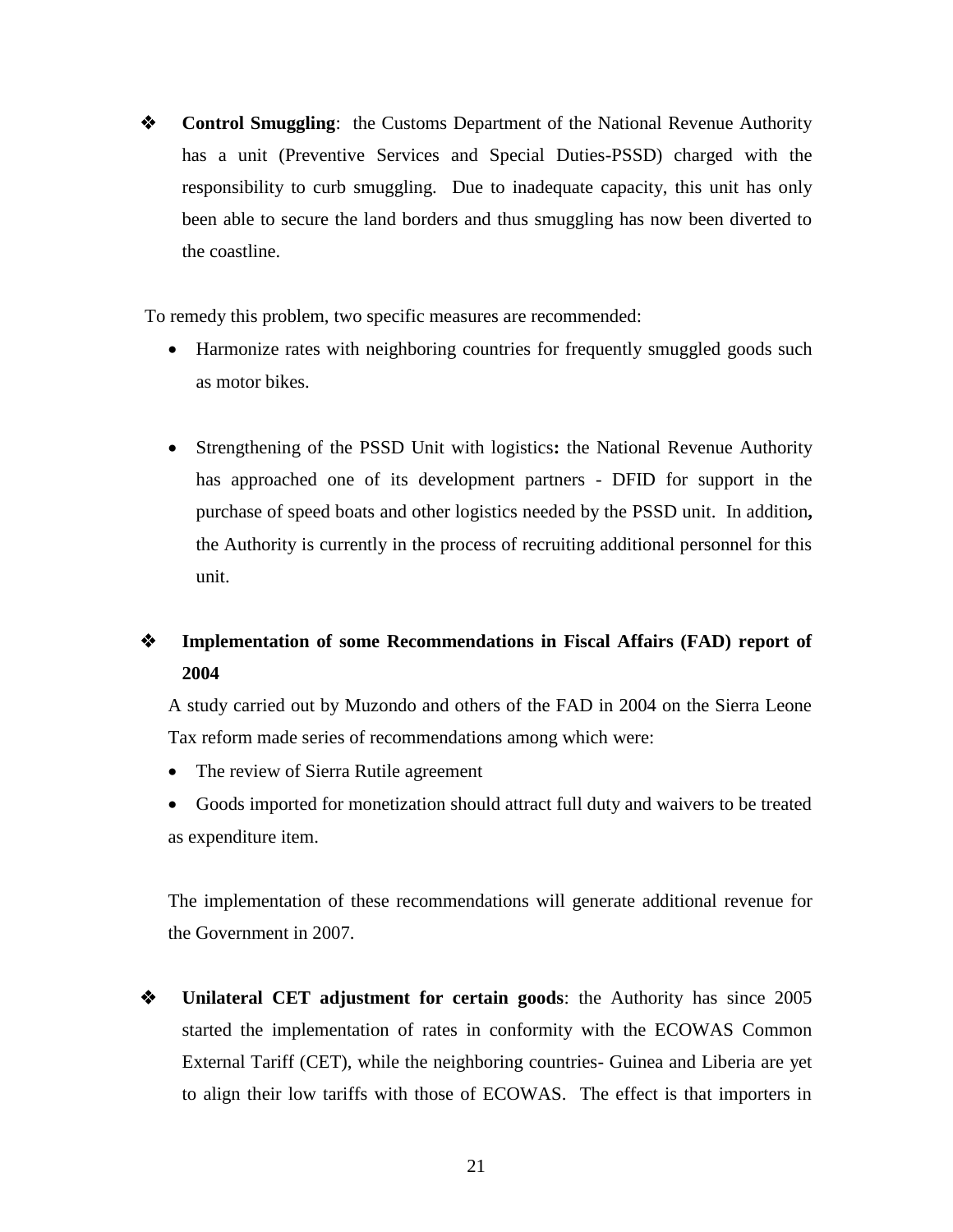their desire to maximize profit would smuggle rather than import such commodities through legitimate channels. The loss of revenue is not only in terms of Customs receipt but is inclusive of withholding Income Tax of 3% of the CIF value of goods imported which, otherwise could have been collected through approved channels.

- \* Temporarily suspend the implementation of the ECOWAS Trade Liberalization Scheme (ELTS) until issues relating to compensation and other weaknesses in the implementation of the protocol are adequately addressed.
- Suspend granting of duty-waiver to organizations on the basis of bilateral agreements until these agreements are enacted by parliament.
- Improve energy (electricity and water) supply to industries/firms in a bid to reduce their cost of production and hence promote profitability.
- ITD to be capacitated to be adequately involved in assessing the tax liability of companies and other large businesses to a level that is commensurate with their actual turnover. In 2006, there was only one qualified field audit of over 200 large tax payer cases.
- Ministry of Finance to consider recommendations (See reasons for 2006 revenue shortfall) made on remittance of arrears from sale of visa stickers by Foreign Missions.
- Arrears list of tax liabilities and non-tax revenues should be prepared and regularly updated and forwarded to the Ministry of Finance to deduct from such parastatals' subvention the amount owed and eventually remitted to the NRA as revenue in lieu of those arrears.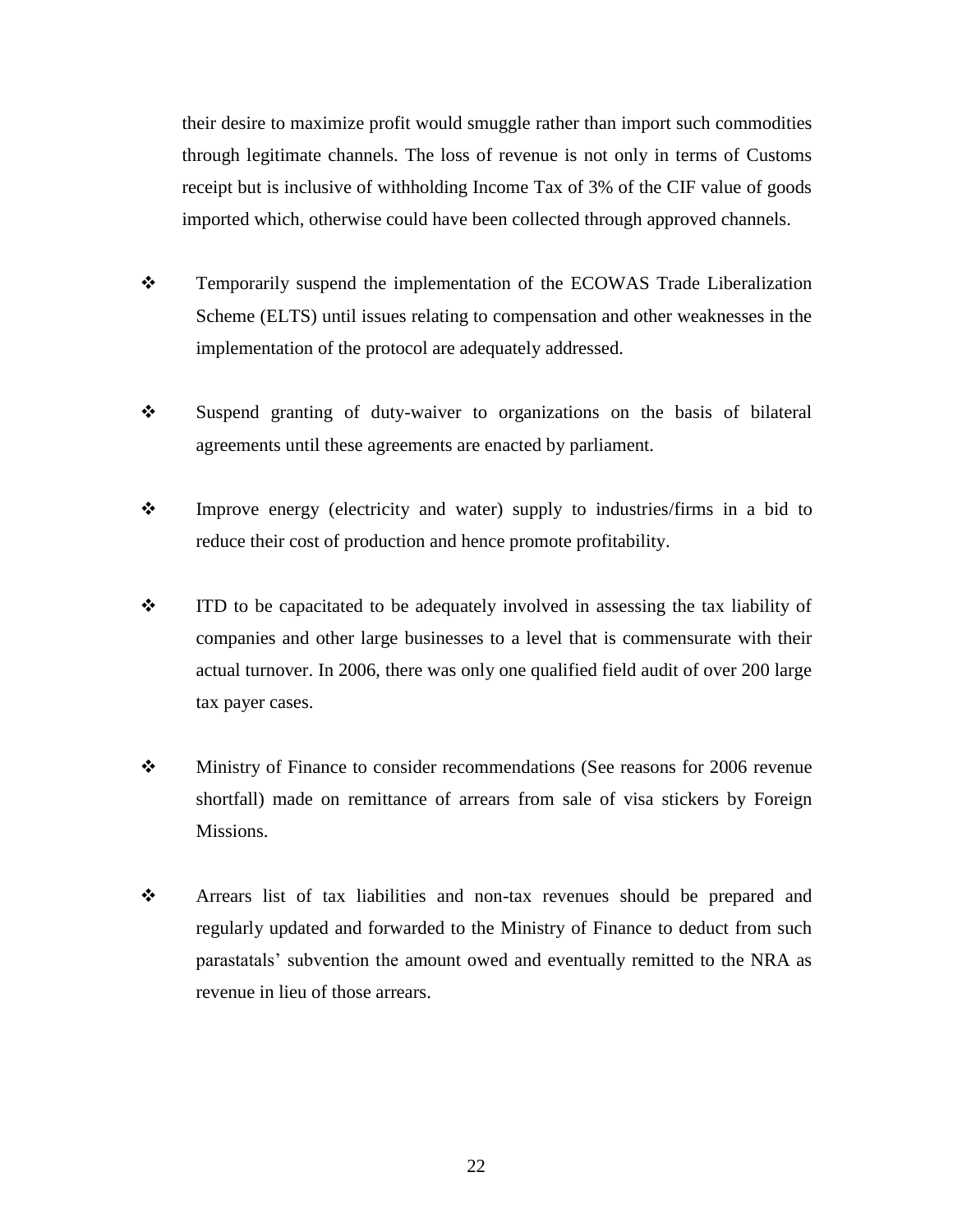The Board Secretariat and Legal Affairs (BSLA) Department of the NRA to take legal actions against the various businesses and institutions owing NRA including parastatals whose arrears could not be settled by the Ministry of Finance.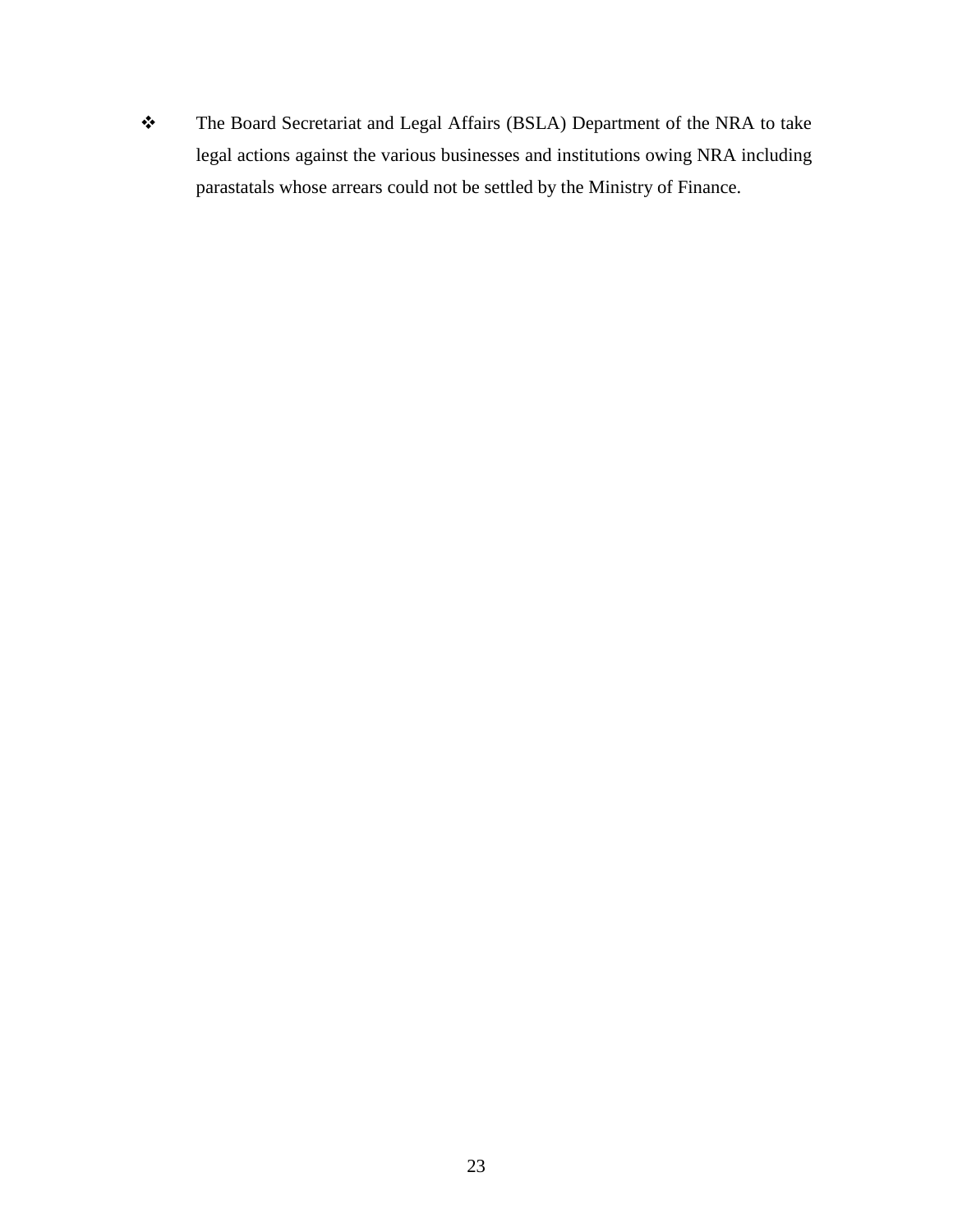## <span id="page-35-0"></span>**6.0 NATIONAL REVENUE POLICY REFORM**

#### <span id="page-35-1"></span>**6.1: Reforms Undertaken by the Income Tax Department**

In an attempt to expand the revenue base by tapping into new sectors of taxpayers and reducing exemptions, deductions and incentives, the Income Tax Department, like the other Departments within the NRA, undertook various reforms measures in 2006 including the following:

- Establishment of Rent Assessment and Capital Gains Tax Unit;
- ❖ Separation of Assessment, collection and Audit Functions
- Targeting PAYE form employees of donor-funded projects and foreign missions
- $\triangle$  Formation of a committee for the recovery of arrears
- $\div$  Introduction of sales tax on local calls
- $\triangleleft$  Staffing and capacity building

A Rent Assessment and Capital Gains Tax Unit Technical Committee were formed in February 2006 under the chairmanship of the Deputy Commissioner of the Income Tax Department. The main responsibility of the committee was to prepare modalities for the establishment of the Rent assessment and Capital gains Tax Unit.

In another development, a Principal Collector was appointed to be in-charge of collections and a Collector to head the Assessment section in the Large Taxpayers Unit. With that move, the functions of Assessing and Collection were effectively separated. That arrangement was replicated in the Tax Districts including the Provincial stations.

Following the dissolution of the Compliance, Field Audit and Investigation Unit, staff members of that defunct unit were transferred to the Large Taxpayers Unit to form the core staff of the Tax field Audit whose functions were kept separate from those of assessing and collection.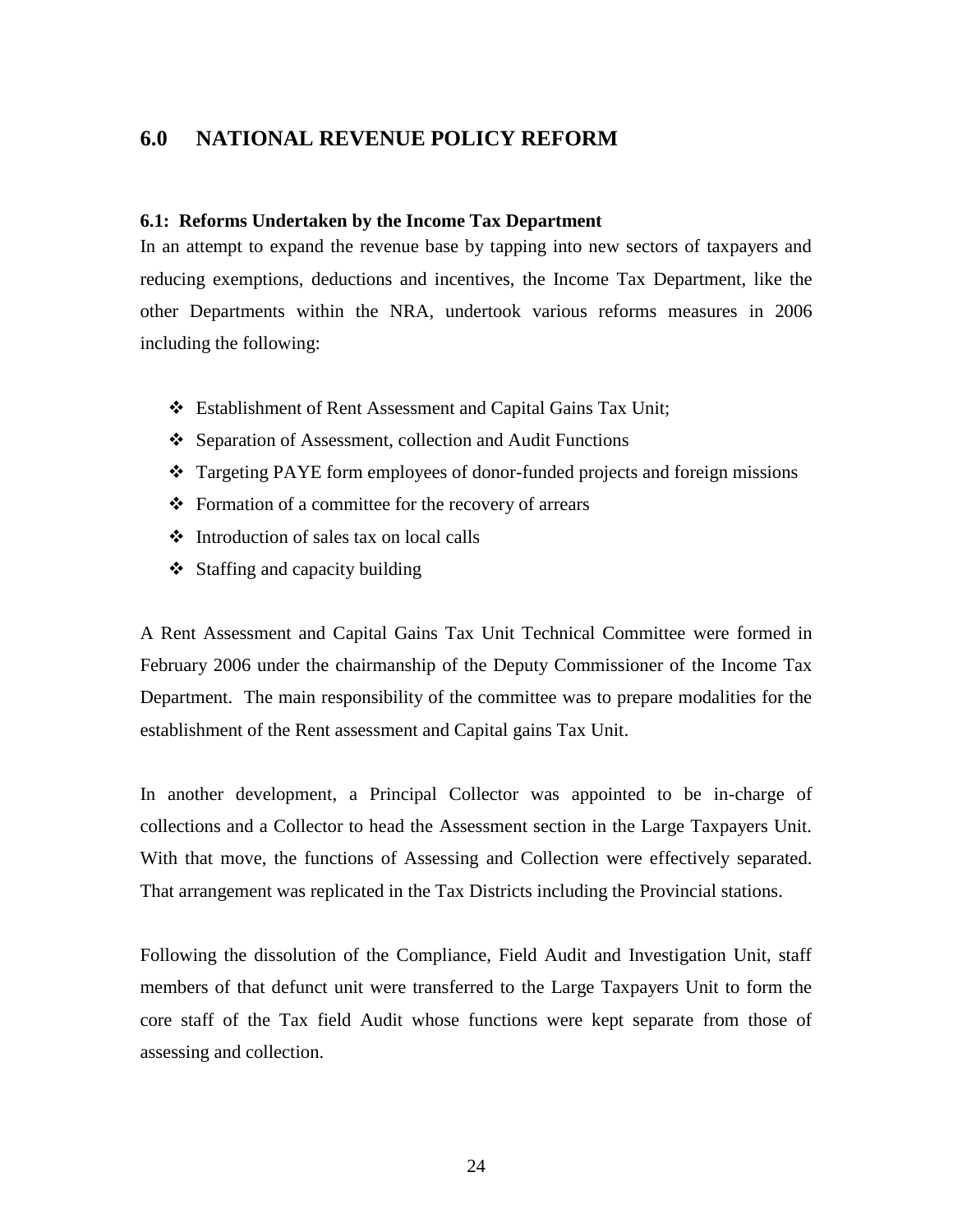In view of the barrage of criticisms the department came under for persistent underperformance, the management decided to explore avenues to enhance revenue collection. In this vein, the department forwarded a proposal to bring into the tax net the income of donor-funded projects and foreign missions. It is expected that this revenue source will generate approximately annual revenue of Le3.5 billion by the assessment of the Income Tax Department.

Also, in 2006, the department benefited from DFID Project to support the NRA through the provision of tax experts who produced manuals on tax assessments, tax audit, PAYE and collection enforcement. In addition, senior staff of the department benefited from a two-week training programme organised and conducted by a Consultant. Furthermore, upon the recommendation of the 'Cost Benefit Analysis' study of NRA Personnel conducted by the MRP, the department was capacitated with the transfer of staff from NTR to support especially the Compliance, Field Audit and Investigation Unit.

The ITD in 2006 also implemented a 10 percent sales tax on local telephone calls. This new tax accounted for more than 50 percent of the taxes collected under taxes classified as 'other taxes' in the department.

#### <span id="page-36-0"></span>**6.1.1: Constraints at the Income Tax Department**

Although frantic efforts were made by the department to expand the revenue base of the Authority, arrears collection posed a big challenge. Most of the aforementioned arrears are owed by parastatals who are in turn owed by government. Enforcement machinery is somehow weak to retrieve monies owed to the Authority. In this regard, a distress action was organized against one of these parastatals, the Sierra Leone State Lottery Limited but the outcomes was never fruitful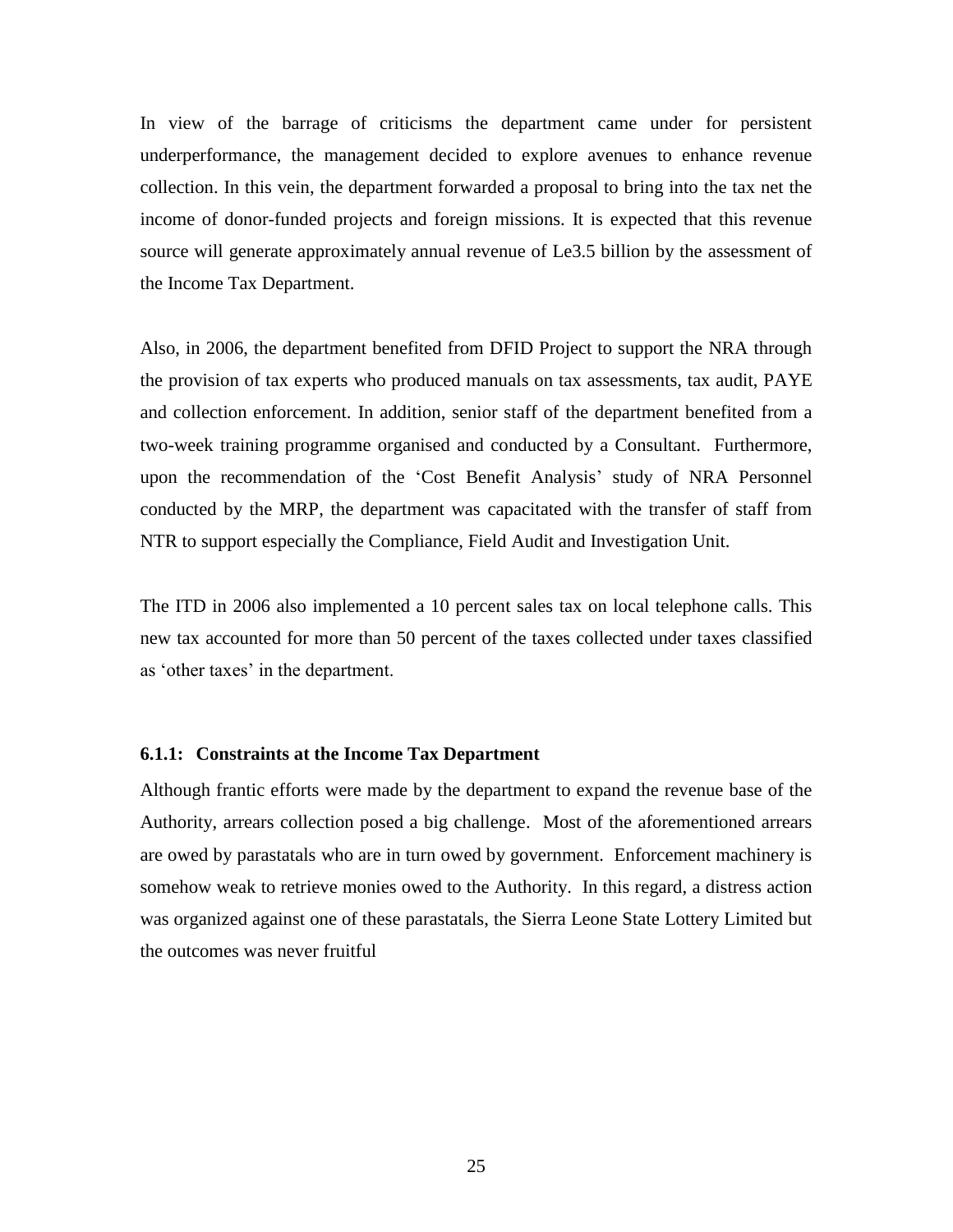Though the Field Audit unit was staffed towards the end of the year, most of these staff lack the practical experience to effectively conduct field audit. There is therefore the need to divert resources to effective auditing.

Other constraints during the year were related to logistics, office space and enforcement of legal proceedings against tax defaulters. The fleet of vehicles and power supply within the department are not sufficient to effectively execute the duties of the department in lieu of revenue mobilization. The department has recommended that the Tax District 3 office be relocated as the present house is no longer suitable for office use. Also, the Authority is yet to institute legal action against tax defaulters. At the same time the Authority is yet to collaborate with law officers and the Registrar General's Department, and the Board of Appellate Commissioners set to look into tax cases is yet to start operation. At the same time the operation of the revenue collecting agencies is yet to be computerized.

#### <span id="page-37-0"></span>**6.1.2 Prospects for Meeting Target For 2007**

In order to ensure that the set target for 2007 is met, the Income Tax Department intends to broaden the tax base by tapping additional revenue sources for PAYE, increasing compliance, reducing both private and parastatals arrears and taking the necessary action against defaulters. The following steps will be taken:

- *Taxation of Income of Employees of Donor-Funded Projects and Foreign Missions:* The department intends to broaden its tax base by dragging into the net the income of Sierra Leonean employees in donor funded projects and foreign missions operating in the country. The expected quarterly revenue from this source is estimated at Le1.5 billion.
- *The Introduction of a Withholding Tax Regime* for dealers in diamond and gold is expected to make a significant contribution to the total tax revenue generated by the mining sector. The total revenue accounted for by this sector during 2006 was Le499.4 million. With this new measure the revenue yield will increase to about Le3.5 billion.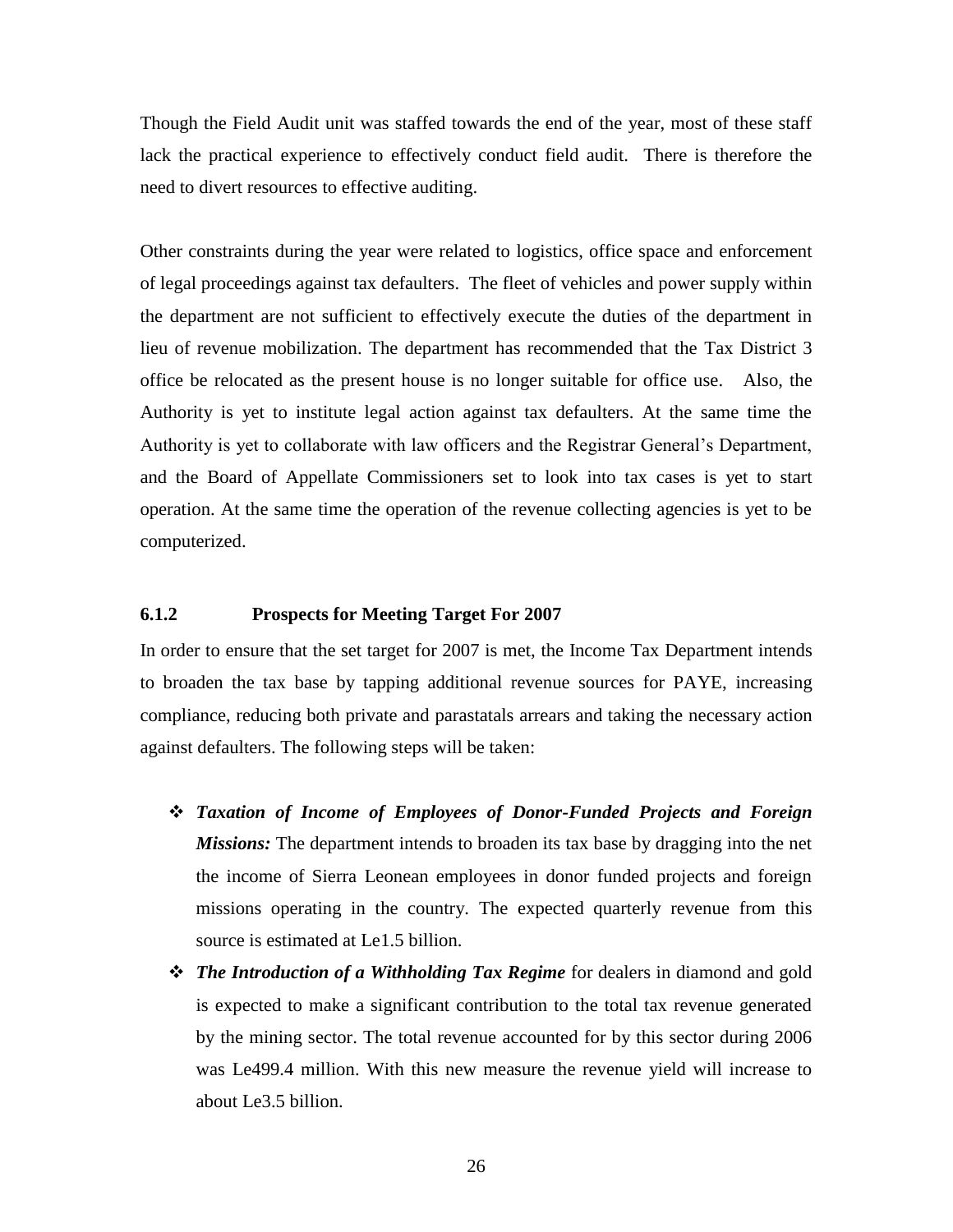- *Realistic Assessment:* Through realistic assessment plans and implementation corporate tax is expected to meet the quarterly targets of 14.9, 15.2, 15.2 and 15.3 billion Leones respectively.
- *Enforcement Procedures*: The Department intends to 'Name and Shame' tax defaulters by evoking section 106 subsection 2 of the Income Tax Act 2000.
- *Rent Assessment in 2007:* A high percentage of taxes collected from rent assessment in 2006 tax year was based on the 10% of withholding tax system. Therefore, there will be effective monitoring of withholding taxes paid by institutional tenants.
- Regular visits will be made to the Registrar Generals office in a bid to update our records with respect to all lease agreements registered so as to increase on our assessment. ITD intends to continuously liaise with the Intelligence Unit to widen the tax net.
- *Capital Gains Tax:* The finance Bill 2007 provides for the taxing of capital gains through the Withholding Tax systems. The total tax revenue that will be collected from this source will amount to about 60% of the total tax collected from rent assessment.
- *Tax Audit:* There will be a focus on tax audit of selected cases that yield high revenue.

#### <span id="page-38-0"></span>**6.1.2.1: Major Risk:**

The enactment of the Financial Bill 2007 if delayed will seriously hold back tax collection efforts.

## <span id="page-38-1"></span>**6.1.3: Other Activities/ Achievements**

- $\triangle$  Contributed to the Finance Bill 2007 in the area of tax administration suggesting some fiscal policy measures such as the introduction of a withholding tax regime for operators in the mining sector
- $\div$  ITD cooperated with the NTR, MRD and ICA in the formation of a task force charged with the responsibility of preparing a programme to enhance revenue collection.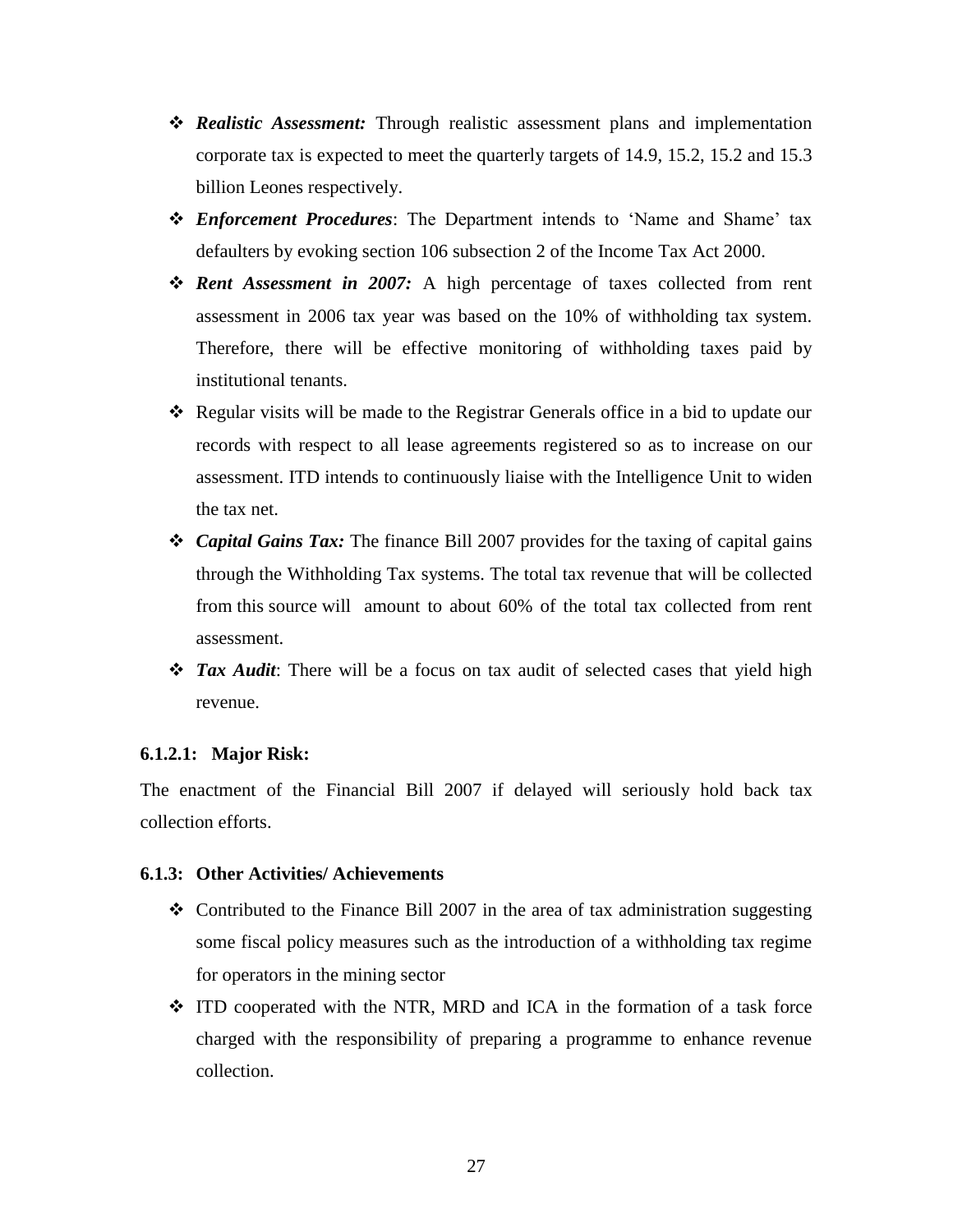Staff of the Income Tax actively participated in PATE organised workshops and other sensitisation programmes notably Money Line.

### <span id="page-39-0"></span>**6.1.4 Recommendations**

- *Relocation of TD3***:** The building housing Tax District 3 is no longer suitable for office use; we recommend its relocation into the Income Tax head office.
- *Additional Tax Intelligent Officers***:** The department recommends the recruitment of additional tax intelligent officers (mostly women) to help combat tax evasion.
- *Retain Task Force:* The formation of this force during the last quarter of 2006 as a quick win strategy made some impact. We however recommend its retention in order to establish collectible tax from the total arrears of 44billion Leone's

## <span id="page-39-1"></span>**6.2 Reform Measures at the Non Tax Revenue Department**

During the past year, the Non-Tax revenue Department like the other departments initiated reform programmes that were geared towards the implementation of measures agreed on the PFP. Some of those programmes included the following:

- New rates for NGO registration and registration of Works contractors
- payment of dividends by key government parastatals

As a measure to reduce tax fraud, leakages and evasion, the department initiated action by recommending to Management of NRA for a task force comprising officials from NRA, Ministry of Finance, and the Police and Naval wing of the Military to be set up to conduct spot checks at transshipment and discharge sites of fishing vessels. In addition, the department demonstrated a zero tolerance towards staff involved in financial malpractices

In the first half of the year the department carried out post assessment audit in four key MDAs i.e. Ministries of Mineral Resources, Marine Resources, Transport and Communication, and Lands.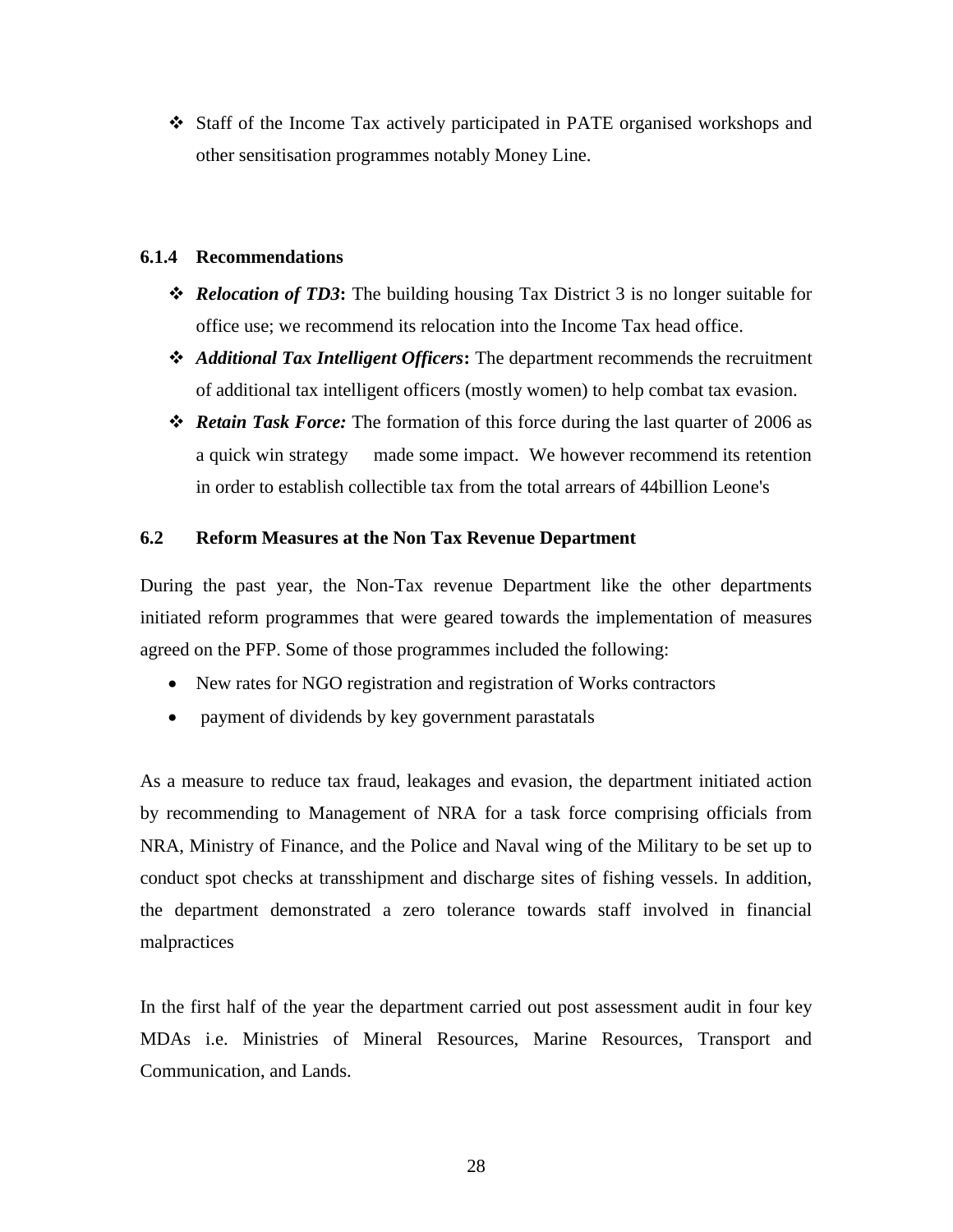In 2006, new rates for NGO registration were put into effect. Also, six government parastatals were slated to pay dividend based on their activities and four of which succeeded in paying at least partly. All of these policies contributed in raising domestic revenue through the expansion of the revenue base.

#### <span id="page-40-0"></span>**6.2.1 Constraints at the NTR**

Targets set for this department in 2006 were based on the assumption that the Finance Bill 2006 would be passed into law, which contains new rates for Mines, Marine Resources, Labour (factory Inspection Division) and Immigration. Late enactment of this Bill translated into poor performance by the said MDAs; hence an overall under performance.

- \* The department was also unable to collect revenue amounting to US\$2.5 million in arrears from mineral right holders, Sierra Leone Foreign Missions, VSAT operators and Datatel GSM (SL) Limited.
- \* The department used the old rates to collect revenue during the year 2006 because the Statutory Instruments that were supposed to effect these changes in the respective MDAs are yet to be ratified by Parliament.
- $\mathbf{\hat{P}}$  The enforcement provisions for defaulters especially in the case of some MDAs are very weak and inadequate.
- \* Low cooperation from some MDA's which retained revenue without any legal authority, such as the Sierra Leone Broadcasting Service.
- A considerable drop in the number of fishing vessels applying for licences from an average of 80 vessels in 2005 to 56 vessels in 2006.
- The non compliance of Sierra Leone Foreign Missions in remitting monies from the sale of visa stickers into the Consolidated Revenue Fund.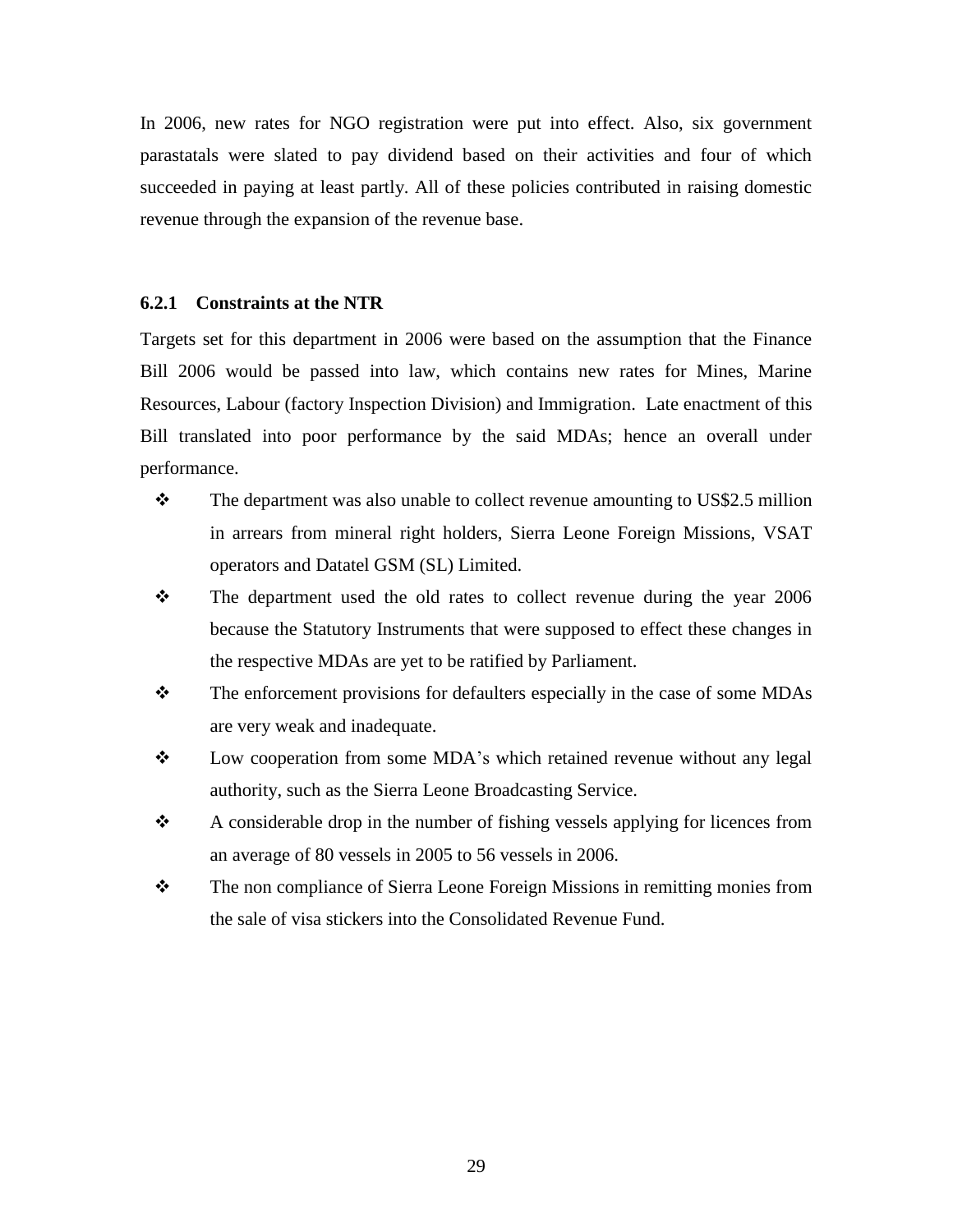### <span id="page-41-0"></span>**6.2.2: Major Achievements of the Department**

- Four acting positions were confirmed by the Board through Management. They included the Commissioner and the three senior collectors.
- International training courses and a study tour for the Commissioner and two Senior Collectors.
- Local training courses at IPAM for one Collector and two Assistant Collectors.
- The implementation of the visa stickers by the Sierra Leone Foreign Missions generated US\$200,000 in 2006; this unit has a brighter prospect in 2007 if relevant punitive measures recommended by this department are taken into consideration.
- A tax Payer's education workshop was organised in the provincial headquarter towns of Bo, Kenema and Makeni and in Freetown for all stakeholders.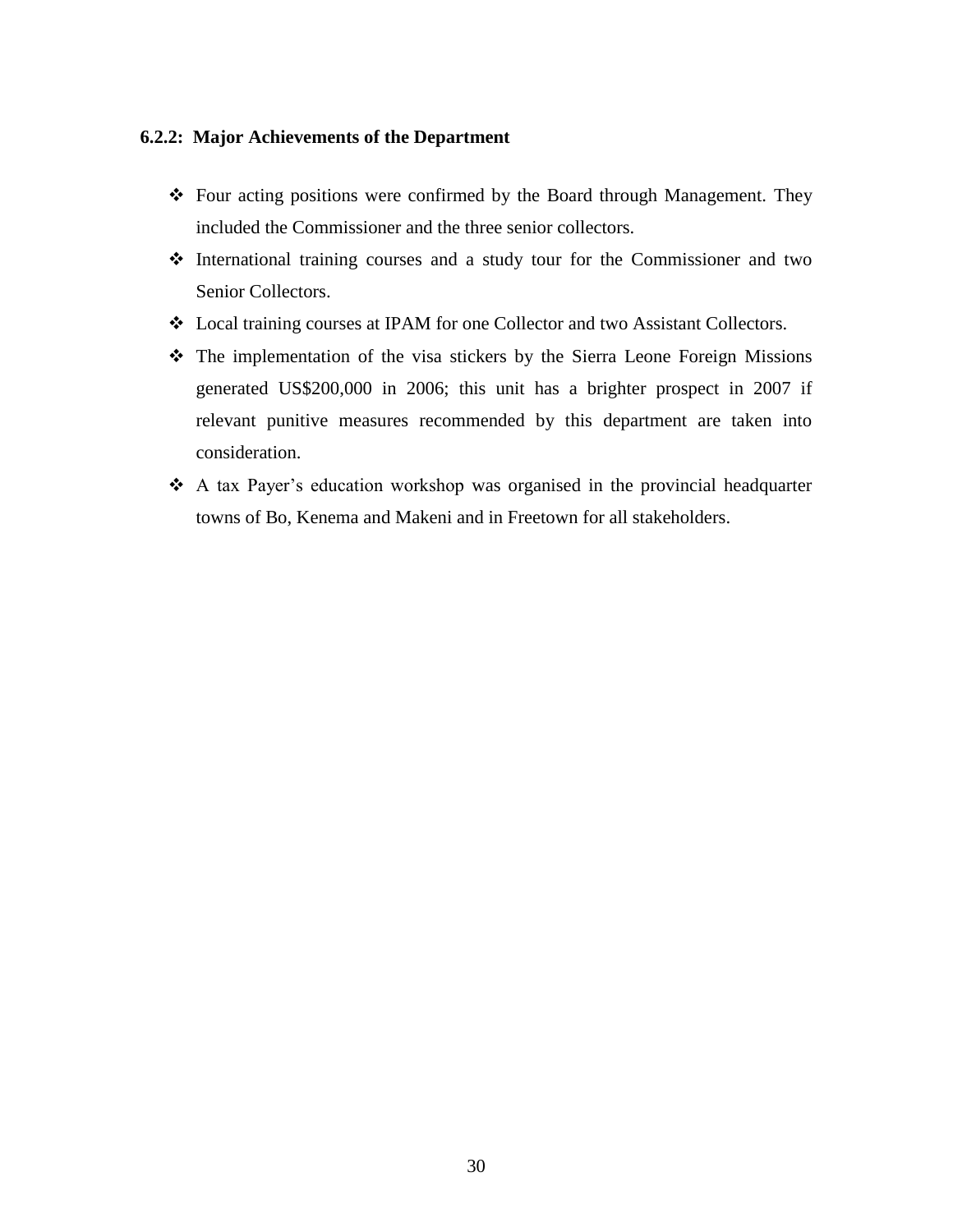### <span id="page-42-0"></span>**6.2.3 Challenges of NTR in 2007**

To meet challenges in revenue collection, the department seeks to undertake the following measures:

- 1. Pursue in collaboration with the Ministry of Finance, the ratification of the Statutory Instrument 2007 by Parliament
- 2. Ensuring that Sierra Leone foreign missions comply with the implementation procedures for Visa Stickers by remitting all monies from the sale of Visa Stickers to the Bank of Sierra Leone Treasury account of the Immigration department.
- 3. Enhance our revenue collection efforts in the provinces; so that we can sustain or even improve on the department's performance.

### <span id="page-42-1"></span>**6.3 Reform Measures Implemented by the Customs and Excise Department**

With the aim of minimizing leakages and other revenue losses by reducing discretion, curbing smuggling and instituting system controls, CED like the other revenue agencies implemented certain reform measures prescribed in the policy framework paper (PFP), which included:

- $\triangleleft$  Institution of a one-off valuation system for importers;
- $\div$  Collaboration with and the provision of support and technical back stopping to Key peripheral agencies;
- Adoption of presumptive taxes and duties for cross- border trade and transaction that compares with effective rates at Quay;
- ❖ Review of Customs Act;
- Launching of destination inspection (DI);
- Trade Facilitation Committee
- ❖ Capacity Building
- $\triangle$  Strengthening the anti-smuggling unit of the Authority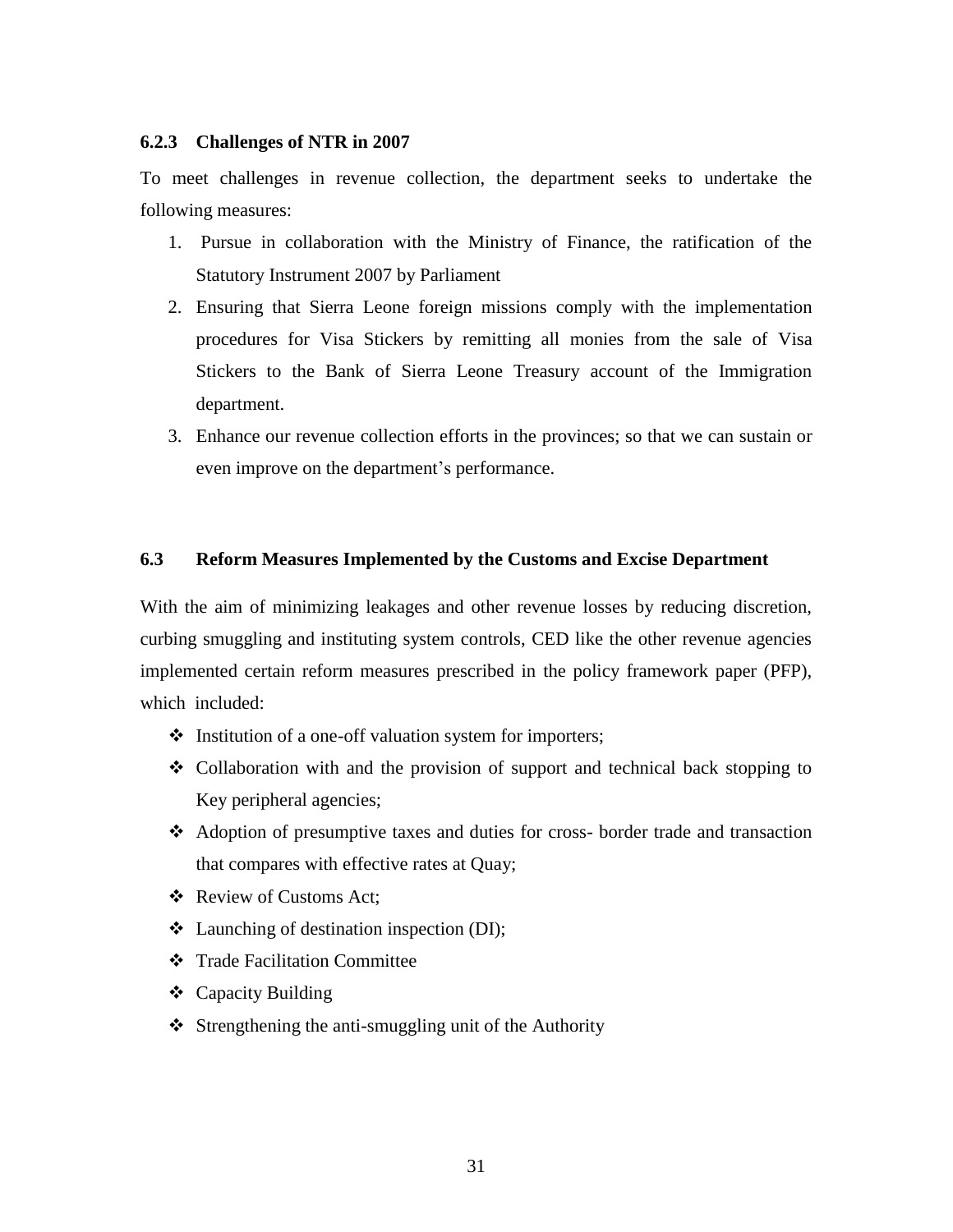During the past half year of 2006 Customs succeeded in impressing on INTERTEK to update values from Import Delivery Report (IDR) and INTERTEK. Subsequently, INTERTEK disseminated values to Customs on weekly basis. In addition, INTERTEK produced monthly reports on their activities for the Commissioner-General's office and Customs and Excise department. Importers on their part were admonished to provide true commercial invoice, packing list, stating detailed description, specification, and composition of goods for clarity and facilitation of valuation process.

During the last two quarters the Preventive Service and Special Duties (PSSD) unit of Customs and Excise department embarked on robust Anti-smuggling activities. They raided wharfs and other porous borders to minimize smuggling. Efforts were also made to minimize technical smuggling. To ensure that the PSSD was able to perform its function efficiently, the Assistant Commissioner now actively participated in the transfer, promotion and recruitment of staff in the unit.

The establishment of a Trade Facilitation or Ports Users Committee comprising Customs, INTERTEK, Shipping Agencies, Sierra Leone Port Authority, Sierra Leone Standards Bureau, Importers Association and Association of Clearing and Forwarding Agencies (ACFA) has led to the exchange of information among stakeholders which helped to improve trade facilitation by reducing clearing time of imported goods at the Q.E II Quay. That stakeholder committee met every three months during past half year. Meetings were frequently held with ACFA to clear bottlenecks in the clearing process. It should be noted that a full automation would considerably improve the clearing time at the Quay.

For first half of 2006 Customs authorities ensured that taxes paid at the borders were the same as those paid at the Queen Elizabeth Quay for similar goods.

NRA and INTERTEK signed the Destination Inspection (DI) agreement. Meetings to ensure a smooth change from Pre-shipment Inspection (PSI) to Destination Inspection (DI) were held several times. Destination Inspection on goods outside the positive list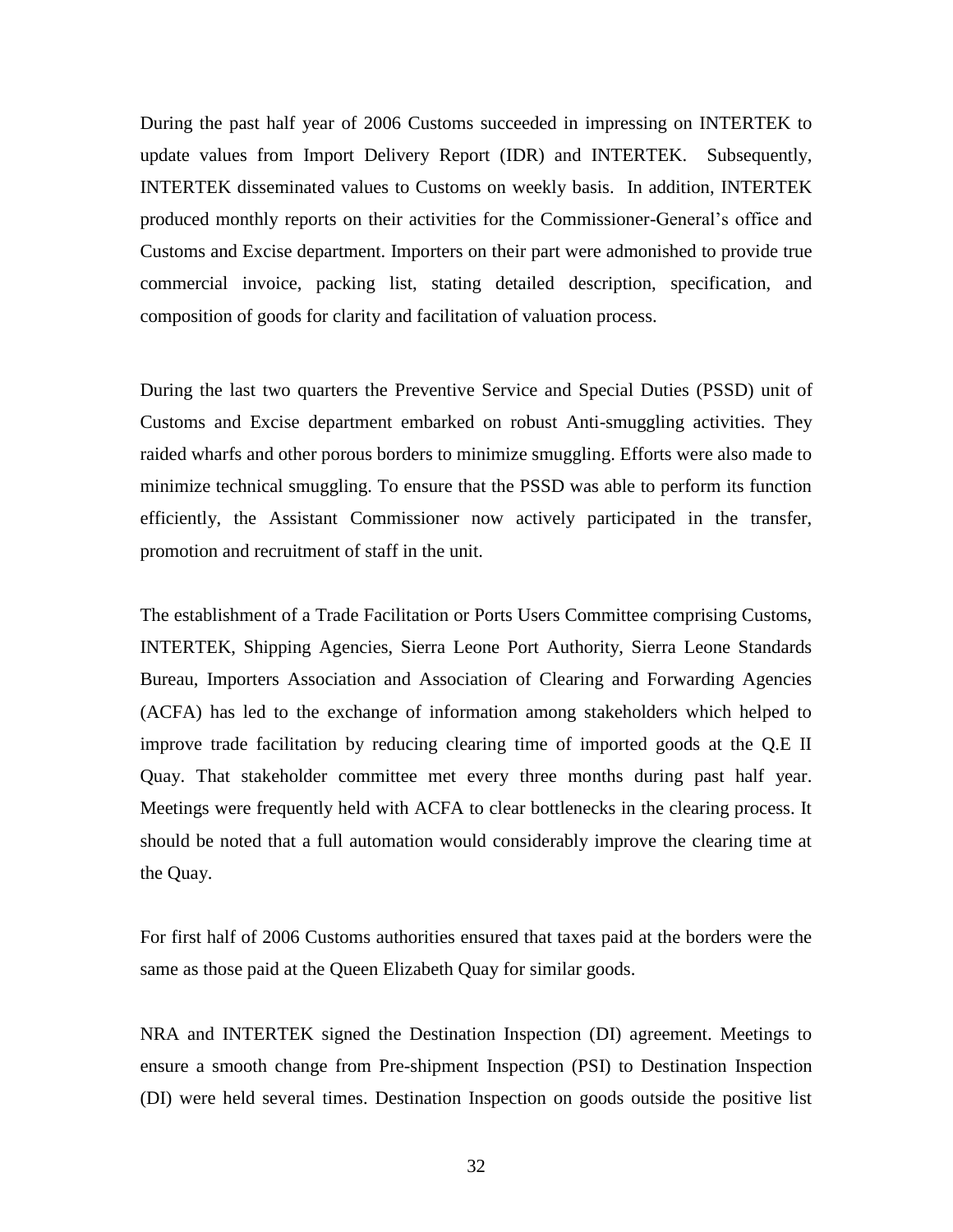started from the  $1<sup>st</sup>$  June 2006. There was however need for an examination shed to be constructed by NRA and INTERTEK for DI to be effective during the rainy season.

During 2006, the capacity of the department was reasonably built. CED completed a well designed training programme for the first set of intermediate and junior staff of the department. The training provided review of the processes, regulations and tariff classification. The department further benefited with the graduation of 6 officers with Masters Degree and 3 officers with Bachelors degree. Also, the department benefited from overseas training of 6 officers in various courses in Customs Administration and Trade.

Consistent actions were taken and substantial progress made towards minimizing cross border smuggling activities. The Preventive Services and Special Duty (PSSD) unit – the anti-smuggling wing of the NRA – recruited twenty (20) officers of whom 20% are senior ex-military officers. Most of the recruited officers were deployed in strategic border crossing points following recommendation from the Border Permeability Study conducted by the MRD department. Border patrols intensified and smuggling cut down thus raising outstation collection. Of importance also is that the maximum penalty applicable was, on several instances judiciously applied. The PSSD unit was also relocated to a separate and more conducive building. Motor bikes were procured for these officers, though communication and other logistics to support the work of the unit are still pending. The Unit also needs more training, especially in the area of customs intelligence and (tax) fraud, for it to be more effective and efficient.

#### <span id="page-44-0"></span>**6.3.1 Constraints Faced by CED in 2006**

- $\triangle$  Insufficient PSSD staff to cover identified smuggling points
- Unavailability of communication sets and speed boat for use by the PSSD
- Lack of networking and internet connection for the department
- Lack of boats to man coast lines

33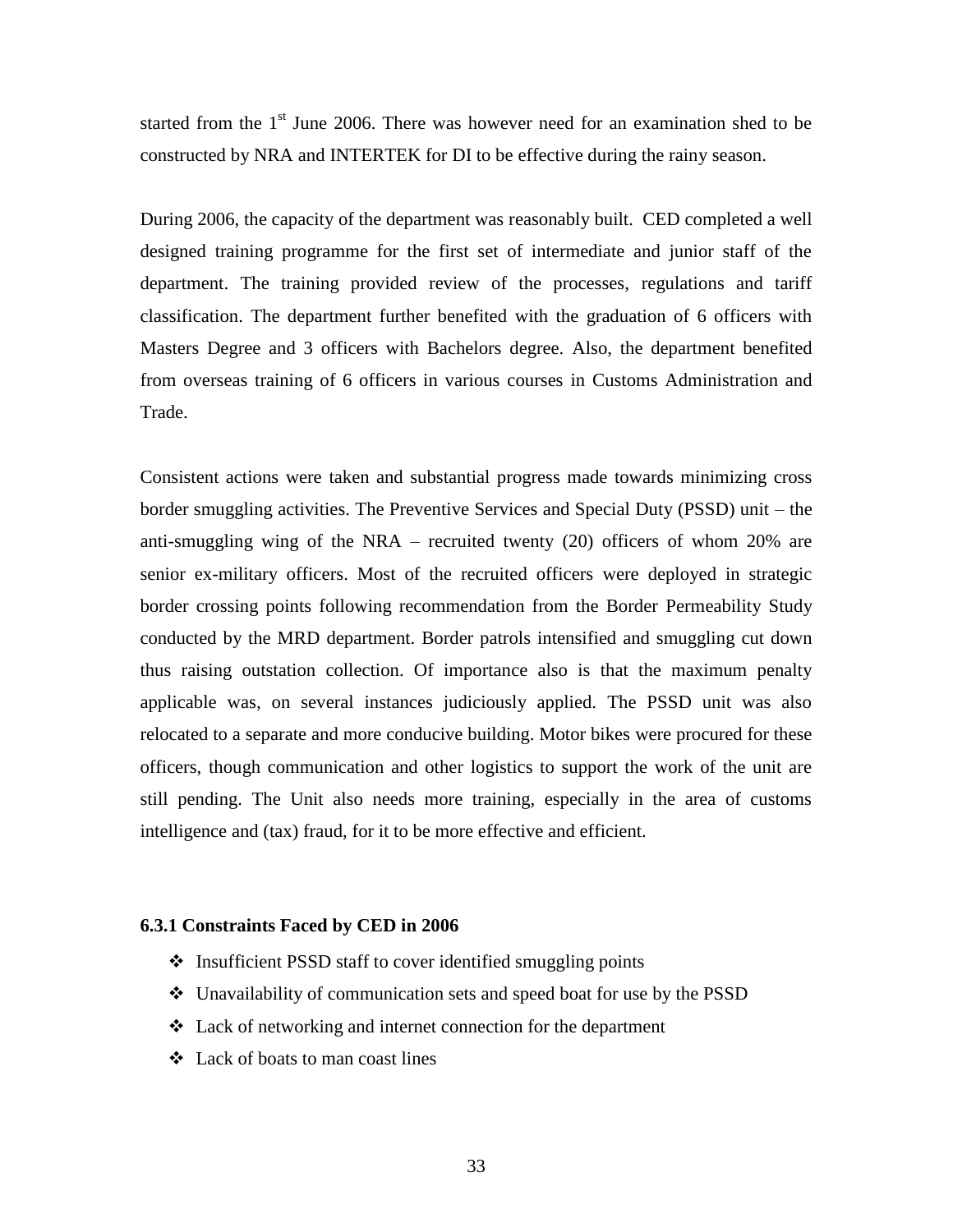## <span id="page-45-0"></span>**6.3.2 Achievements In 2006**

- Establishment of a centralized Vehicle Clearance Unit.
- Formation of a Port Users Committee
- Formation of a Valuation Committee with INTERTEK
- Capacity building with regard to in-house training of 40 customs officers, the graduation of 6 officers with Masters degree and 3 with Bachelor degrees. Overseas training of 6 officers in various Courses in customs administration and trade
- \* Relocation of the PSSD into a separate and more conducive building
- ❖ Provision of the PSSD with more motor bikes
- $\triangle$  Deployment of PSSD personnel in strategic locations in the country, all of which now bear positive impact on revenue collection

## <span id="page-45-1"></span>**6.3.3 Strategies for Meeting the 2007 Revenue Target**

- $\triangle$  Minimize smuggling by reducing tariff to regionally competitive level and a reduction in some administrative charges collected by other stakeholders
- $\triangleleft$  Increase export volume by promoting trade through the granting of incentives by the Ministry of Finance and Ministry of Trade to agro-based & haulage industries
- $\triangleleft$  Ministry of Mines to revisit mining agreements

## <span id="page-45-2"></span>**6.3.4 Recommendations**

- $\cdot$  Recommending the extension of the demurrage period from 5-10 days
- ❖ Preventing INTERTEK from raising additional charges on uplifts
- $\triangle$  Clearing  $\&$  Forwarding agencies to publish their service fees
- Ensure Guoji pays full duty on all imports
- ❖ Provide additional logistics to the PSSD
- $\triangleleft$  Computerize the CED's operation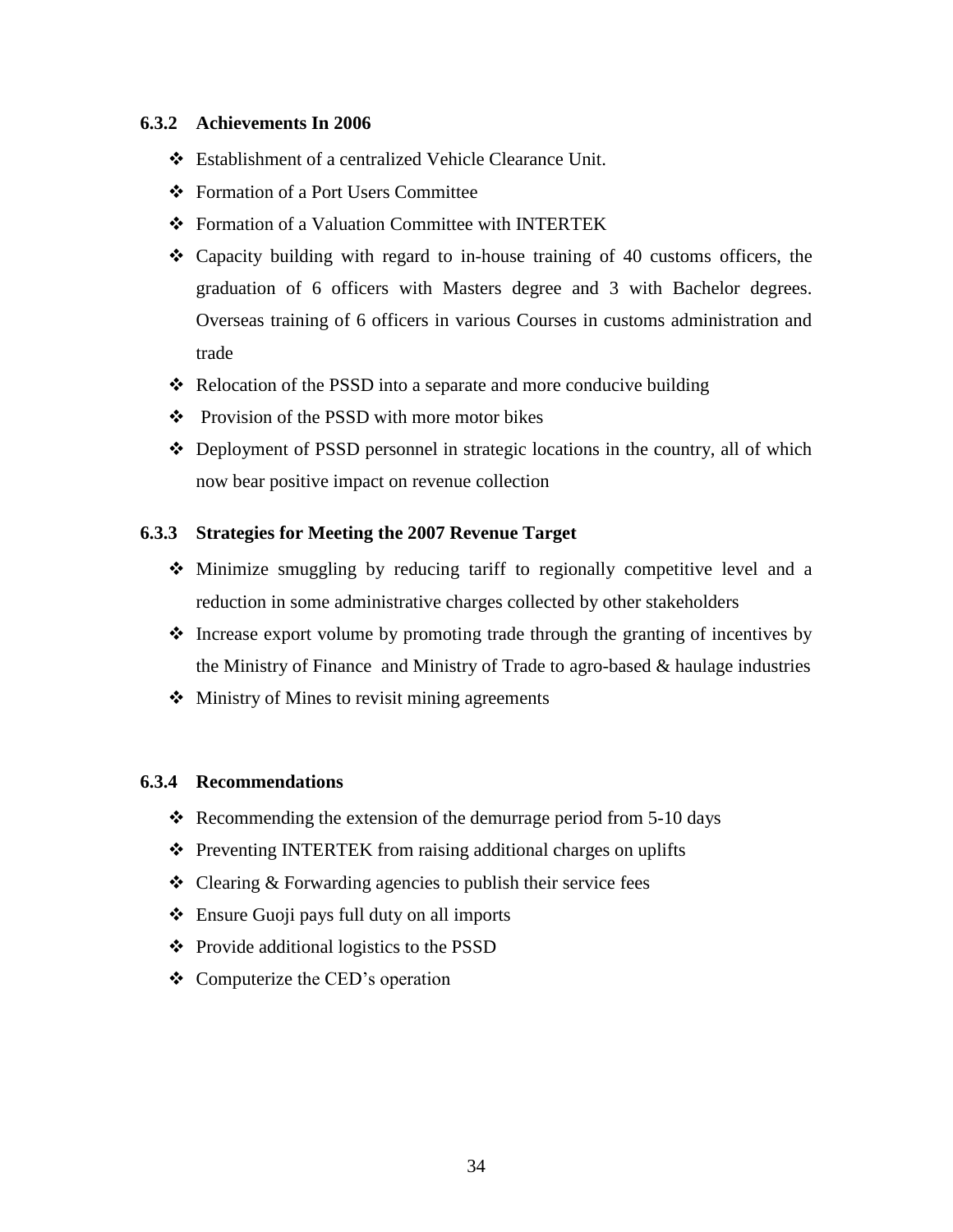### <span id="page-46-0"></span>**6.4: NRA Modernization**

The NRA modernization is geared towards reforming the authority such that its revenue mobilization goal will be enhanced through restructuring revenue administration operations and support services. During 2006, a modernization plan was being prepared following the drafting of the corporate strategy with inputs from Crown Agents consultant, the MRD and the departments concerned. A substantive draft modernization plan was completed on the  $28<sup>th</sup>$  February 2007 and is in the process of being externally quality assured by a DFID adviser.

The preparation of the modernization plan saw a number of workshops and consultation being conducted by Crown Agent consultants with the Assistance of the MRD department with inputs and participation of the operational agencies and the concerned supporting departments. At the end of all these consultations and workshops, the 13 aims of the authority were translated in to five major thrusts of the Authority. Each of these thrust was in turn translated in to a programme thus forming the five programmes of the modernization plan. It includes:

- The Integrated Revenue Management Programme
- ❖ Human Resource and Institutional Management programme
- Tax Payers Information and Education Programme
- Infrastructure Programme
- Senior Management Development Programme

Each programme has a number of projects whose implementation is geared towards the programme attainment. Governance arrangements for the modernization programme have already been designed with the formation of a Modernization Programme Office, programme and project boards, programme and project managers, and project teams.

A coordinator has been appointed to head the modernization programme with an office space in the office of the Commissioner –General. This office will be responsible for the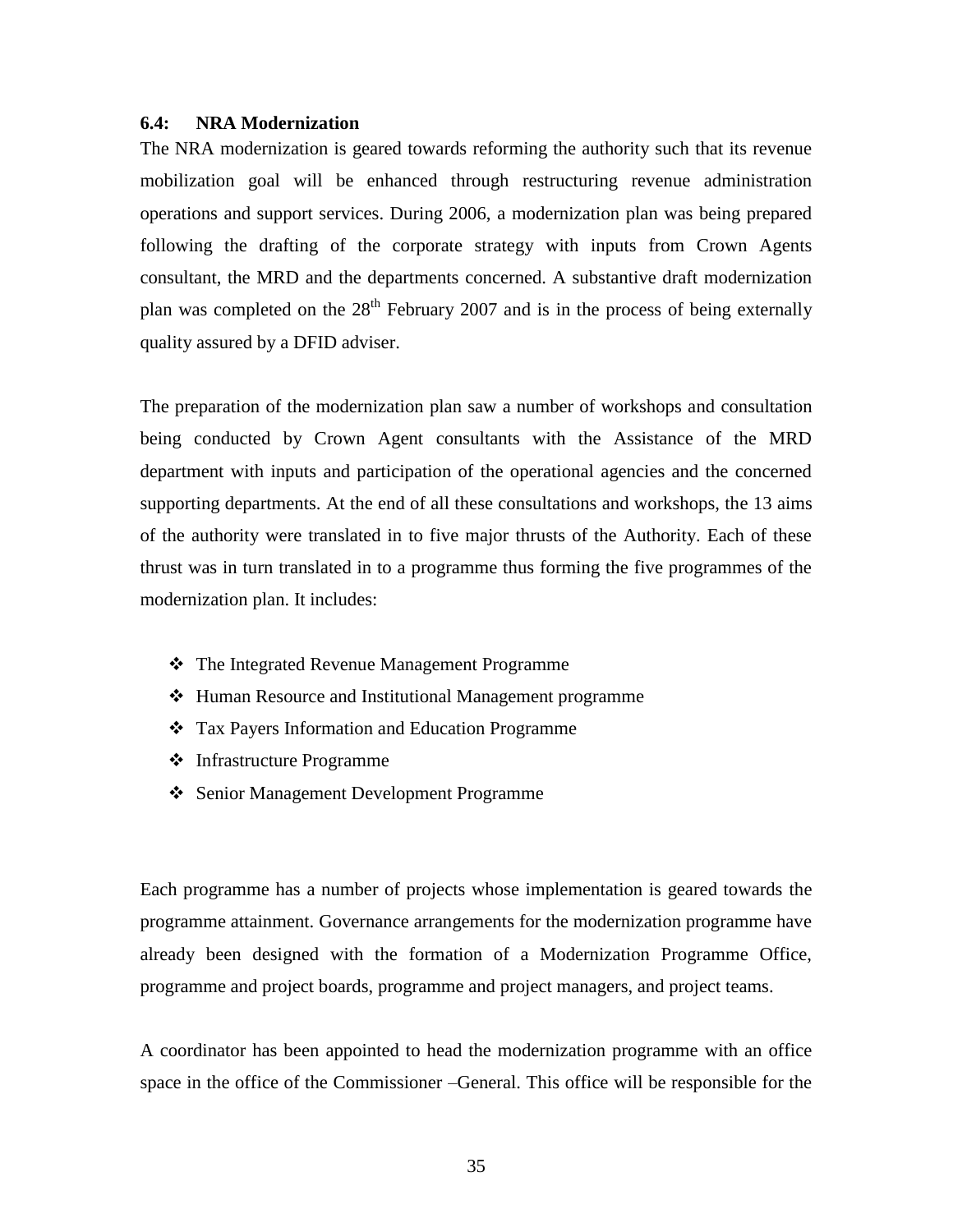preparation of a phased modernization plan, develop terms of reference, scope and critical success factors for each component project, and develop risk mitigation as well as communications strategy. The modernization Office is central to the modernization plan through coordination and monitoring of the five major programmes. Also, programme and project managers have already been appointed and trained in programme and project management.

#### <span id="page-47-0"></span>**6.5: GST Implementation**

The Value Added Tax (VAT)/Goods and Services Tax (GST) is designed to provide a broad based system which ensures that revenue responds positively to growth in all sectors of the economy. It is by no means an additional tax; rather it is a replacement for existing taxes initially collected by the Income Tax and Customs and Excise Departments. Hence, it consolidates and administers in a uniform way existing domestic consumption taxes. The following are the taxes under the VAT/GST system:

- Import Sales Tax
- Domestic Sales Tax
- Restaurant Tax
- Message Tax and
- Entertainment Tax

However, the introduction of VAT/GST will not affect the liability to pay other taxes and non-tax revenue. Therefore, with VAT/GST tax payers are still going to pay:

- All non-tax charges
- Direct taxes (Corporate, PAYE, etc)
- Other Indirect taxes (i.e. Import duty, excise and export duties)

Significant progress has been made in the areas of governance structure for design and implementation, structure and job description of GST Coordination Unit, stakeholders'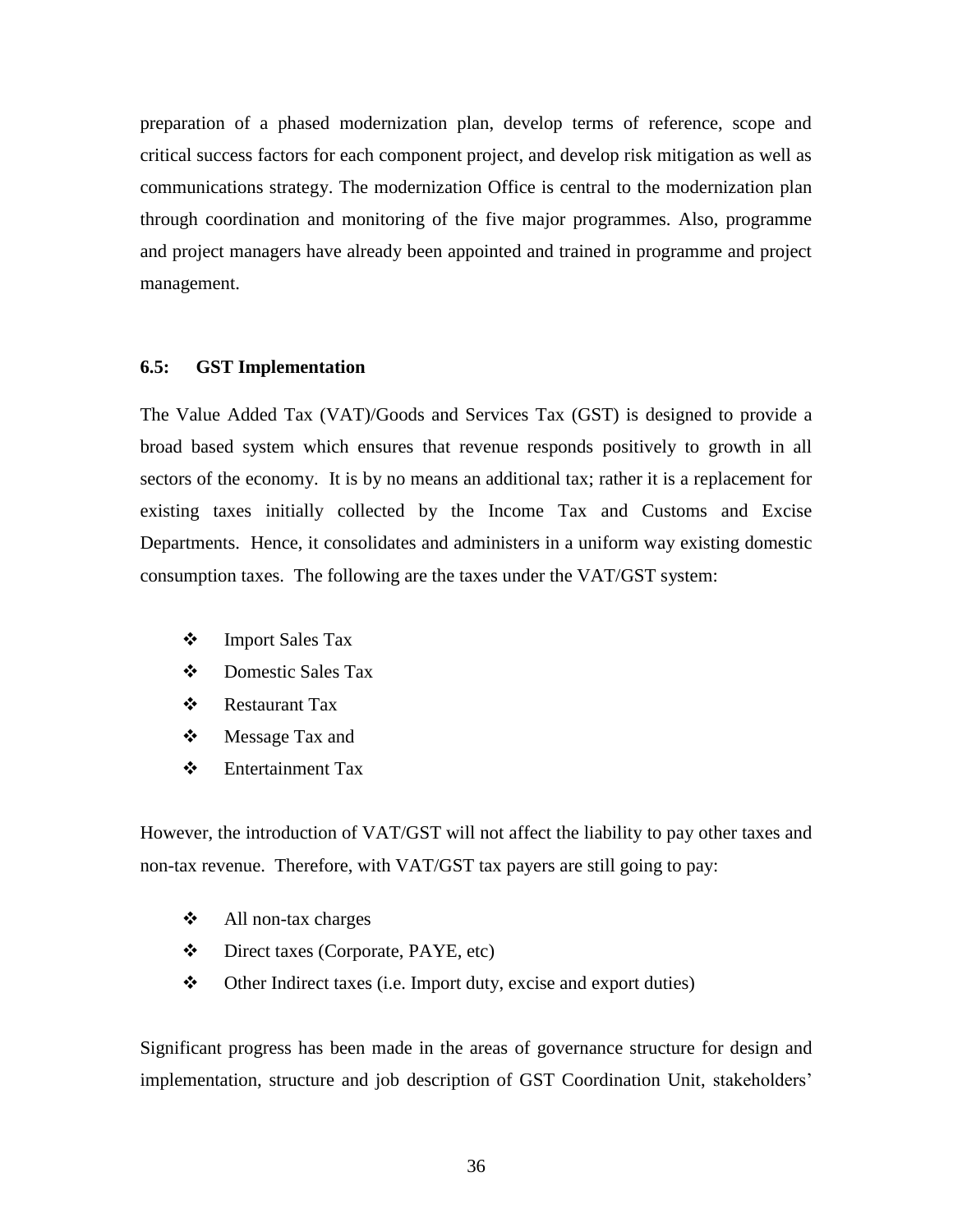participation and sensitization, GST legislations and implementation strategies. This tax system will become fully operational by September 2008.

## <span id="page-48-0"></span>**6.5.1 Policy Goals**

The NRA started preparations for the introduction of GST (equivalent to VAT elsewhere) The policy goals in the design and implementation of the GST in Sierra Leone include the following:

- Enhanced revenue mobilisation requiring:
	- o A broad based GST which ensures that revenue responds positively to growth in all sectors of the economy.
	- o An effective and efficient GST.
- Consolidate and administer in a uniform way at least 4 of the current domestic consumption taxes
- Design a simple tax that is easy to comply with, easy to administer and capable of further development.
- $\triangle$  A pure consumption tax that is neutral on production and investment i.e. removes biases in incentive structure for investment.

## <span id="page-48-1"></span>**6.5.2 Summary of Challenges, Risks and Opportunities (1) Risk**

- Uncertainty surrounding sourcing and timing of funding for IT Infrastructure and GST Publicity and Tax Education.
- Possibility of Social Backlash and public rejection.
- $\div$  Time and political will for passing GST Law
- Difficulty and cumbersome procedures for identifying and acquiring IT Infrastructure (i.e. Hardware and Software)
- Goodwill amongst International Agencies for funding tax reform efforts in Sierra Leone.
- Commitment of NRA and its Board to modernisation and reform of tax system.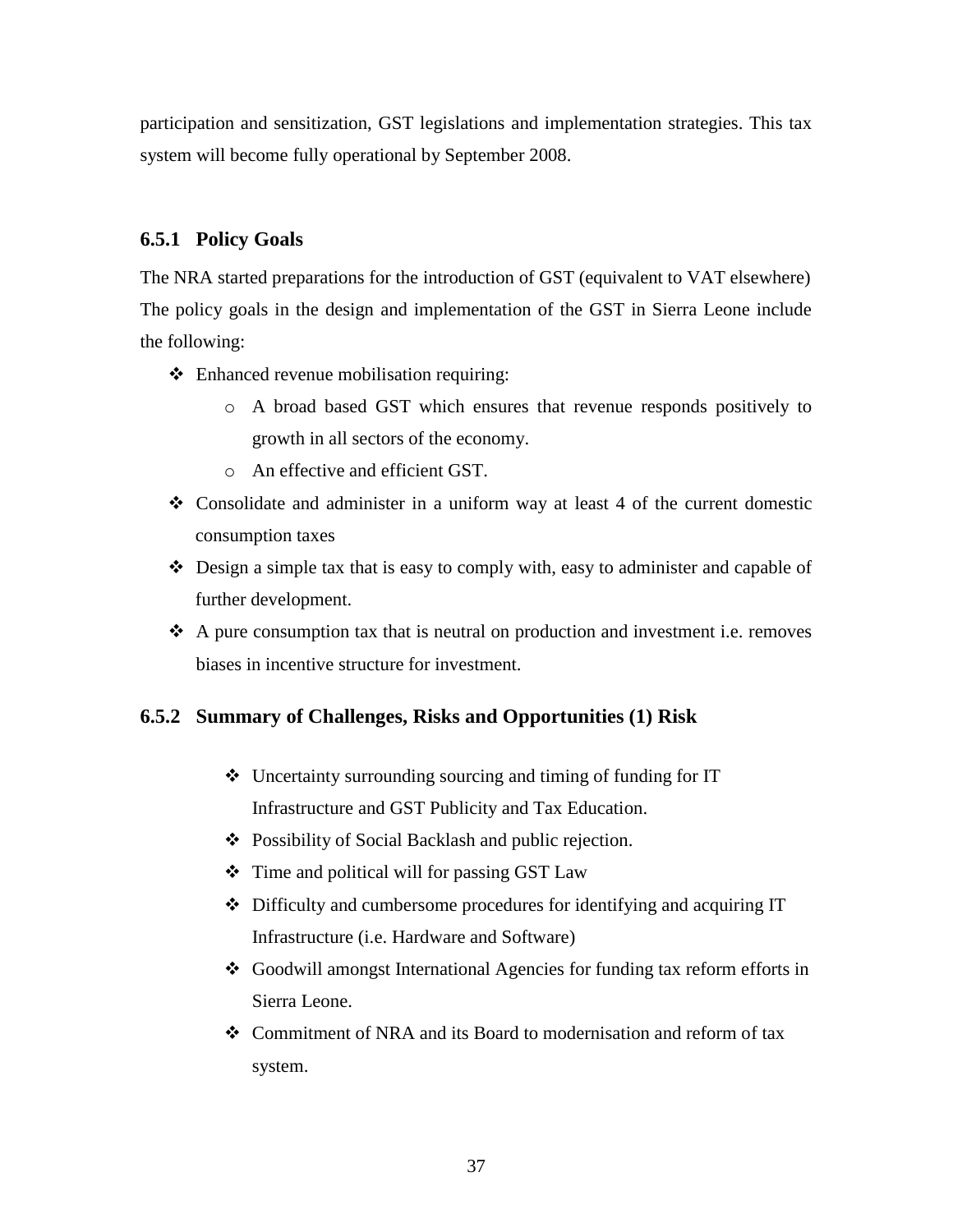- Desire of the political establishment to see enhancement in revenue collection.
- A few large businesses particularly in the manufacturing sector appreciate the superiority of GST's input tax recovery mechanism over the current Sales Tax.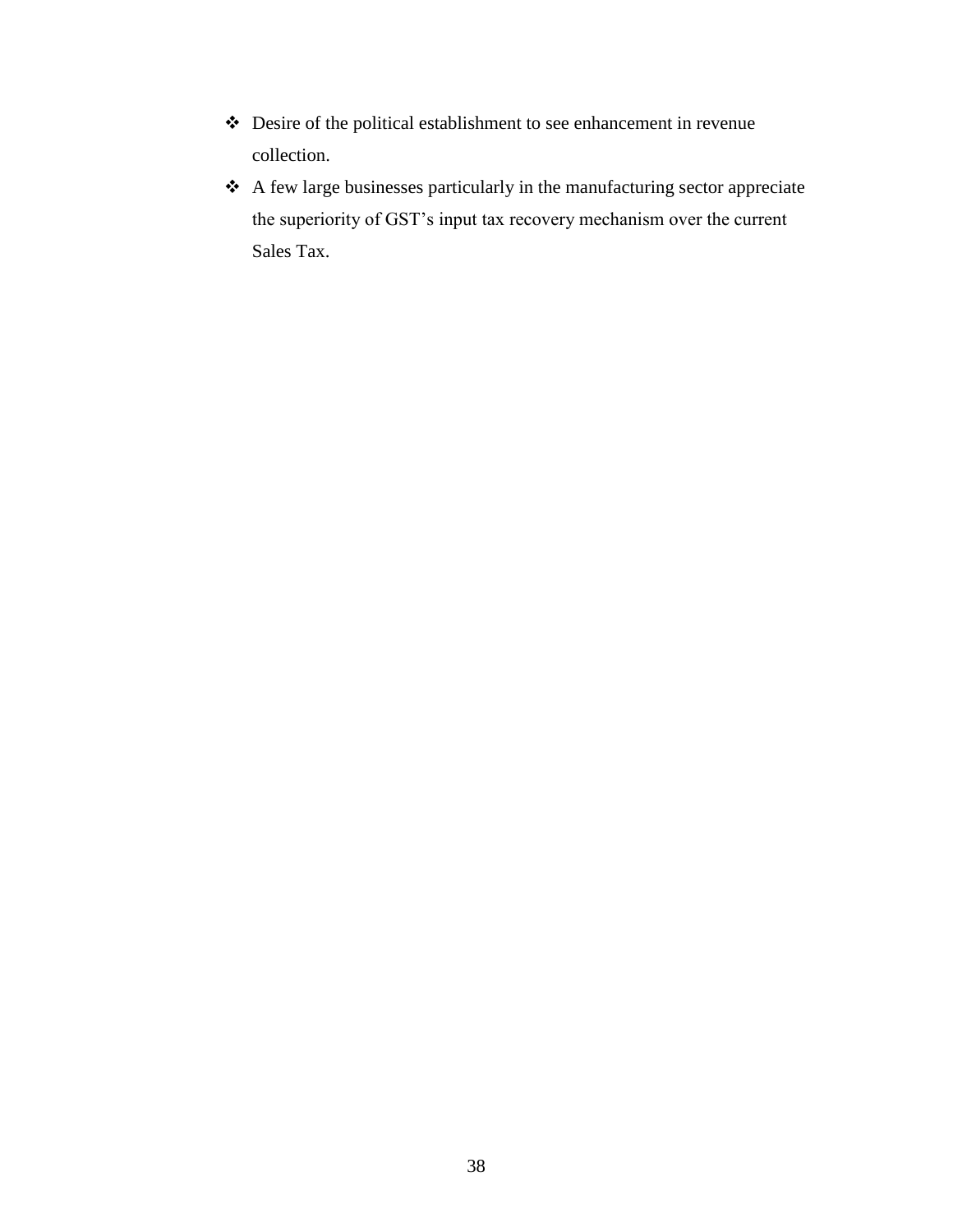## <span id="page-50-0"></span>**7.0 SUPPORT DEPARTMENTS**

## <span id="page-50-1"></span>**7.1: FINANCE AND BUDGET DEPARTMENT**

See appendixes attached for detailed financial statements of the Authority for the period under review.

## <span id="page-50-2"></span>**7.2: ADMINISTRATION AND HUMAN RESOURCE DEPARTMENT**

## <span id="page-50-3"></span>**7.2.1 Activities Undertaken**

### *1) Recruitment*

In 2006, a total of 57 staff was recruited with the department playing the lead role in the recruitment process. The table below shows the recruitment distribution by department and post.

|                | Principal<br>Collector | Collector<br>Senior | Collector      | Collector<br>Assistant  | Asst.<br>Coll | JCA            | Total                                                                                                                                                                                                                                                          |
|----------------|------------------------|---------------------|----------------|-------------------------|---------------|----------------|----------------------------------------------------------------------------------------------------------------------------------------------------------------------------------------------------------------------------------------------------------------|
| <b>MRD</b>     | $\mathbf{1}$           | 3                   | $\overline{4}$ |                         |               |                | 8                                                                                                                                                                                                                                                              |
| <b>ICA</b>     |                        | $\overline{2}$      | 9              |                         |               |                | 11                                                                                                                                                                                                                                                             |
| <b>PSSD</b>    |                        | $\mathbf{1}$        | $\overline{2}$ | 3                       | 9             |                | 15                                                                                                                                                                                                                                                             |
| <b>AHRM</b>    | 1                      |                     | 5              |                         |               | 10             | <b>16</b>                                                                                                                                                                                                                                                      |
| <b>Finance</b> |                        | $\mathbf{1}$        |                |                         |               |                | $\mathbf{1}$                                                                                                                                                                                                                                                   |
| <b>ITD</b>     |                        |                     |                |                         |               | $\overline{2}$ | $\overline{2}$                                                                                                                                                                                                                                                 |
| IT             | 1                      |                     | $\overline{2}$ | 1                       |               |                | $\overline{\mathbf{4}}$                                                                                                                                                                                                                                        |
| <b>TOTAL</b>   | 3                      | 7                   | 22             | $\overline{\mathbf{4}}$ | 9             | 12             | 57                                                                                                                                                                                                                                                             |
| staff.         |                        |                     |                |                         |               |                | From Table 12, a total of 57 people were employed, of which 32 were recruited in the<br>middle level cadre (Collector, Senior Collector and Principal Collector), and 25 junior<br>Furthermore, thirteen (13) intelligence officers were given a six (6) month |

### <span id="page-50-4"></span>**Table7: Staff Recruitment in 2006**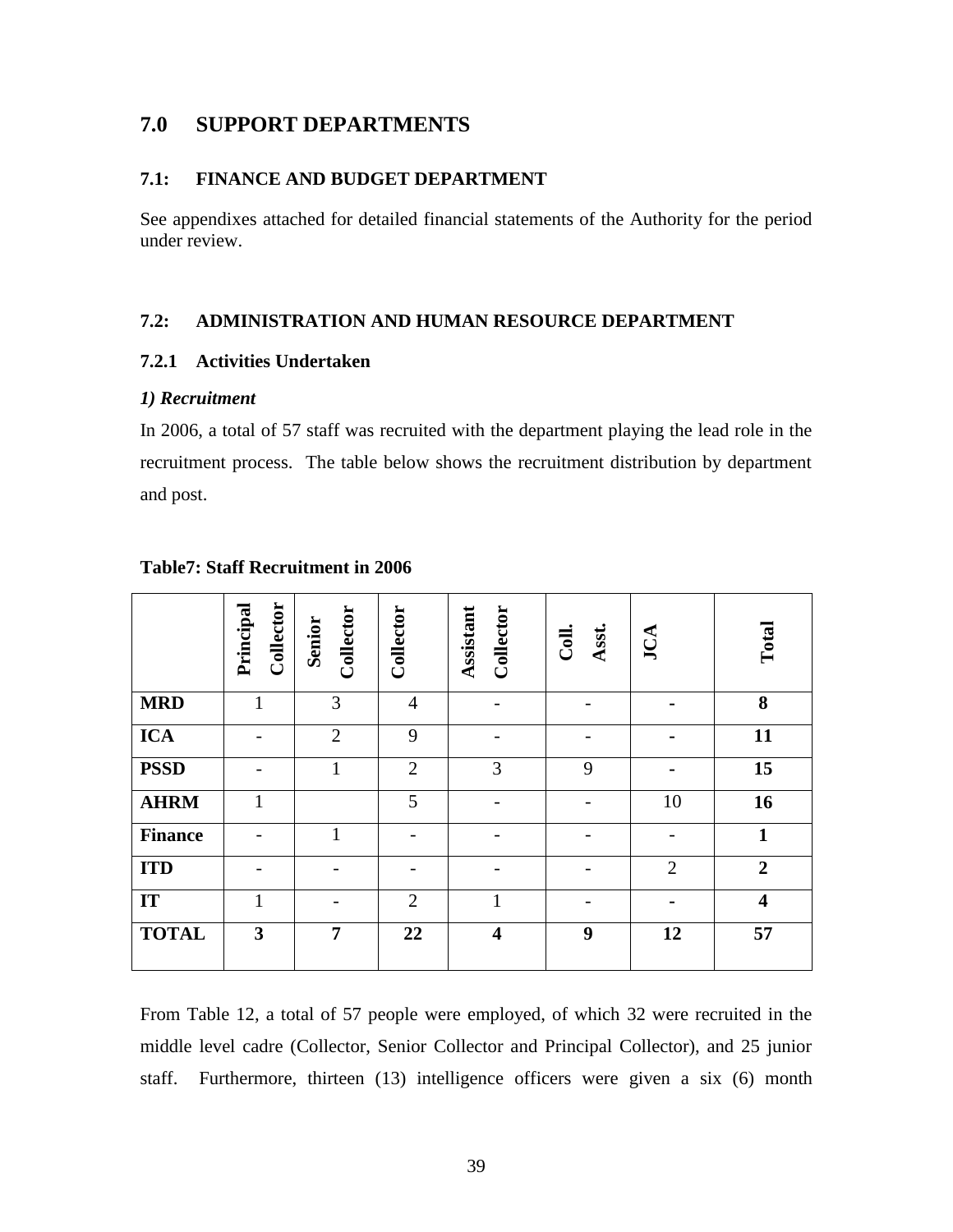employment contract to assist the PSSD unit in intelligence and information gathering on smugglers, and smuggling related activities.

## *2) Confirmation of Acting Positions*

Five members of staff in both the MRD and NTR Departments were confirmed in the positions which they had been acting. These included the Acting Commissioner NTR, Acting Assistant Commissioner MRD, and three Acting Senior Collectors at the NTR.

## *3) Upgrading of Graduate Staff in Junior Level Positions*

Following the order of the Board of Directors that graduates who were recruited in junior level positions (Junior Collection Assistant and Collection Assistant) be upgraded, all fourteen (14) graduates were upgraded to Assistant Collector.

## *4) Absorption of Casual Staff*

By order of the Board of Directors, ten (10) junior staff who were non-substantive employees in the Authority for over two (2) years had their employment formalized.

## *5) Promotion*

Thirty (30) members of staff were promoted as follows:

| <b>Old Position</b>         | <b>New Position</b>       | <b>Total Number</b> |
|-----------------------------|---------------------------|---------------------|
| <b>Asst. Commissioner</b>   | Commissioner              |                     |
| Principal Collector         | <b>Asst. Commissioner</b> |                     |
| Senior Collector            | Principal Collector       | 6                   |
| Collector                   | <b>Senior Collector</b>   | 10                  |
| Asst. Collector             | Collector                 | 8                   |
| <b>Collection Assistant</b> | Asst. Collector           |                     |
| Junior Collection Asst.     | <b>Collection Asst.</b>   | 3                   |
| <b>Total</b>                |                           | 30                  |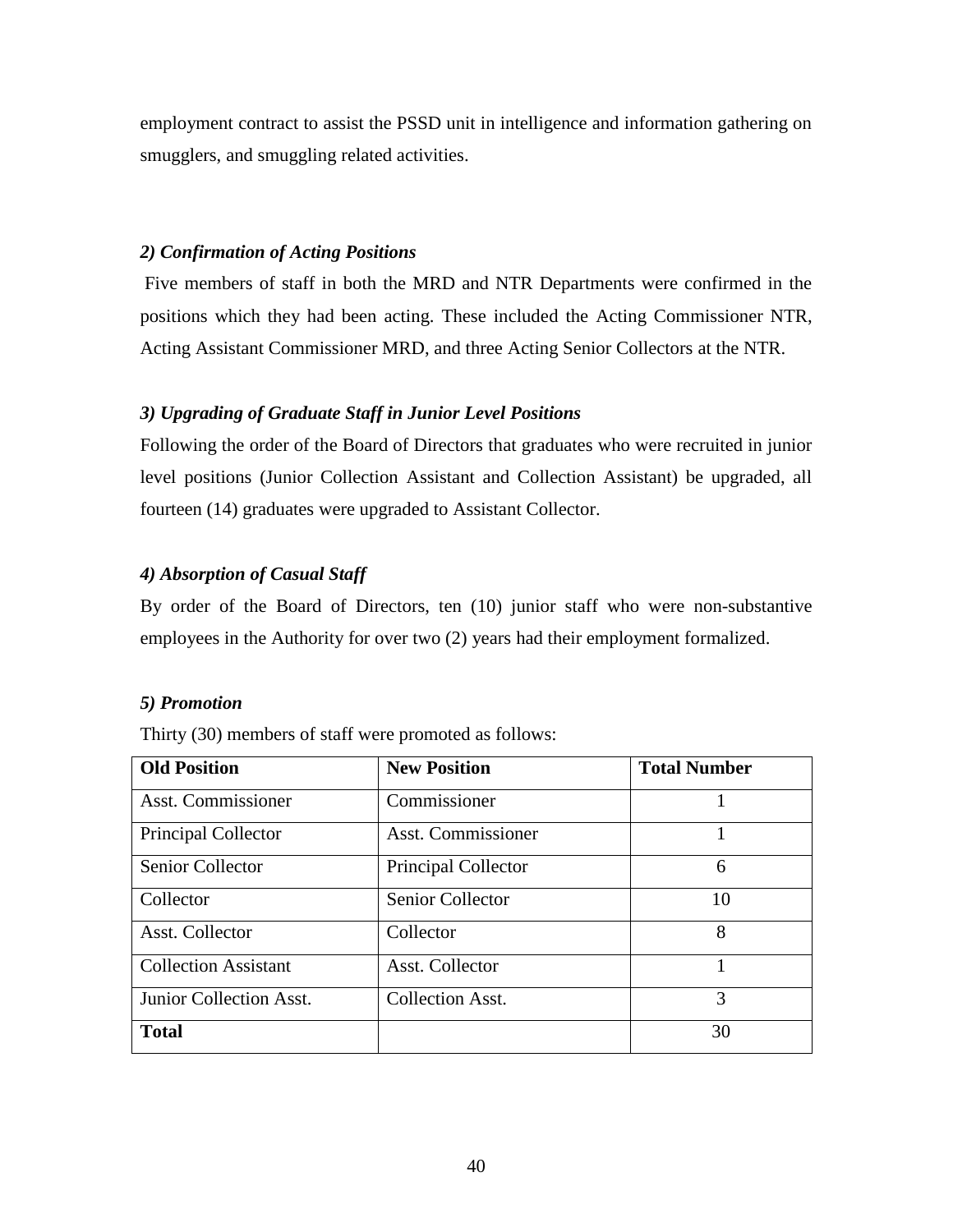### *6) Separation*

Ten (10) employees were separated from the Authority in the following manner: three staff resigned, three dismissed, one vacated his post, one retired and two died.

### *7) Administrative reorganization*

The Assistant Commissioner AHRM was appointed to act as Commissioner AHRM Department; the PC AHRM became Acting Assistant Commissioner AHRM whilst the Senior Collector AHRM at Customs was upgraded to Principal Collector to head the HR and Training unit within the department. Also, a Collector AHRM was recruited and deployed at GDD in charge of Admin/HR function in the department, reporting to the Assistant Commissioner AHRM.

## <span id="page-52-0"></span>**7.2.2: Capacity Building**

The scope of the Capacity building scheme championed by this department includes the identification of skills gap and the development of staff capacity of the Authority, staff performance appraisal, and staff salary revision.

## <span id="page-52-1"></span>**7.2.2.1: Identification of Skills Gap and the Development of Staff Capacity**

## *(i). Training Needs Analysis (TNA):*

Through the assistance of Crown Agents HR Consultants, a TNA was conducted. The main training needs identified include: Change Management**,** Management Training (Senior, Middle and Supervisory levels)**,** Trainer Training**,** Induction Training**,** Basic Customs Skills**,** Basic Preventive Skills, Basic Income Tax **,** Handling Difficult Traders and their Representatives**,** Auditing Techniques for medium-to-large traders**,** Revenue Control Auditing for Large Traders, On-the-Job Training (OJT) at all levels, IT Training for IT Section (after acquisition of hardware)**,** Basic IT Training (after acquisition of hardware)**,** Customs Valuation (Transfer to World Trade Organization System of valuation and Conversion from Pre-shipment Inspection to Destination Inspection) and Basic VAT training ( prior to implementation).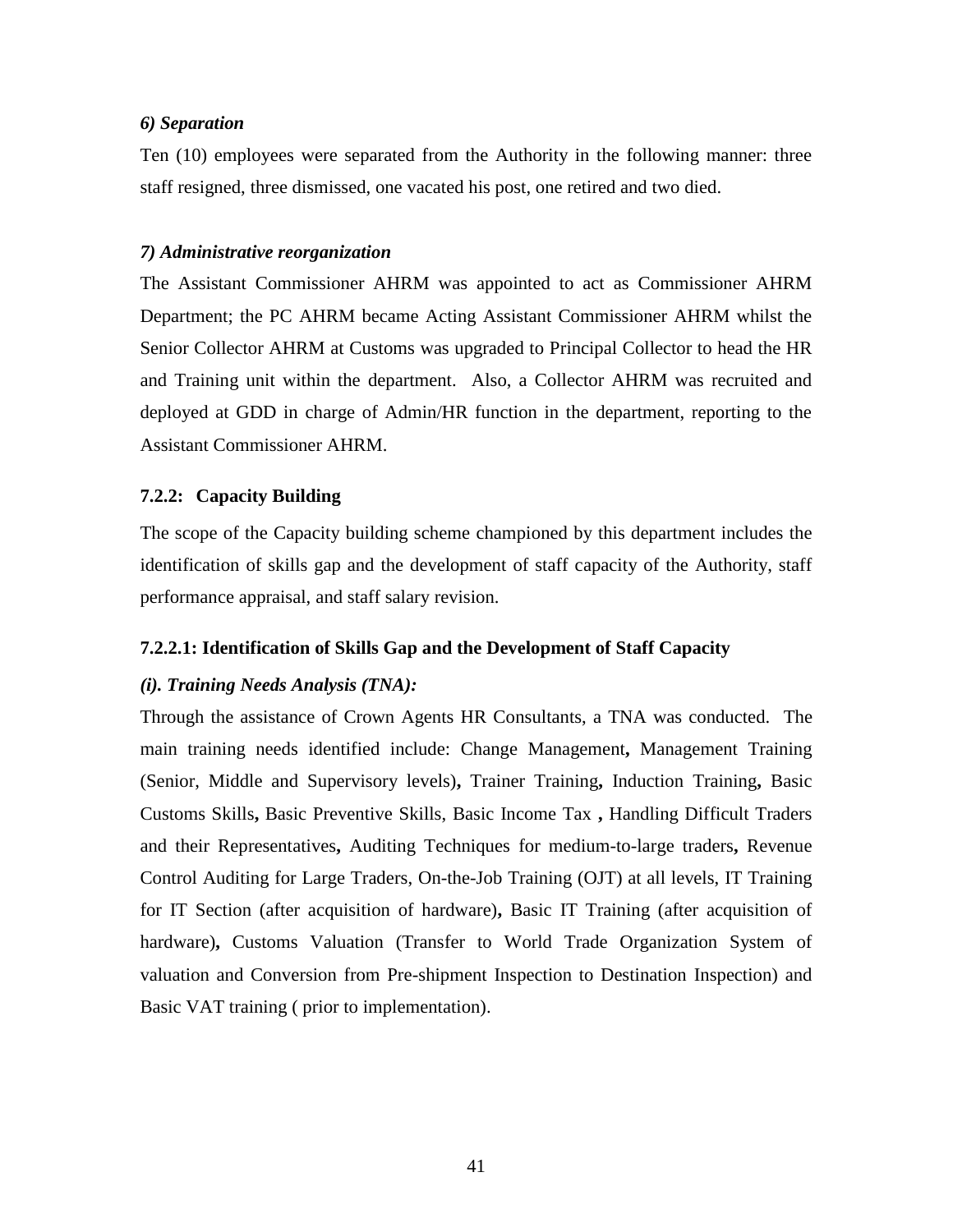The needs are not in order of priority and are not exhaustive in terms of the Authority's training needs. This formed the basis of the Training Plan which was implemented during the year and its implementation will continue in 2007.

#### *(ii) Training Unit:*

The Training unit has the responsibility of managing the training function of the Authority. This unit upholds the commitment of the Authority to capacity building through skills and knowledge development of its staff for current and future needs. The department was set up following the need to provide a solid foundation for the reform process recommendation by the Crown Agents HR Consultants.

#### *(iii) Internal/Local Training*

A Crown Agents HR Consultant and the head of the training unit initially conducted an intensive two-week training of trainers' course for twelve (12) staff. Thereafter, several training programmes were conducted using the expertise of the trained staff in various work related areas such as Management and Enforcement of Customs Procedures, Effective Objective Setting in Performance Appraisal, Basic Income Tax Administration, Managing Change through Effective Communication, Delegation-Empowering you and your staff, etc. Other forms of local training outside the unit covered Procurement Management, Tax Policy, and WTO Customs Valuation System etc. A total of two hundred and ten (210) staff benefited from these training programmes. With the assistance of the Authority, two (2) members of staff pursuing ACCA course successfully completed the programme and another has commenced a Masters programme in Public Policy and Administration at IPAM.

#### *(iv) External / Overseas Training*

Thirty (30) staff benefited from various overseas courses, seminars and workshops in diverse fields. WAIFEM courses included Balance of Payments Statistics, Government Finance Statistics, Budgeting, Public Expenditure Programming and Management. Southern African Tax Institute (SATI) provided training for staff in Legal Drafting, Property Taxation, International Taxation, Tax Policy and Administration, Advanced Tax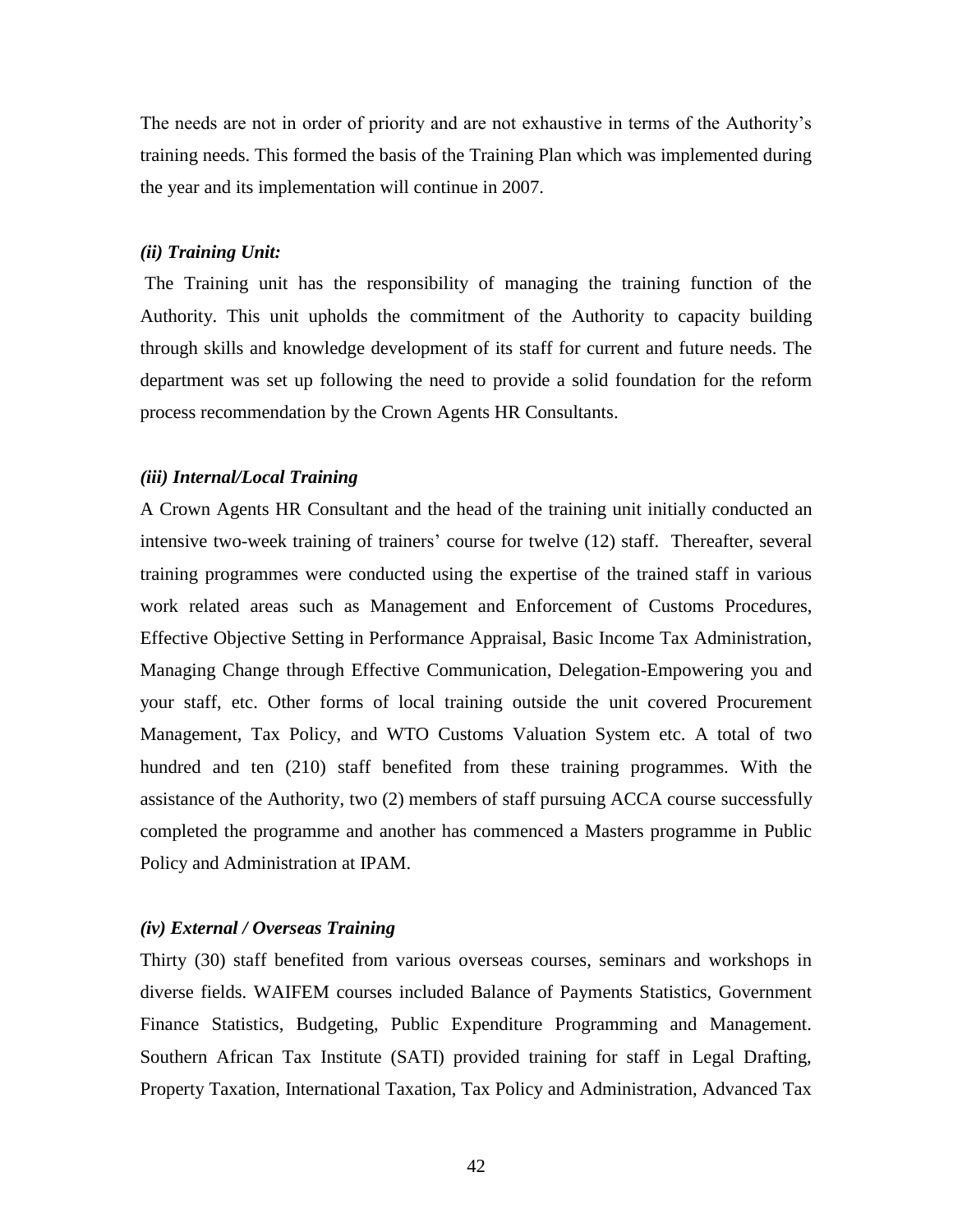Analysis and Revenue Forecasting, Business Taxation and VAT. Our staff also benefited from Crown Agents training courses in the UK in Internal Audit Intensive and Effective Training and Development Skills. Staff attended training provided by WTO, RIPA (UK), Commonwealth Association of Tax Administrators (CATA) and the Japanese Customs in Regional Trade Policy (Namibia), Modernizing the Human Resource Function, Management Development (Jamaica) and Trade Facilitation for African Countries (Japan) respectively. A member of staff participated in a one week Train-the-Trainers workshop organized by the World Bank and Government of Nigeria in Abuja on Anti-Money Laundering and Combating the Financing of Terrorism. Two staff are currently pursuing the Chartered Tax Advisers (CTA) course. A Study tour was taken by staff to Ghana Non-Tax Revenue Agency Board.

#### <span id="page-54-0"></span>**7.2.3: Revised Performance Appraisal System**

Due to multiple problems encountered with the previous appraisal system such as inconsistent scoring, unrealistic objective setting, wrong interpretation of key concepts etc. leading to poor faith in the system thus leading to low response rate, we revised the appraisal system in collaboration with Crown Agents HR Consultants, making it practical and simple for the entire staff. Series of workshops were conducted by the Training Unit raising awareness on and the use of the revised system. Staffs were appraised for the second half of the year using the revised system.

#### <span id="page-54-1"></span>**7.2.4: Revised Salary Structure**

A new salary structure came into effect in February, 2006. This helped a lot in motivating and retaining staff. The Authority became very competitive in the labour market and we were able to attract and retain highly skilled personnel.

#### <span id="page-54-2"></span>**7.2.5: Procurement and Logistics**

#### <span id="page-54-3"></span>*7.2.5.1 Procurement plan*

A comprehensive procurement plan was prepared and approved. A procurement specialist was recruited as Principal Collector Procurement and it is expected that his engagement will enhance efficiency in our operations.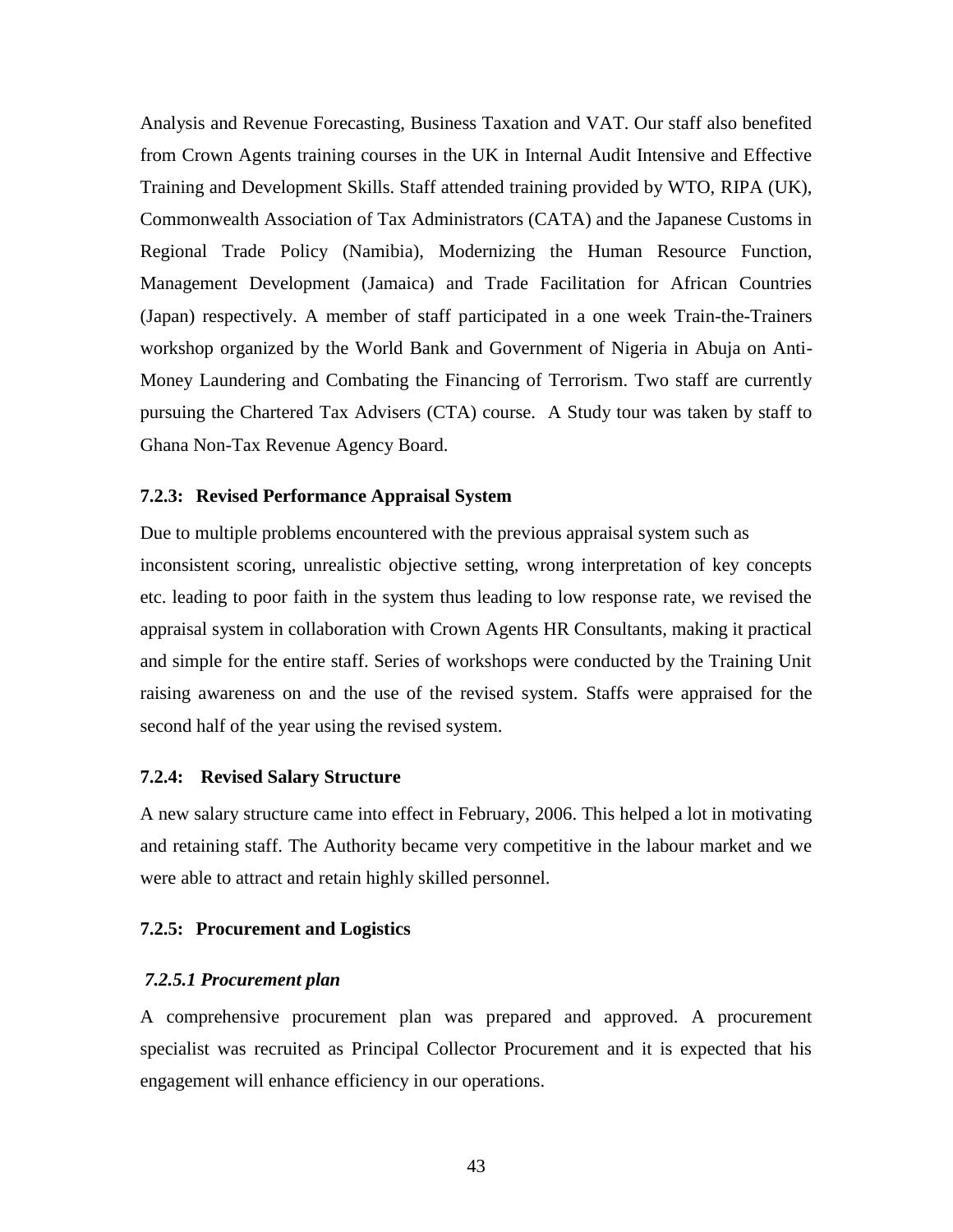## <span id="page-55-0"></span>*7.2.5.2 New vehicles and motor bikes*

In 2006, the Authority acquired a reasonable number of vehicles and motor bikes to facilitate revenue administration. These numbers include seven new vehicles bought through the UNDP and 37 motor bikes.

## <span id="page-55-1"></span>*7.2.5.3 Office space and land acquisition*

Two new office buildings were rented at 19 Wellington Street Freetown (Gladvic House) and former BIVAC building at Cline town, Freetown respectively. The need was as a result of the increase in staff strength following the reorganization of the Authority after the February 2006 retreat, and the inception of VAT Coordination Unit/Secretariat.

- The 19 Wellington Street annex now accommodates the following departments/units:
	- o Information Technology (IT) Unit
	- o Internal Controls and Audit (ICA) Department
	- o Monitoring, Research and Planning (MRP) Department
	- o VAT Coordination Unit
	- o Training Unit
	- o Board Room
- The former BIVAC building at Cline Street now accommodates staff of the PSSD Unit.
- $\cdot \cdot$  The Authority also purchased a twenty- three (23) acre land in Lungi for the purpose of constructing a training Academy.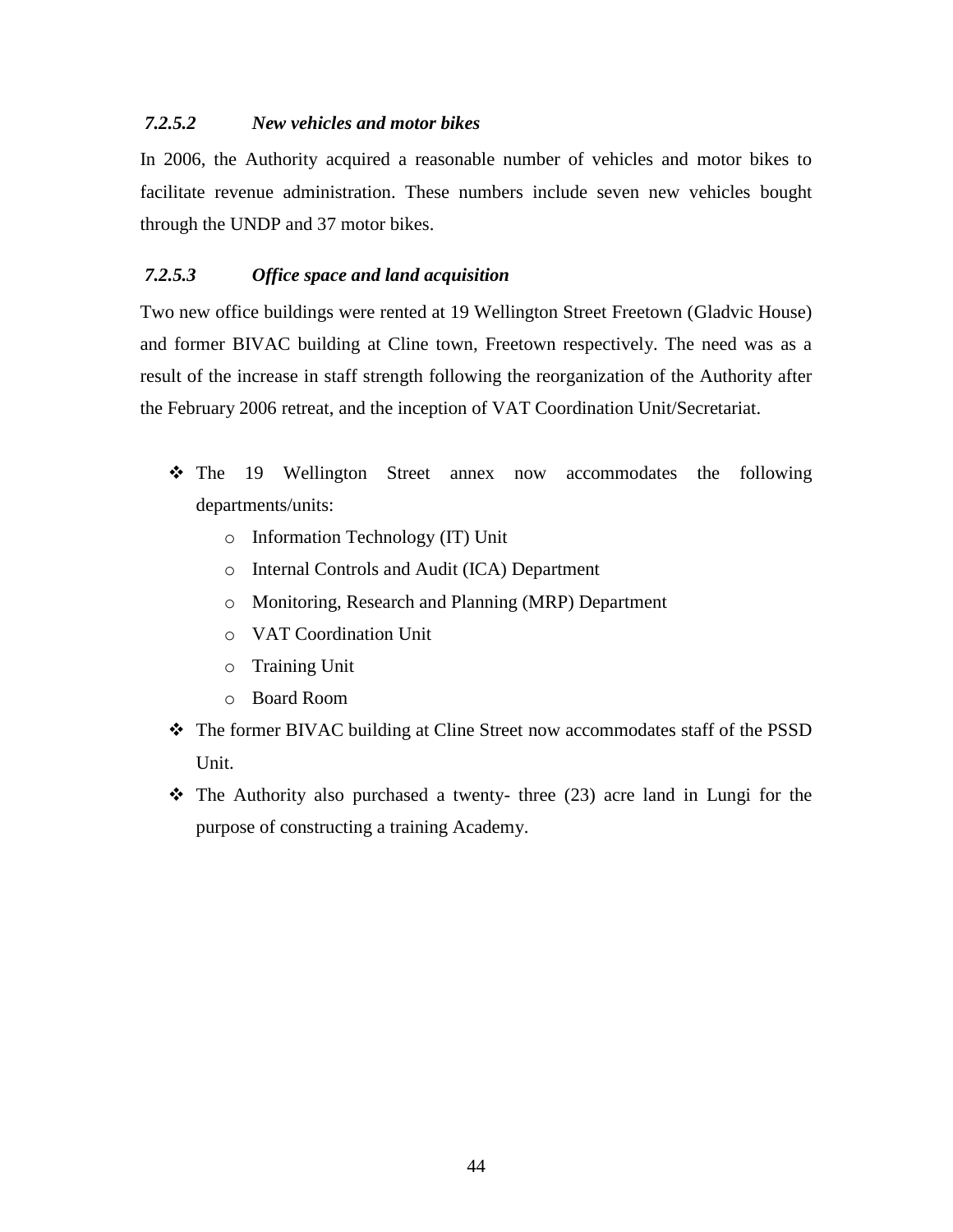### <span id="page-56-0"></span>**7.3: MONITORING, RESEARCH AND PLANNING DEPARTMENT**

This department comprises of three units-Research, Monitoring and Tax Waiver and Concession units

#### <span id="page-56-1"></span>**7.3.1. Research Unit**

During the year the Research Unit of MRD (now MRP) developed appropriate research studies for expansion of tax or dutiable base and coordinated research into tax related issues and also coordinated the preparation of revenue estimates/forecast; established effective revenue performance monitoring system, and coordinated the review of tax assessment methods, revenue collection and reporting procedures.

#### <span id="page-56-2"></span>*7.3.1.1 Activities undertaken by the Research Unit*

- **Land Border Permeability Study –** This study extensively guided the antismuggling unit of Customs (PSSD) in the deployment of their staff in a bid to fight against smuggling.
- **Half yearly Cost –Benefit Analysis of Revenue Collection Agencies of NRA –** Recommendations of this study resulted to the redeployment of 10 NTR staff to ITD in order to make them more efficient.
- **Review of Tax Burden on key sectors of the Sierra Leone Economy –** Proposal for this study was submitted to CG's office but was deferred to 2008 financial year.

### <span id="page-56-3"></span>*7.3.1.2: Proposed Research Activities In 2007*

1. *Business Survey:* This study aims at updating the Sierra Leone business register with accurate list of businesses in the major cities of the country and ascertain the number, location, legal status, turnover, demographic features, business prospect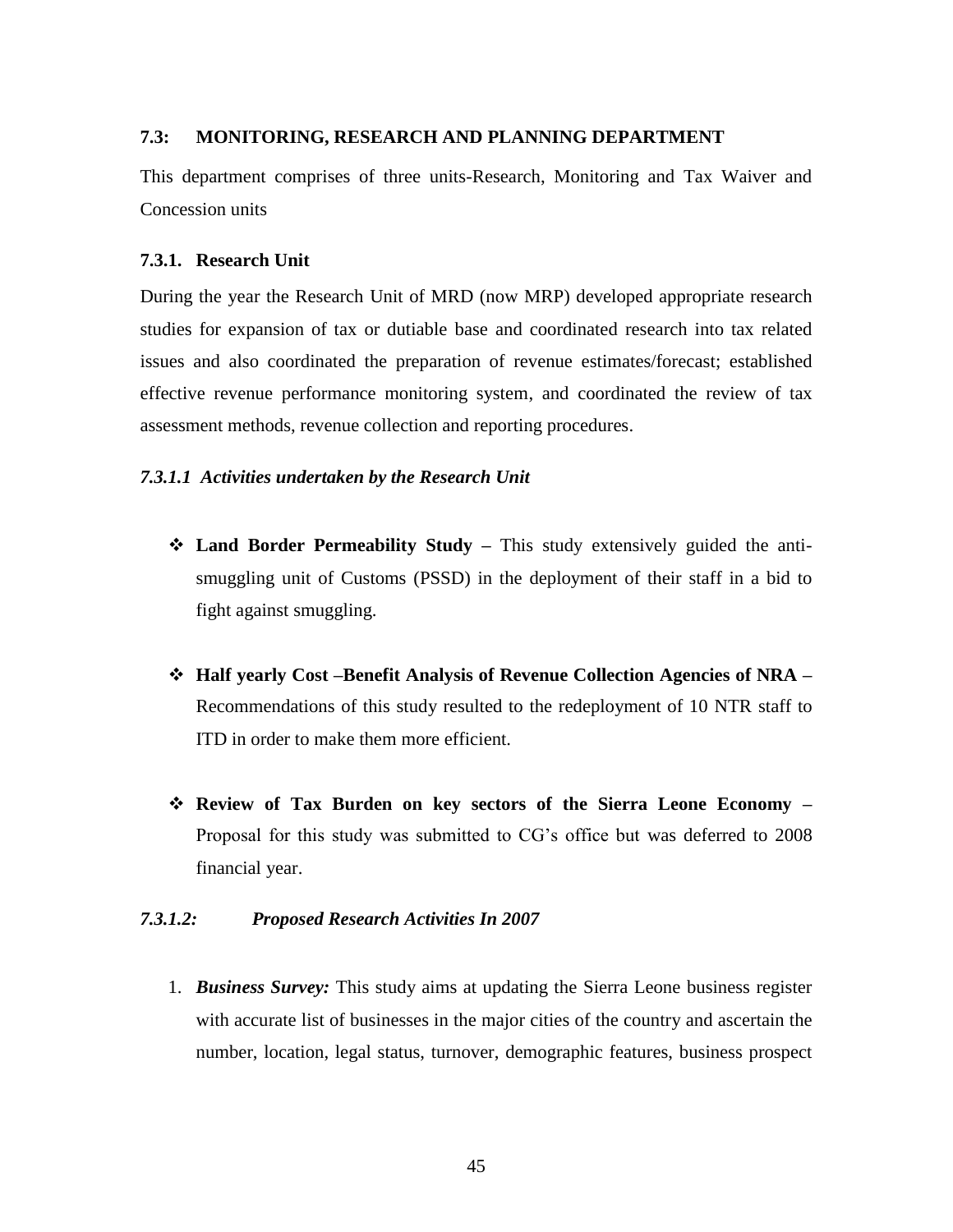and tax compliance nature businesses. This assists in broadening revenue base and enhancing revenue collection.

*2 Cost-Benefit Analysis* of revenue collection agencies and other support departments (Half yearly and Annual)

*3. Survey on the Perception of Tax Payers in Sierra Leone*. This has to do with the implications of Pending Reform Measures. The pending reform measures include;

- Reduction in sales tax from 17.5% to 15%
- Adjustment in tariff rates in compliance with ECOWAS CET
- $\div$  Excise duty on cigarettes and tobacco products (30%)
- Service levy on phone calls  $(10\%)$
- $\div$  Professional fee (10%)
- Survey on Perception of Tax payers in Sierra Leone

#### <span id="page-57-0"></span>**7.3.2 Monitoring Unit**

The function of this Unit in the MRD includes a robust monitoring of processes, outputs and outcomes at both unit and overall organizational levels.

#### <span id="page-57-1"></span>*7.3.2.1: Activities Undertaken by the Monitoring Unit.*

The monitoring unit of the MRD department undertook the following under mentioned monitoring activities of the collection agencies during the 2006 calendar year. Details of the results for all departments were submitted to management on a result framework based on the NRA strategic framework.

#### <span id="page-57-2"></span>*7.3.2.1.1: Customs & Excise Department*

At the Customs and Excise Department, the clearing procedures, permits, CED statistics and factory monitoring were monitored.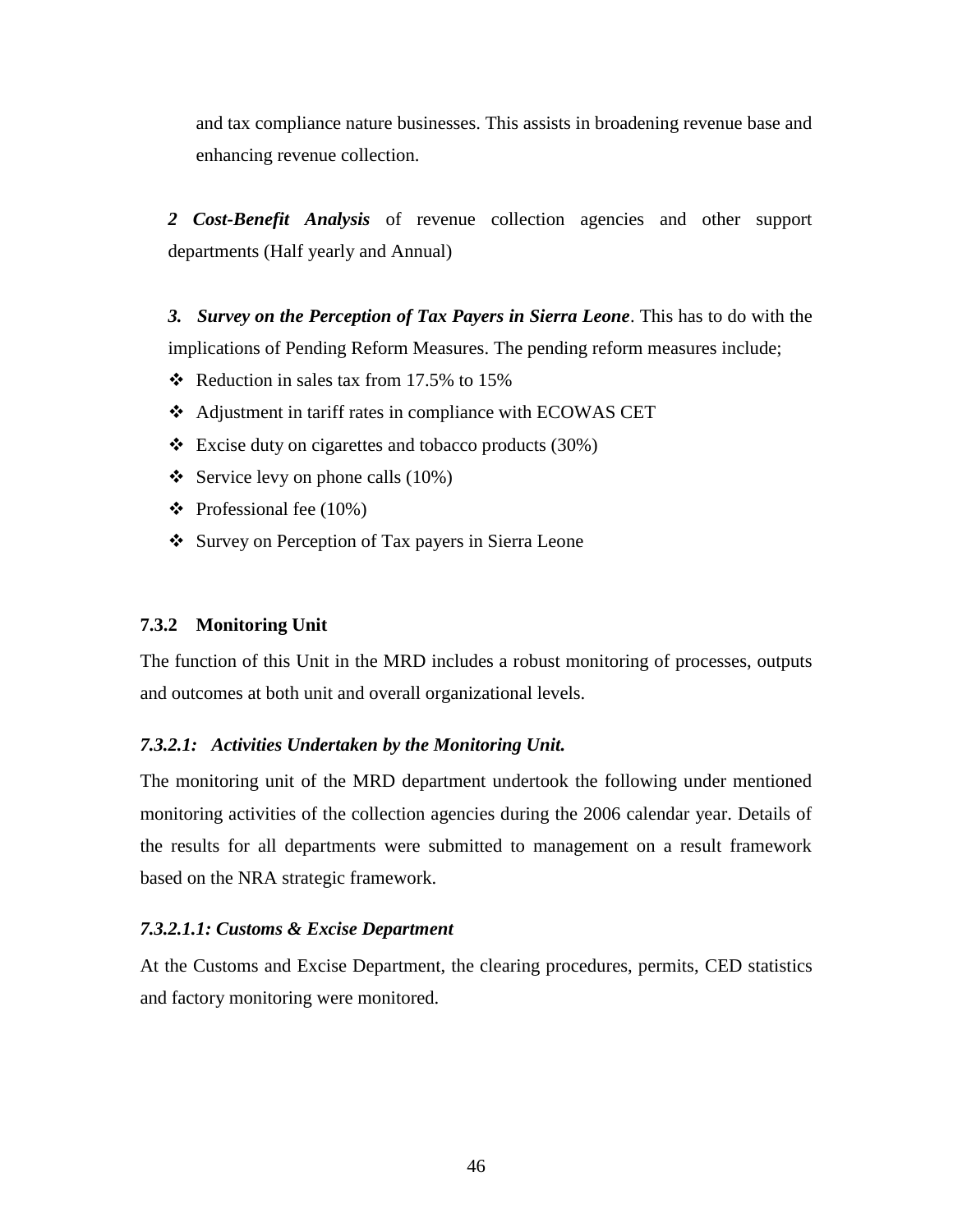#### **(i) Clearing Procedures**

Under this, physical examination of goods (personal effect Vs containerized), destination inspection, Baggage and valuation unit, full implementation of one-stop-shop and transit were monitored.

#### **(ii) Permits**

At the shipping section of CED, on fortnight basis, the following documents were cross checked - Request for payment plan, Payment plan, Evidence of payment and Perfecting of entries ( both dutiable and non- dutiable). Findings at this unit revealed that a total debt of Le 31.64 billion was issued from January 2006 to December 2006 from which Le 29.27 was collected, accounting for 92.5% of total debt issued.

#### **(iii) CED Statistics**

The statistics unit of the CED was regularly visited. Unlike the two units stated above, the prime purpose of visiting this unit was to collect relevant data pertaining to the general customs operations.

#### **(iv) Factory monitoring**

Factory monitoring was carried out in collaboration with CED officers assigned to the various factories in the Western area. The exercise was very successful as various issues affecting factories were looked into by the team, including input/output matrix.

It was also observed that out of the 58 factories registered for GST, 24 have ceased operations while 8 were below the threshold of Le200M. Only 26 factories were active. Reasons for the drop in factory operation included lack of electricity, water supply and unfair competition from Gouji Investment Corporation.

#### <span id="page-58-0"></span>*7.3.2.1.2 Income Tax Department (ITD)*

At ITD, monitoring was done on tax streams such as Foreign Travel Ticket, Entertainment, and Restaurant. Checks were also made on the Clearance Certificate/ Arrear List and various business files.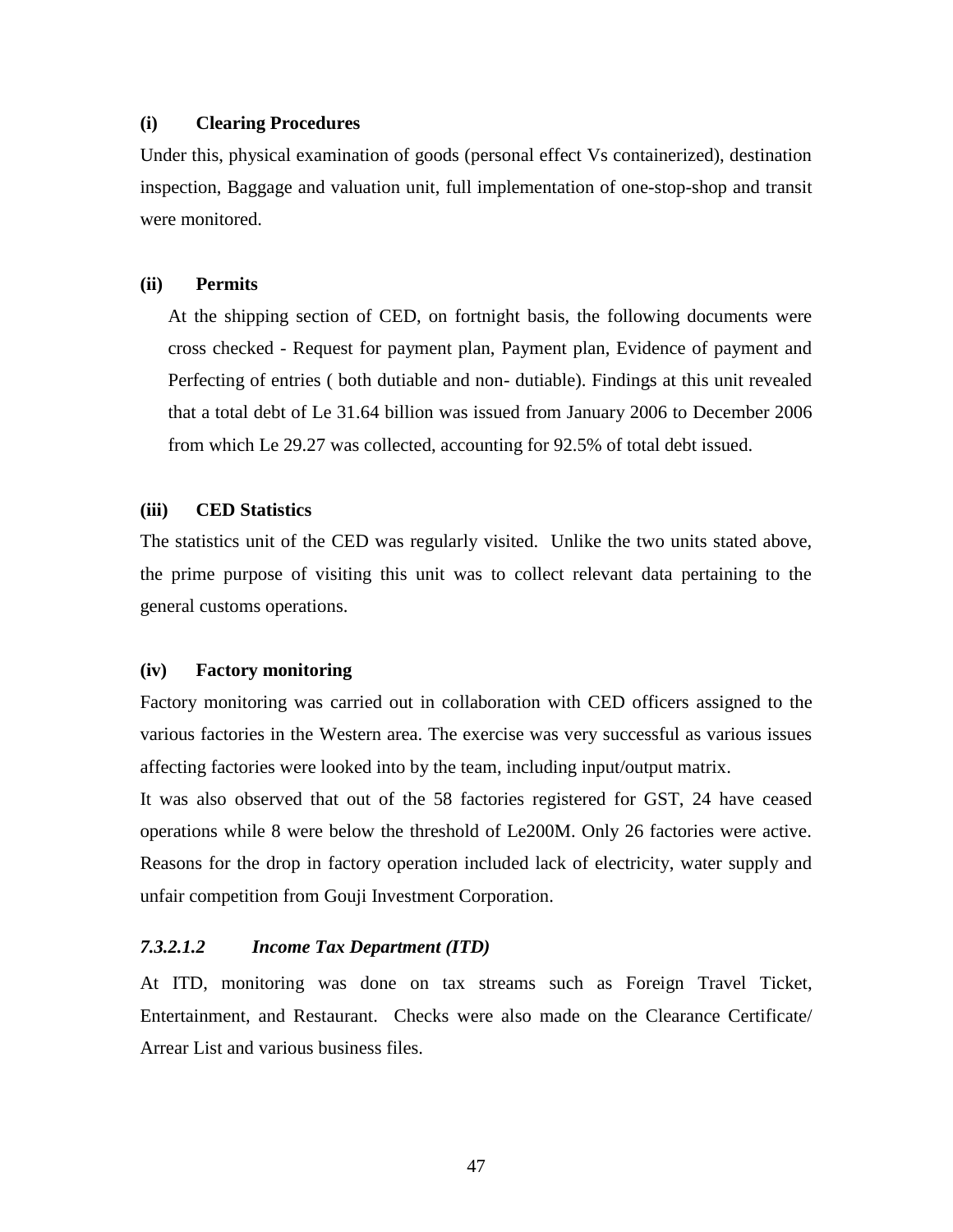#### **(i) Foreign Travel Ticket Tax**

A team of two monitoring officers visited the Lungi international Airport for a week to carry out on the spot monitoring of Foreign Travel Tax. 585 (hundred and eight five) passengers departed from Freetown for various destinations during the period of the study on six (6) Airlines; Namely; Paramount Airline, Belleview Airline, Slok Airline, S. N. Brussels, Astraeus and Kenya Airways.

#### **(ii) Entertainment Tax**

Various entertainment programs were attended by Monitoring unit officers to monitor show promoters and the tax officers concerned. Such entertainments included; The 'Bingo man show'; 'Weijah 2000', Celtel Premier Award 2006, and Comium/Cassette Sellers Association Award 2006.

Findings from these shows revealed that show promoters were under declaring tickets to the Income Tax department for tax purposes. Furthermore, most tickets sold during these shows were not stamped.

#### **(iii) Restaurant Tax**

The Monitoring Section of the MRP Department embarked on a one-month intensive monitoring exercise of Restaurant Tax., from  $13<sup>th</sup>$ , November, 2006 to  $13<sup>th</sup>$  December, 2006. It was observed that majority of the restaurant owners are either ignorant or are making deliberate efforts not to pay the 10% tax on their food sales. Furthermore, a good portion of our sample, issue receipts only upon request whilst 10% do not issue receipts at all. Findings also revealed that some restaurants pay the same fixed amount of tax to NRA throughout the period under review, which indicates that the same number of customers visit these restaurants time in time out.

#### <span id="page-59-0"></span>*7.3.2.1.3: Non- Tax Revenue Department*

Here, the officers assigned to the various Ministries, Departments and Agencies (MDAs) were visited to check their collection efforts and constrains. This was done both in Freetown and at the various outstations.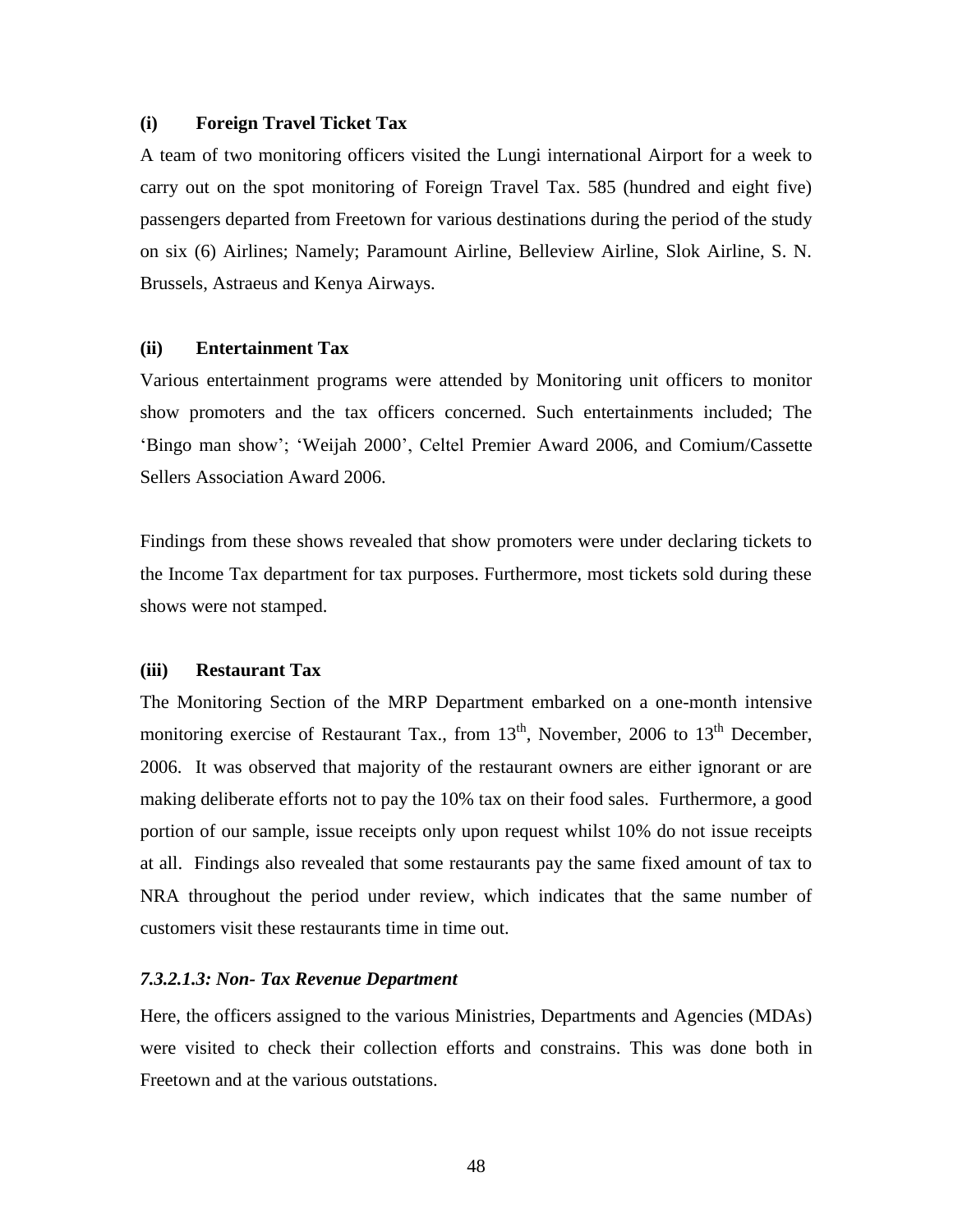In addition to the above, the monitoring team undertook four (4) outstation monitoring exercises in the provinces on general revenue agency operations and Duty Free concession activities.

Furthermore, the following emergency monitoring exercises were also undertaken as part of our routine mandates. These were in the form of investigation viz:

- a. An investigation on a Cherokee Jeep gazzetted for auction at Queen Elizabeth Quay.
- b. An investigation into the true origin of Boss Cigarettes imported by Jagiko Enterprise claimed to have been imported from an ECOWAS Country (Senegal).
- c. Participated in the Task Force set up by the Deputy Commissioner General to look into certain issue like; broadening the Tax base, (i.e. incorporating revenues outside the NRA revenue net, such as monies generated by Marine Time, The National Tourist Board and The Pharmacy Board as well as The Standard Bureau of Sierra Leone).
- d. Departmental monitoring to ascertain whether the departments have achieved the targets set.

#### <span id="page-60-0"></span>**7.3.3 Tax Waiver and Concession Unit**

#### <span id="page-60-1"></span>*7.3.3.1 Duty–free Granted on Goods in 2006*

Duty-free granted for the year 2006 amounted to Le 61.54 billion of which, only Le 46.14 billion was actually made use of by the duty-free beneficiaries. Stated differently, beneficiaries of duty free were granted duty concession up to le 61.54 billion, nonetheless the total duty waiver on goods cleared at Customs for the year 2006 amounted to Le 46.14 billion. The difference however implies that beneficiaries were granted duty-free concessions but were yet to clear the goods from the Customs and Excise Department.

Major beneficiaries of duty free concession include the World Food Programme (WFP), United Nations High Commission for Refugees (UNHCR), World Health Organisation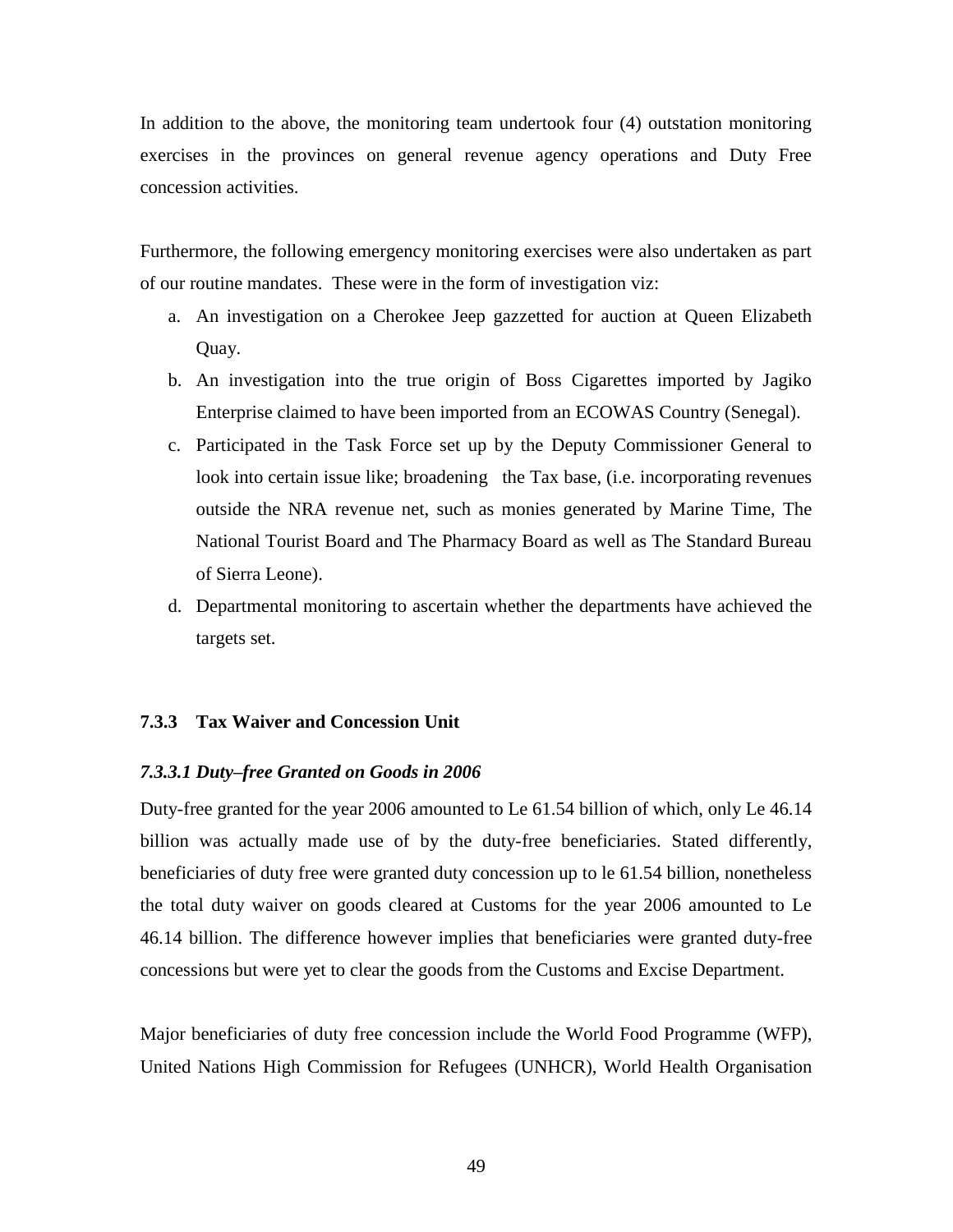(WHO), United Nations International Children Emergency Fund (UNICEF), US Embassy, etc.

During the year under review, NRA collected a total of Le463.6 billion, whilst duty waived amounted to Le46.1 billion. Thus, the duty waived was about 10% of the actual revenue collected by NRA.

#### <span id="page-61-0"></span>*7.3.3.2 Comparison between 2005 and 2006 Duty-free Figures*

The value of duty on goods cleared on duty-free basis at the Customs and Excise Department for the 2006 financial year amounted to Le 46.14 billion (i.e. 10% of the actual revenue collected by the NRA) compared to Le 55.3 billion (i.e. 14% of actual domestic revenue collected by NRA) in 2005. This reduction in the amount of duty waiver can be attributed to the extent to which discretionary waivers have been discouraged, and the lessening of Clearances on Permit coupled with the thorough review of applications for duty waiver.

#### <span id="page-61-1"></span>*7.3.3.3 Trend in the Duty-free Figures from 2002 through 2006*

Although the figures for duty-free concessions still seem high, it is at a decreasing rate. The line graph below compares the three different eras of duty-free administration, namely prior to NRA (2002), during NRA but with the Ministry of Finance (2003-2005); and the period when administration of duty waivers was transferred to NRA from the Ministry of Finance (2006).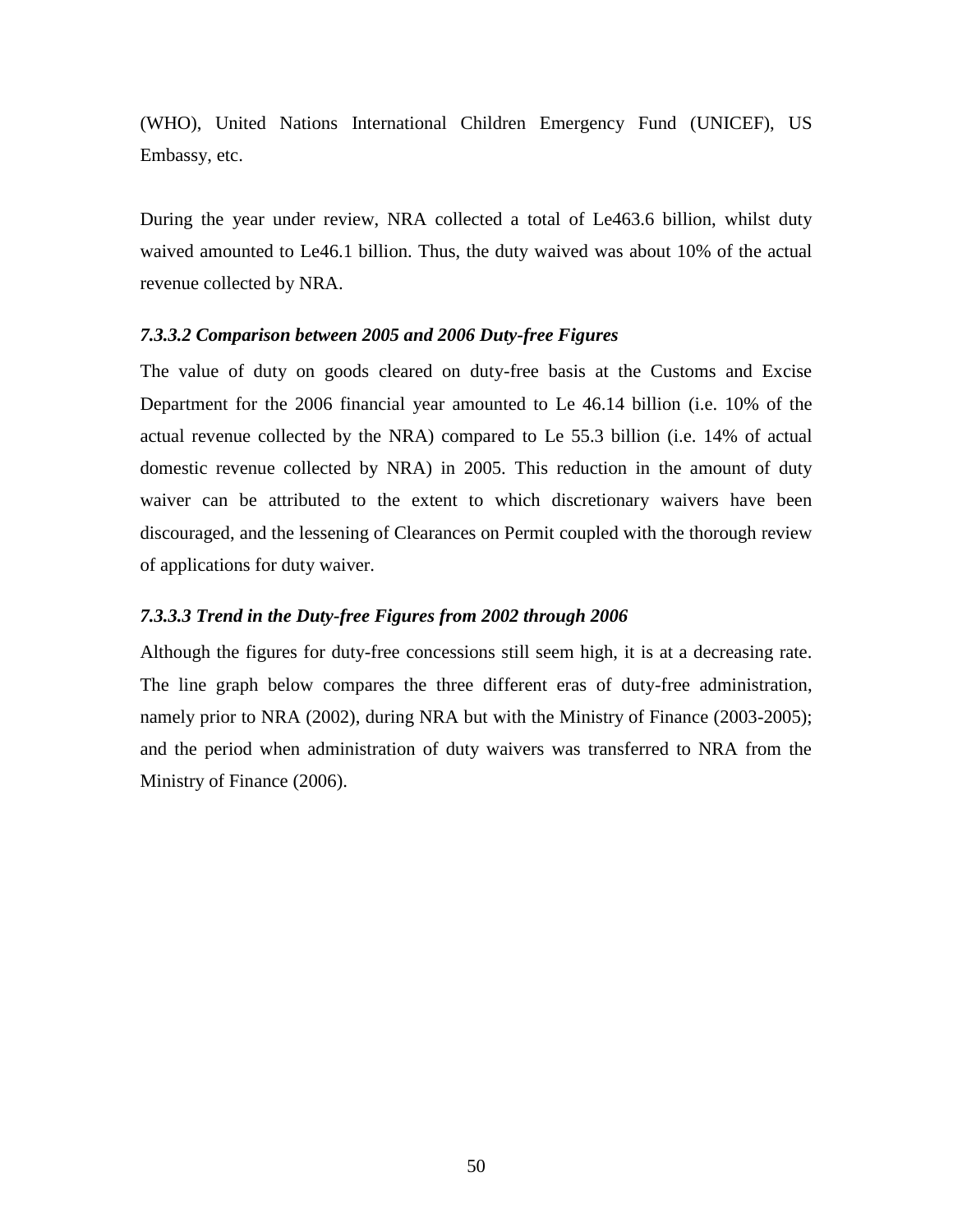<span id="page-62-1"></span>*Figure 2: Revenue Loss as a percentage of total revenue collected 2002-2006*



As indicated in the graph above, there was a huge loss of revenue prior to 2003 (period preceding NRA regime). The line graph however shows rapid fall in revenue loss during the Authority's regime. Between 2005 and 2006 there was a further reduction brought about by the transfer of the mandate for duty free administration from Ministry of Finance to the NRA.

## <span id="page-62-0"></span>*7.3.3.4 The 1.25% Service Fee on Duty-free goods*

The NRA was authorized to impose and collect service fee of 1.25% of the CIF value of goods cleared on duty-free basis beginning January 2006. However the collection of the fees did not commence until 19th April 2006.

For the rest of 2006 (19th April -31st December) the total amount of service fee charged amounted to Le 2.88 billion. The amount collected for that period was Le1.19 billion (or 41.3% of the total service fee charged). The amount of service fee pending stood at Le1.69 billion (or 58.7% of the total service fee charged). Some Government Ministries like Energy & Power (National Power Authority/Bo-Kenema Power Service), Defence,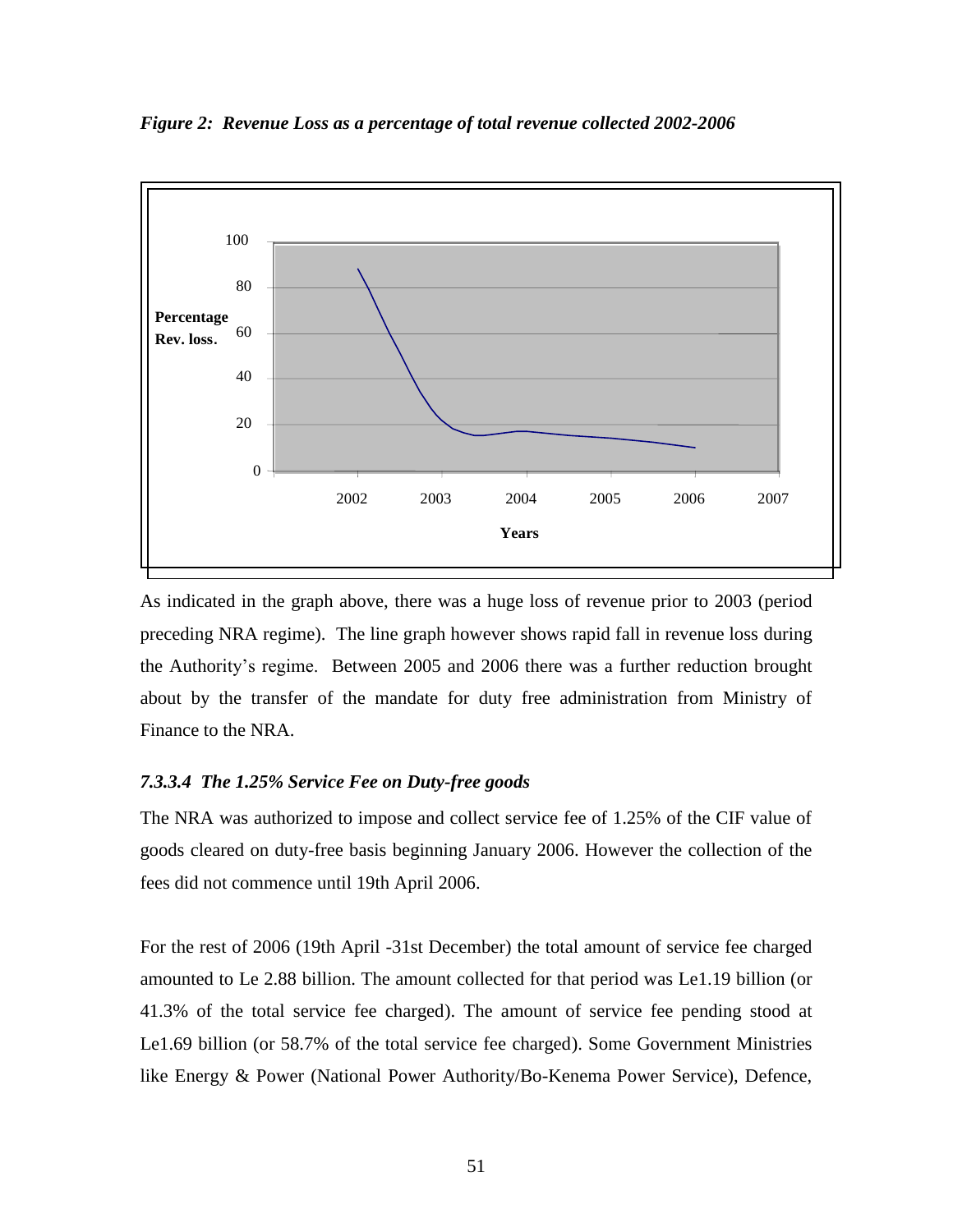Transport & Communications and Health & Sanitation formed the greater component of those organizations whose service fee was deferred to First Quarter, 2007.

From April through September 2006, the collection of the 1.25% service fee was applicable to all duty-free beneficiaries, although some organizations were paying under protest. However, from October 20th through December 2006 most organizations with the exception of local NGOs and mineral exploration companies had the payment of their service fees put on hold by the Honourable Minister of Finance. This decision witnessed a huge reduction in the amount of service fee paid from October, 2006 to date.

#### <span id="page-63-0"></span>*7.3.3.5. Monitoring of Duty-free Beneficiaries*

During the 2006 financial year, the Tax Waiver and Concession (TWC) Unit in collaboration with the Monitoring Unit within the MRD Department undertook two monitoring tours to Ten (10) Districts in the country. For each of these tours the intended purpose was to verify the claims made by selected duty-free beneficiaries as to the use to which items cleared on duty-free basis were put.

The organizations visited were selected international NGOs, Sierra Minerals Holdings Ltd., Sierra Rutile Ltd. and Sierra Leone Diamond Exploration Company. Most of the entities provided reasonable accounts of the use of the goods they had cleared on dutyfree basis, except Oxfam-GB Sierra Leone, whose staff members failed to comply with the demands of the monitoring team. The team in their *Back to Office Report* therefore, recommended that a formal explanation for their refusal to be monitored by NRA be sent to the Commissioner General, NRA. Furthermore, it was proposed in the Report that if they are to benefit from duty-free concessions in the future, they must first allow a team from MRD to thoroughly investigate their operations vis-à-vis imports they have cleared on duty-free basis and their current tax position, at their own expense. The major constraint here was time.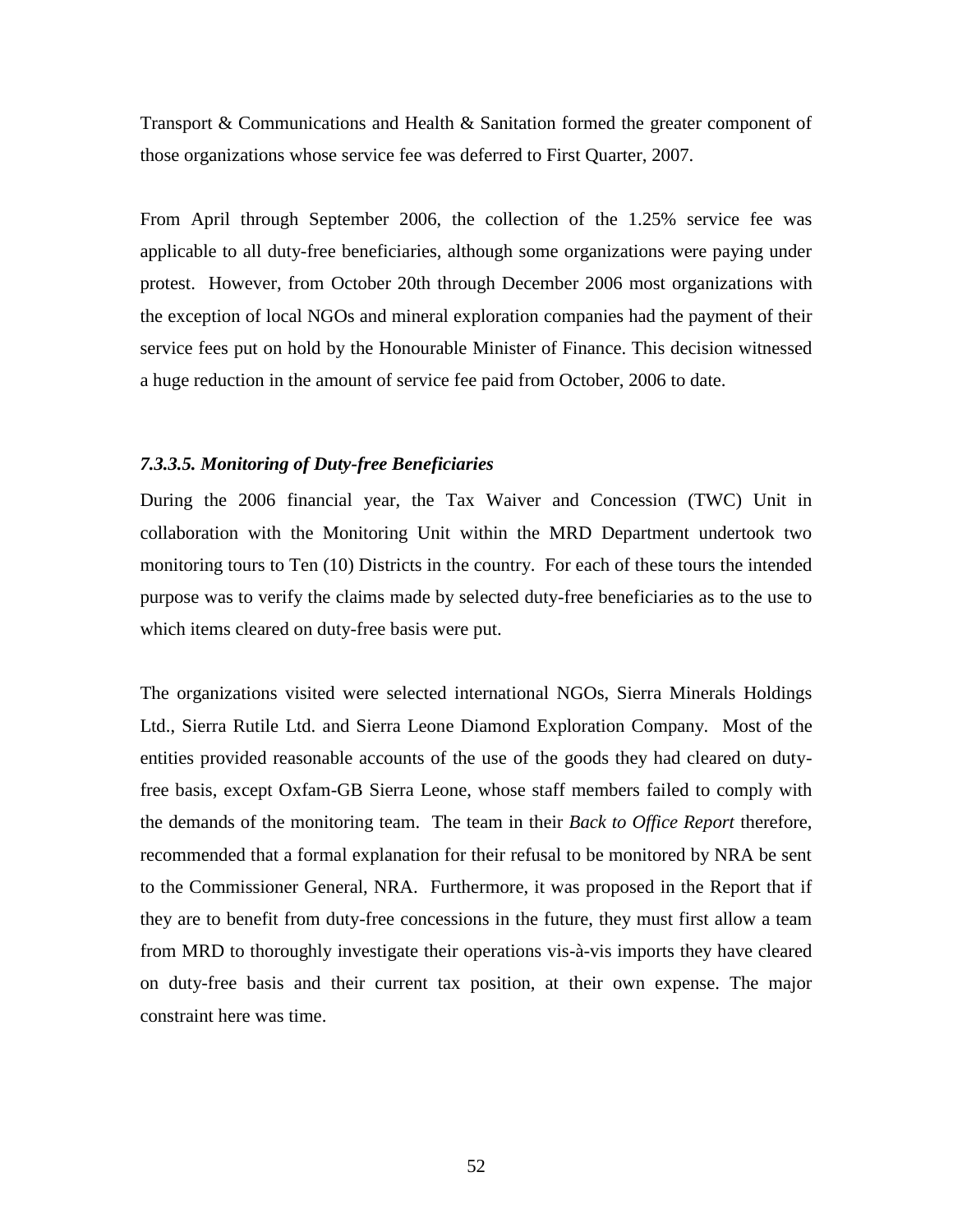## <span id="page-64-0"></span>*7.3.3.6 Conclusion, Constraints and the Prospect for 2007*

The rationale for transferring duty-free concession to NRA was to reduce the revenue loss as a result of duty waiver, and to increase the revenue collection capacity of the NRA. During the 2006 fiscal year, there was a cut in revenue loss resulting from the granting of duty waivers. Given the prevailing circumstances, the duty-free figure for 2007 is expected to further reduce.

During the year, the TWC Unit experienced some logistical problems, ranging from lack of direct telephone line and/or mobile top-up cards to carry out investigative tasks, down to the problem of having only one working computer in the Unit. Given adequate support in terms of logistics and morale, the TWC Unit has the potential to further improve on its current performance in 2007.

# <span id="page-64-1"></span>**7.3.4.1 Support to other Departments within the Authority and other Government Agencies**

- The department assisted the PSSD in developing a format for efficient reporting and accountability.
- $\triangleleft$  Contribution to budget proposals
- Visit of MRD and CED staff to Guinea and Liberia to observe customs operations in these countries and compare them to customs operations in Sierra Leone

## <span id="page-64-2"></span>**7.3.4.2 Capacity Building**

- $\triangleleft$  Eight members of staff (4 collectors, 3 senior collectors and 1 principal collector) were recruited into the department.
- One staff trained in Tax policy, Fiscal analysis and Forecasting
- In house training of all MRD staff on Tax policy and Forecasting by Assistant Commissioner – MRD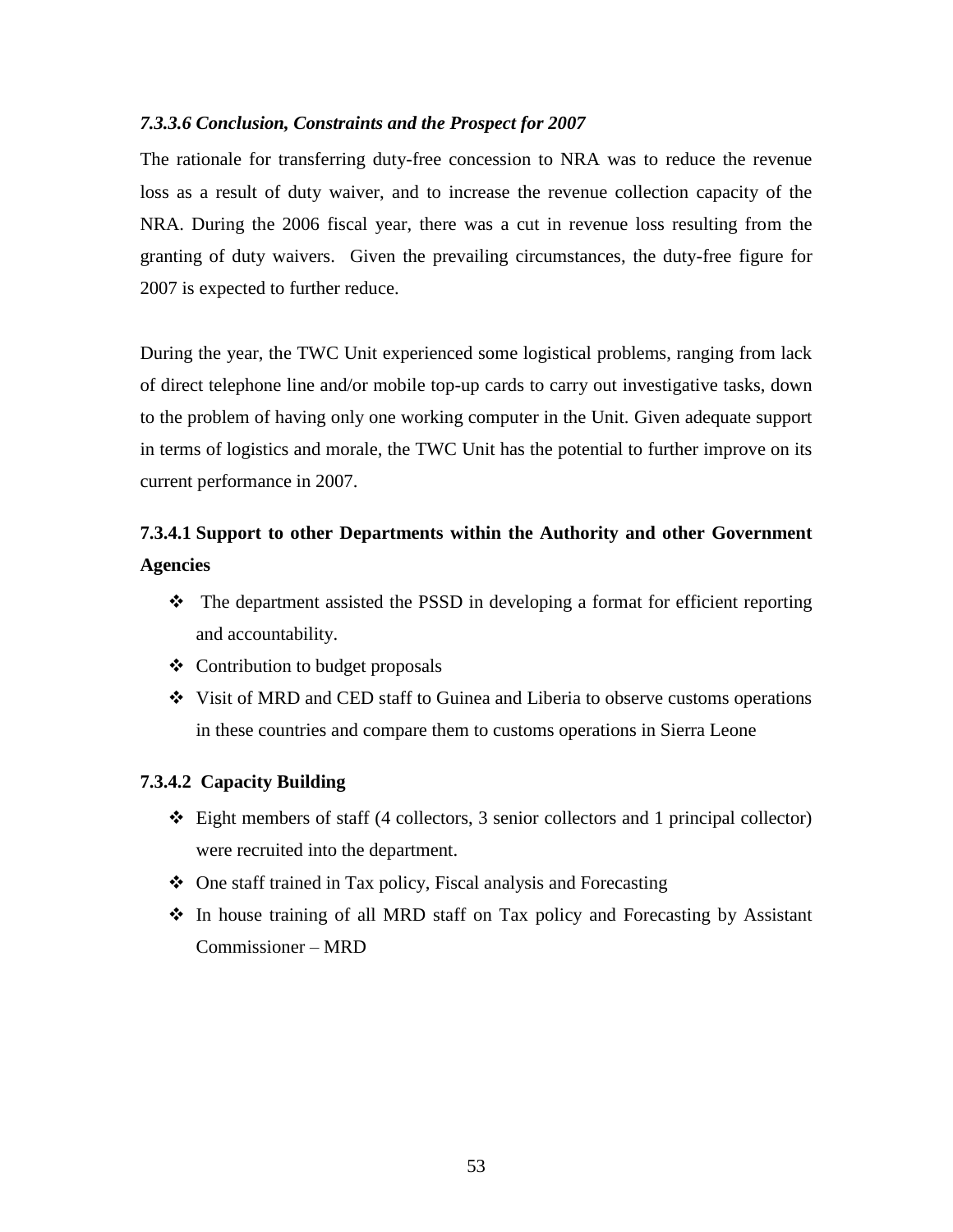## <span id="page-65-0"></span>**7.3.5 Constraints of the MRP Department in 2006**

The Department was constrained by:

- Non approval of the proposal for the study on "Review of Tax Burden on Key" sectors in the Sierra Leone Economy"
- Lapses in obtaining information both from the internet and other departments.
- Logistics especially transportation
- $\triangle$  Training (Local & International)

## <span id="page-65-1"></span>**7.3.6 Recommendations**

- $\triangle$  Develop the revenue estimation and forecasting capability of the department
- Training of staff in tax administration and VAT

## <span id="page-65-2"></span>**7.4 BOARD SECRETARIAT AND LEGAL AFFAIRS DEPARTMENT**

This department comprises of three units: Board Secretariat, Legal Affairs, Special Investigation and Intelligence Units.

## <span id="page-65-3"></span>**7.4.1 Activities Undertaken**

- The department coordinated the taking of distress proceeding against one default parastatals
- It further coordinated the drafting of the Finance Bill 2007 by the Law Officers' department
- The Special Investigation and Intelligence Unit established functional linkages with Anti Corruption Commission (ACC), Office of the National Security (ONS) and Sierra Leone Police (SLP). A draft memorandum of understanding was sent to the commissioner of Anti Corruption Commission for his signature.
- Also, this concluded the investigations on Kassim M. Basma, the second biggest diamond exporter in Sierra Leone.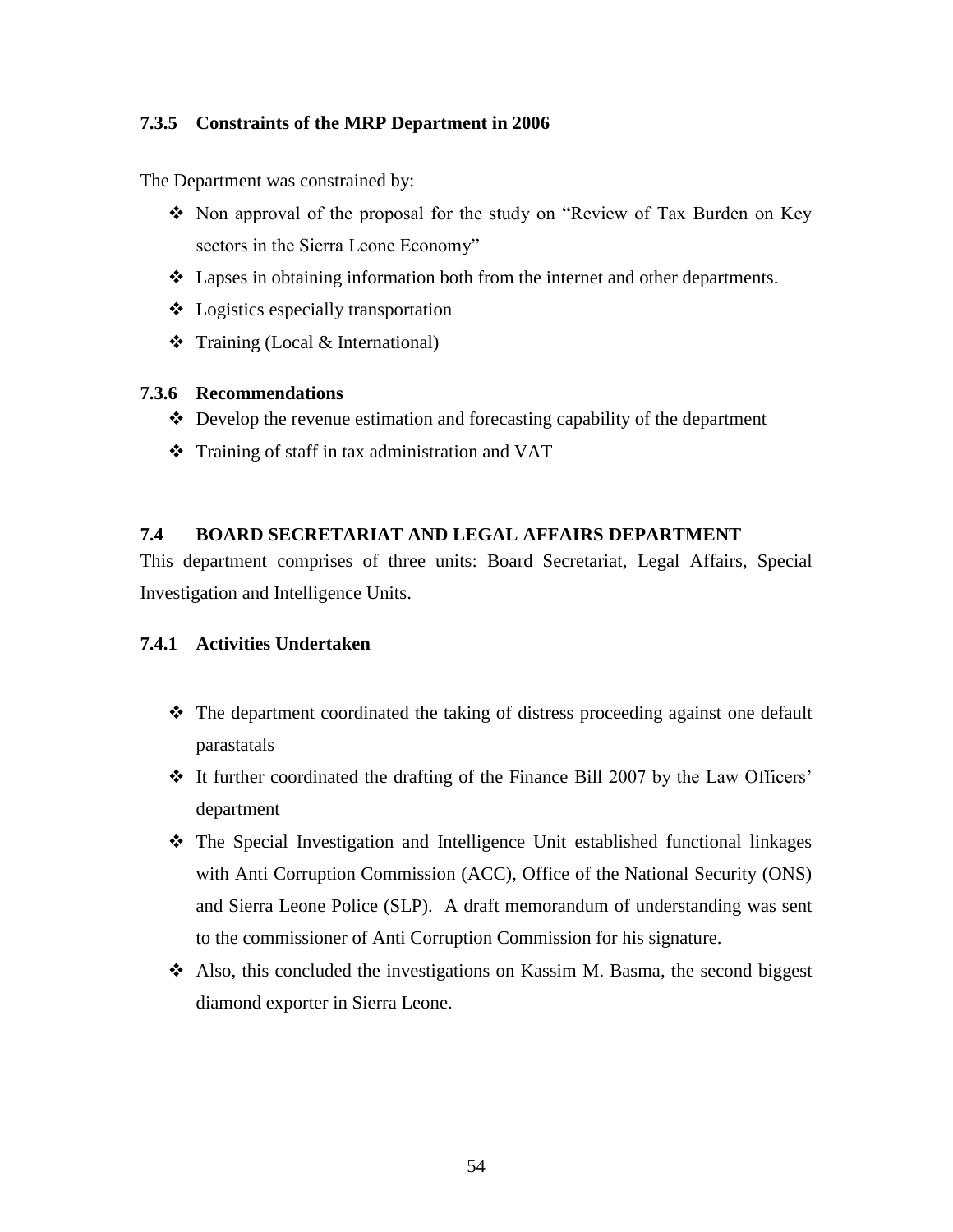### <span id="page-66-0"></span>**7.4.2 Capacity Building**

Two staff of the department benefited from external training in 2006. The Deputy Commissioner went to South Africa for training in legal drafting during the year under review. The Assistant Commissioner of Special Investigations and Intelligence Unit attended the Common Wealth Management Development Programme in Kingston-Jamaica.

### <span id="page-66-1"></span>**7.4.3 Constraints Faced by the Department**

The department was constrained in the execution of its functions within the year particularly in the areas of insufficient number of staff to cover most of its functions; logistics (especially transportation) and training (both local and external) for most of the staff.

## <span id="page-66-2"></span>**7.5 INFORMATION TECHNOLOGY UNIT**

The department continued to play a critical role in the operations of revenue collecting agencies and rendered general support to the Authority as a whole.

#### <span id="page-66-3"></span>**7.5.1 Activities of the Department**

In the year under review, the Unit undertook the following major activities in addition to its normal routine duties.

#### <span id="page-66-4"></span>*7.5.1.1 Preventive Maintenance.*

Preventive Maintenance in the form of hardware maintenance, software repairs and antivirus updates were carried out on all of the Authority's IT equipment. This should help in prolonging the life span of the machines and enhancing their efficiency.

#### <span id="page-66-5"></span>*7.5.1.2 Software Development*

In order to enhance the operations of various Departments within the Authority, the IT Department embarked on converting various spreadsheets used by Operational agencies to store critical data into Relational Database Application systems. This enables analysis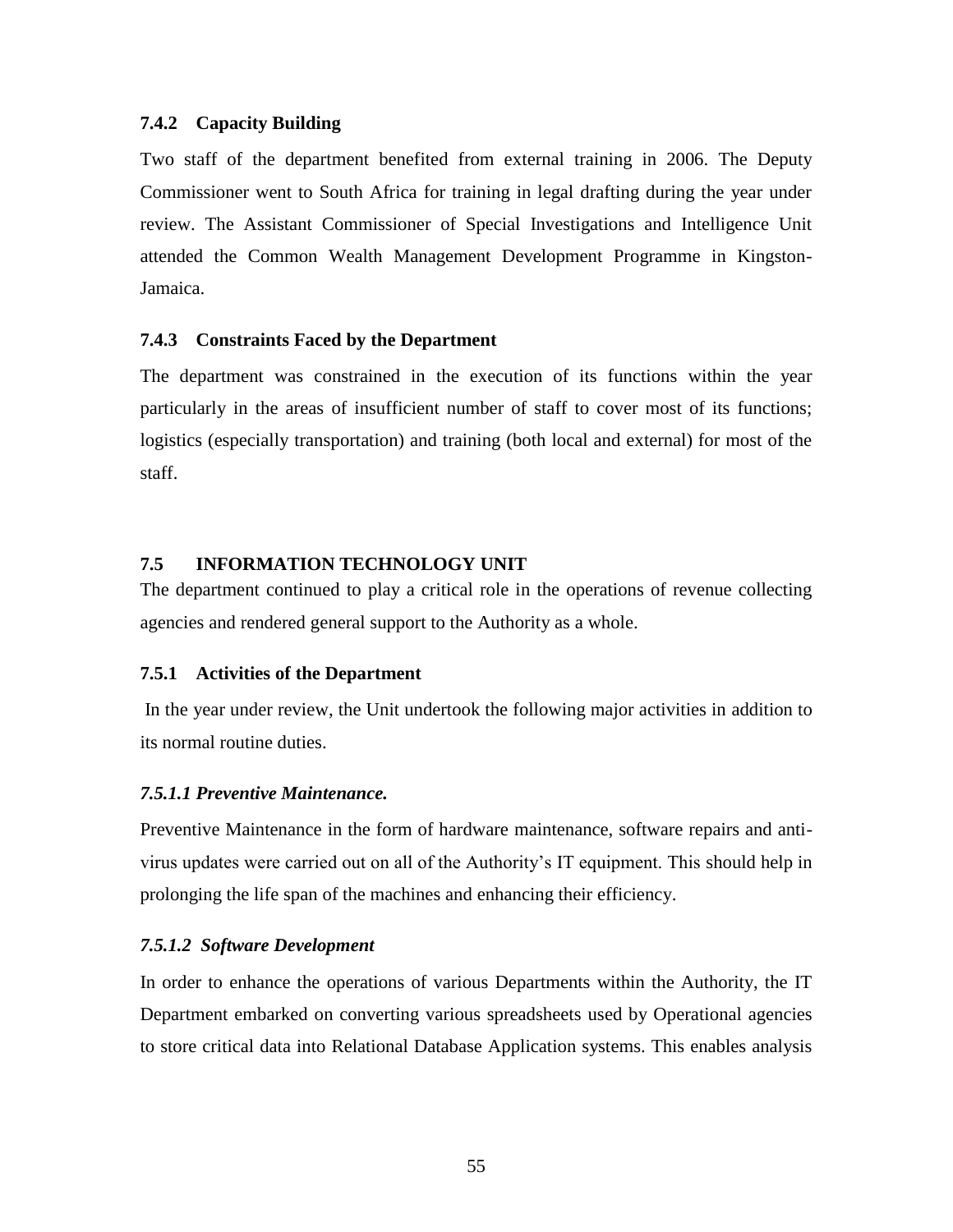of data to be handled at a more complex level and generation of information more effective and accurate.

Realising the need for maintaining accurate data on personnel and general assets, the Department also saw the need to create various Database Application for the Support Services. The aim here is to create readily available data and information on both personnel and asset for better and efficient control of the Authority's Resources. To this end the following Database Application are under development:

- *Revenue Collection Monitoring Database for NTR*
- *Fixed Asset Management System for NRA*
- *Human Resource Management System for NRA and*
- *Fuel Consumption Database* for NRA

## <span id="page-67-0"></span>*7.5.1.3 Installation and Configuration of New Machines.*

<span id="page-67-1"></span>In the year 2006 the Department installed and configured new computers and printers that were procured by the Authority as follows: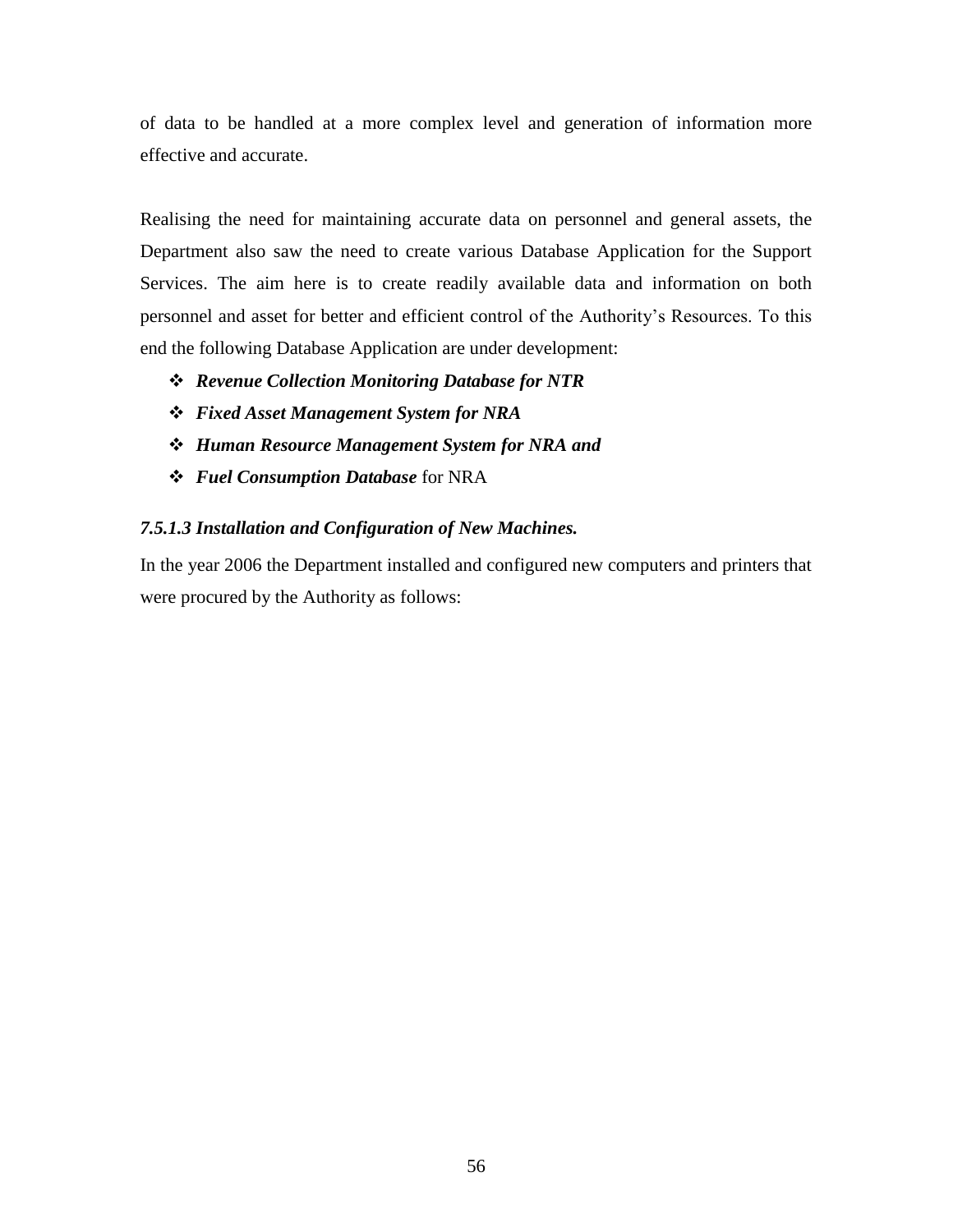| <b>Department</b>                        | <b>No. of Desktops</b>  | <b>No. of Laptops</b> | No. of                  |
|------------------------------------------|-------------------------|-----------------------|-------------------------|
|                                          |                         |                       | <b>Printers</b>         |
| <b>Customs and Excise</b>                | 12                      | 5                     | 11                      |
| <b>Income Tax</b>                        | $\overline{2}$          |                       | 3                       |
| <b>Non Tax Revenue</b>                   | 3                       | 1                     | 3                       |
| <b>Internal</b><br><b>Control</b><br>and | $\overline{\mathbf{4}}$ |                       | $\overline{\mathbf{4}}$ |
| <b>Audit</b>                             |                         |                       |                         |
| <b>Monitoring and Research</b>           | $\overline{\mathbf{4}}$ |                       | $\overline{\mathbf{4}}$ |
| <b>Finance</b>                           | $\overline{\mathbf{4}}$ |                       | $\mathbf{1}$            |
| <b>Information Technology</b>            | 5                       |                       | 5                       |
| <b>Goods and Services (GST)</b>          | 3                       | 1                     | $\overline{\mathbf{4}}$ |
| <b>Administration</b><br>and             | $\overline{\mathbf{4}}$ |                       | $\overline{2}$          |
| <b>Human Resource</b>                    |                         |                       |                         |
| <b>Deputy Comm. General</b>              | $\mathbf{1}$            |                       |                         |
| <b>Total</b>                             | 42                      | 7                     | 37                      |

| Table 8: Computer Installation by Department, 2006. |  |  |  |
|-----------------------------------------------------|--|--|--|
|-----------------------------------------------------|--|--|--|

These were installed in Freetown, Bo, Kenema and Makeni. In addition, a PABX system was installed at the Head Office Annex, 19 Wellington Street, to enhance communication within the various support service staff and with the outside world

## <span id="page-68-0"></span>*7.5.1.4 HF and VHF Radio Communication*

In its drive to combat smuggling and further enhance the operations of the preventive services, the authority procured the following HF/VHF equipment:

| HF Base (fix and mobile)  |               |
|---------------------------|---------------|
| VHF Base (Fix and mobile) | 5             |
| <b>VHF</b> Repeaters      | $\mathcal{R}$ |
| VHF Hand Held             | 20            |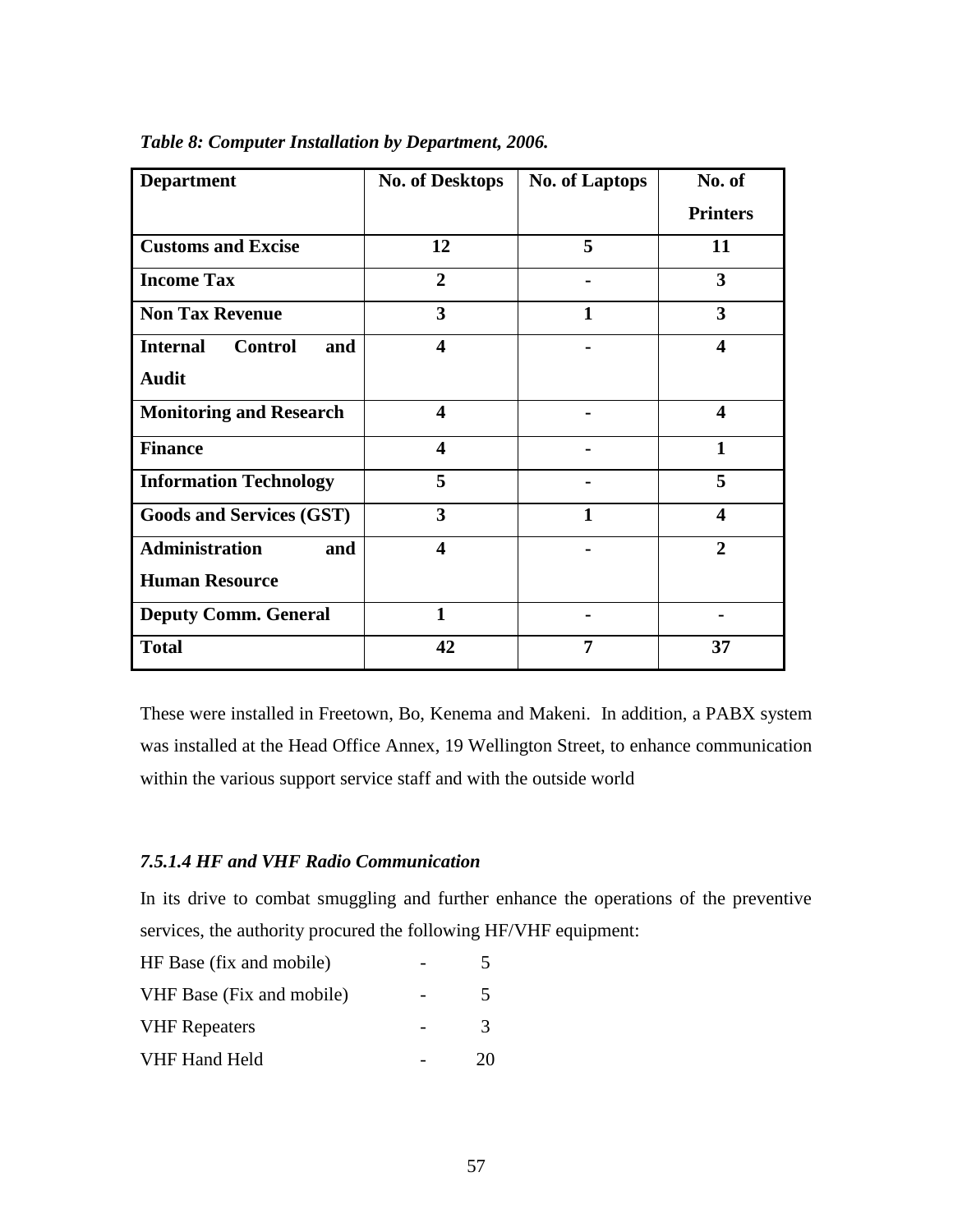The use of the VHF radios can not be effective and efficient without the aid of the VHF repeater. For this reason the distribution and installation of the radios have been delayed because of the difficulties in finding a willing vendor to host the VHF repeaters. Both Celtel and the SLBS were approached for the purpose and each expressed their willingness. However, Celtel was preferred to SLBS because of access to electrical power. Installation of the system will commence as soon as the Celtel Legal Adviser completes the preparation of all legal papers for co-location.

### <span id="page-69-0"></span>**7.5.2 Website**

The structural design of the NRA website is now completed; update and changes in content and design are continuous processes determined by management. Completion of the site was delayed mainly as a result the absence of comprehensive information from various departments. The enhancement of the website is an ongoing process and will be updated as and when information is available. Follow the link to view the website: [http://www.nationalrevenuesl.org](http://www.nationalrevenuesl.org/)

### <span id="page-69-1"></span>**7.5.3 Challenges and Modernization in the IT Unit**

The drive towards modernisation brought with it new challenges. With the help of the DFID supported crown agent IS/IT consultant, the department undertook the following projects:

#### **(i) Software development Policy**

This document sets out the need for urgent consideration of a draft "software development" policy for the National Revenue Authority to identify and discuss three options and make recommendations for the future way ahead. The three options presented were:

- *Option 1* In-house / Outsourced Software development
- *Option 2* Acquisition and integration of separate commercial software packages

*Option 3* Acquisition of a single integrated commercial software package The Authority decided on option 3, acquisition of a single integrated commercial software package.